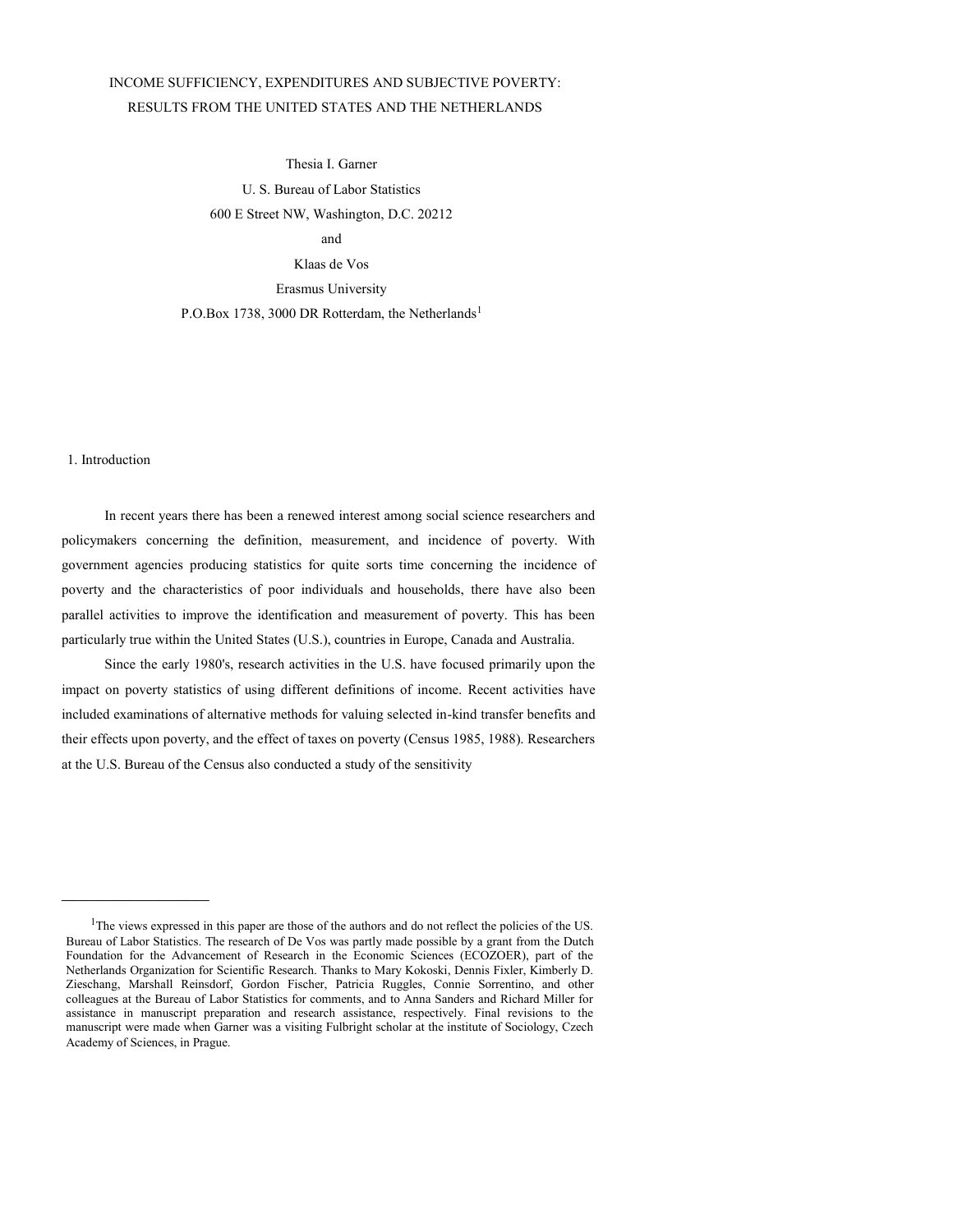in the poverty rates of using a different price index to update poverty thresholds than the one which is used for the official poverty measure (Census 1989). Research has also included an examination of the impact of using different normative consumption standards for measuring poverty, for example by changing the market basket and the multiplier upon which the U.S. standard is based (Ruggles 1990). In addition to studies on the official poverty measure, research has also been conducted using subjective measures (e.g.,. Blaylock and Smallwood 1986; Colasanto, Kapteyn and Van der Gaag 1984; Danziger et al. 1984; De Vos and Garner 1991; Dubnoff 1982; Vaughan 1991). Recently, Congressional hearings were held by the Joint Economic Committee (JEC) to ask questions about the accuracy of the U.S. official measure of poverty compared to other measures of poverty (Congress 1990) and effectiveness of the 1960's War on Poverty programs (Congress 1991). In response, and under the initial direction of the Congress, a distinguished National Academy of Sciences Panel was formed to examine issues related to poverty and family assistance.

Activities within Europe have included pilot programs to identify and combat poverty, and efforts to more fully understand what is meant by poverty. Unlike in the U.S., where official poverty is based upon an absolute standard, in Europe poverty is generally considered to be a phenomenon of relative rather than absolute deprivation. On the level of the European Community this view is strengthened by the diversity among the Member States. Therefore, the European Community has been supporting research to further the development of poverty masurement. Attention has focused on determining which resources are to be measured, what is the most appropriate unit of observation, and how is the minimum acceptable way of life to be defined (e.g., Teekens and Van Praag 1990). Unlike in the U.S., where income is used a the resource to determine who is poor, Europeans are considering the use of household expenditures as an alternative to household income as an important poverty indicator (e.g., Eurostat 1990). Researchers in Europe have also been looking at alternative definitions for determining the minimum acceptable way of life as the basis for defining poverty, including those based on the notion forwarded by the Leyden school that a measure of poverty can possibly be derived from the perception of individuals within a society (see, e.g., Van Praag, Hagenaars and Van Weeren 1982; Hagenaars 1986; Kapteyn, Kooreman and Willemse 1988; Deleeck 1989).

Activities in Canada to evaluate the extent and nature of poverty have focused mostly on data collection and analysis by Statistics Canada. For over 20 years, Statistics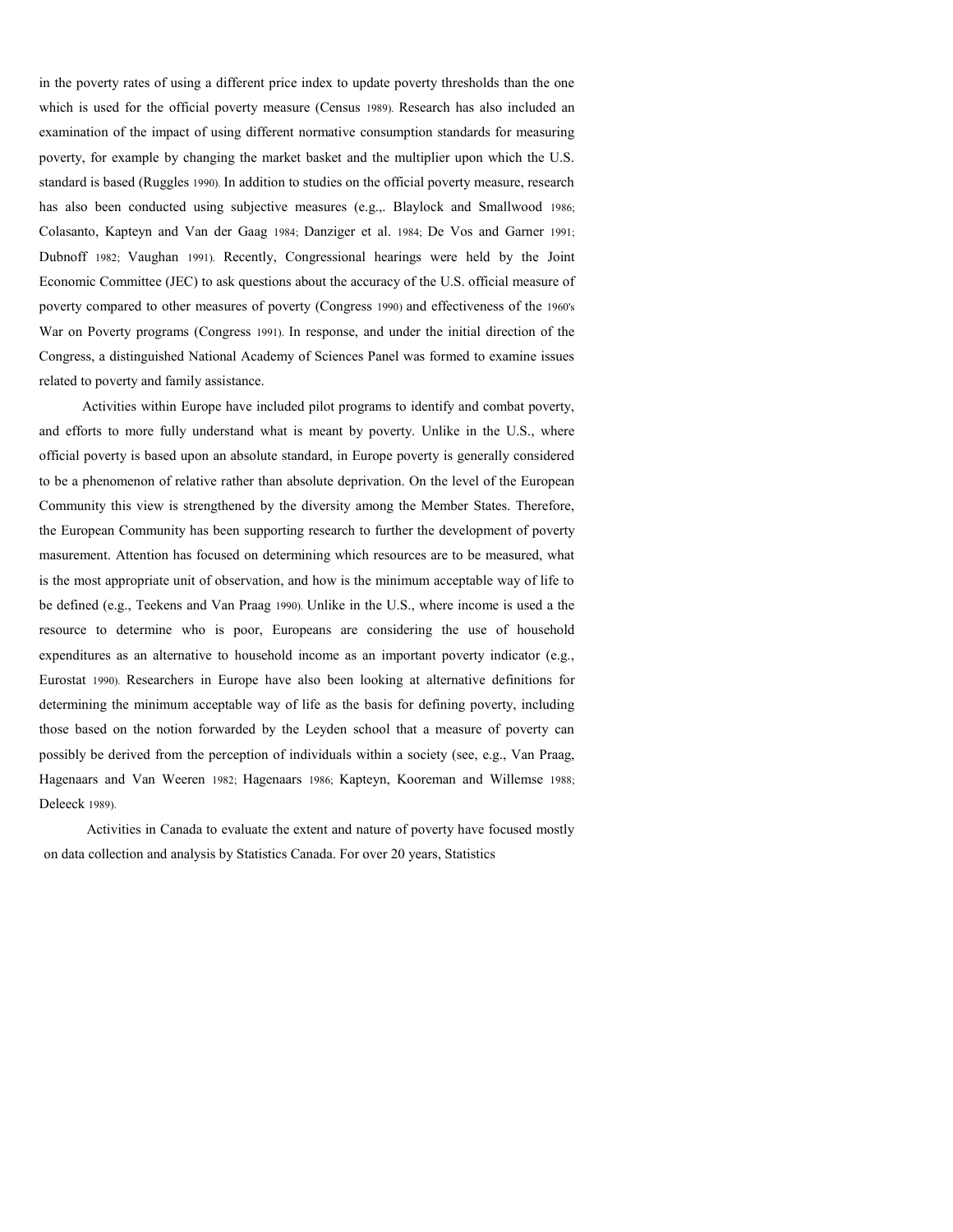Canada has been publishing a series of "Low Income Cut-Offs" (LICOs), as well as statistics on individuals and families whose incomes are below the LICOs. LICOs are based on the proportion of expenditures allocated to "necessities". These LICOs are often considered as Canada's semi-official poverty lines. More recent efforts include Statistics Canada's conducting a series of experiments into two types of subjective income questions based on the Leyden approach. One is an income evaluation question and the other is a minimum income type of question. Both questions have been asked in supplements to the Survey of Consumer Finances (Morisette and Poulin 1991; Poulin 1985, 1988, 1989a, 19896; Wolfson and Evans 1989).

Researchers and statistical agencies in other countries have also been focusing on poverty as well as other masures of economic well-being of their populations. For example, Saunders and Bradbury (1989) have produced a study of the consensual approach to poverty measurement for Australia, while Whiteford (1985) focused on the relationship between poverty and social security.

The result of all of these activities has ban the production of numerous articles and the convening of conferences to advance our knowledge and understanding of poverty, both nationally and internationally (e.g., Institute for Research on Poverty 1992; Teekens and Van Pmag 1990, Polish Statistical Association 1992).

Poverty can be defined generally in a variety of ways: absolutely, relatively, and subjectively. An absolute definition reflects a standard below which basic needs cannot be met. Relative definitions consider one's relative position in a distribution (e.g., with respect to income or expenditures) as crucial. Subjective definitions are based upon the opinions of people about their own situation (e.g., about the income Level minimally necessary to make ends meet).

Absolute and relive definitions have been used for producing poverty statistics most often. Subjective definitions arc a fairly new development. Subjective definitions are based on the idea that the opinions of people concerning their own situation should ultimately be the decisive factor in defining poverty. In this paper we primarily concentrate on a subjective definition, defined in terms of income sufficiency, as introduced by Goedhart et al. (1977), where income sufficiency is defined in terns of answers to the so-called Minimum Income Question (MIQ), which asks for the monetary amounts that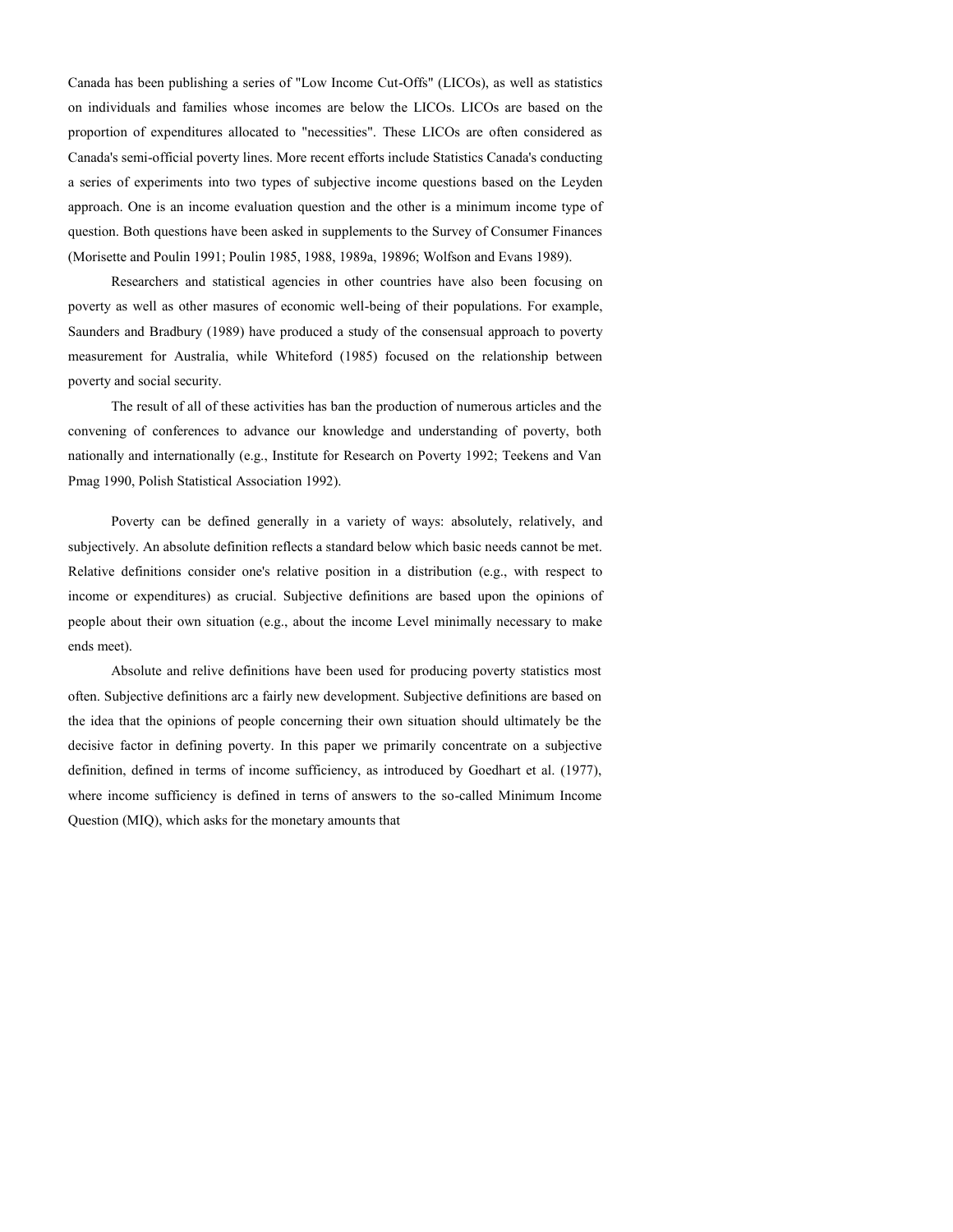people consider to be minimally necessary to make ends meet for their households. These minimum income values err used to produce income sufficiency or subjective poverty thresholds. These thresholds are calculated as the income Level at which perceived minimum income equals reported actual income, given the result of estimating a logarithmic linear relationship between these two variables.

Apart from being related to their actual income, perceived minimum income may also be related to various sociodemographic characteristics of the households and, e.g., to their expenditure patterns. Hence, income sufficiency thresholds may be differentiated according to these variables. So far, the literature on subjective poverty lines in the U.S. (Colasanto, Kapteyn, and Van den Gaag 1984; Danziger et al. 1984) has concentrated on family size differences and on the factors which differentiate the official poverty lines. Early European studies also concentrated upon family size (Goedhart et al. 1977; Van Praag, Hageaaars, and Van Weeren 1982), but lately the possible role of a number of other household characteristics (e.g., age, education, occupation, urbanization, income fluctuations, number of working members) has also been acknowledged (Hagenaars 1986). Kapteyn, Kooreman, and Willemse (1988) stress the influence of reference groups.

Previously we have estimated the relationship between perceived minimal income and actual income differentiated by a series of sociodemographic variables (De Vos and Garner 1991). We have presented the average subjective thresholds for the U.S. and the Netherlands differentiated by family size and for one and two person households with reference persons older and younger than age 65. A comparison of mean official and subjective thresholds revealed that the official poverty thresholds were significantly lower than the thresholds based upon income sufficiency. A greater percentage of households in the U.S. (42.2 percent) compared to the Netherlands (17.1 percent), had incomes below their income sufficiency thresholds. In this paper, we continue our attempt to isolate what is minimally necessary in different sociodemographic groups by considering separate sets of subjective thresholds. Our interest here is the relationship between minimally necessary income and household expenditures. The composition of expenditures may be important for poverty analysis since it allows one to consider the satisfaction derived from different components in meeting household needs. In a study by Homan, Hagenaars, and Van Praag (1986), housing and other fixed expenditures were identified as influencing the answers of respondents to the Income Evaluation Question and resulting subjective poverty thresholds.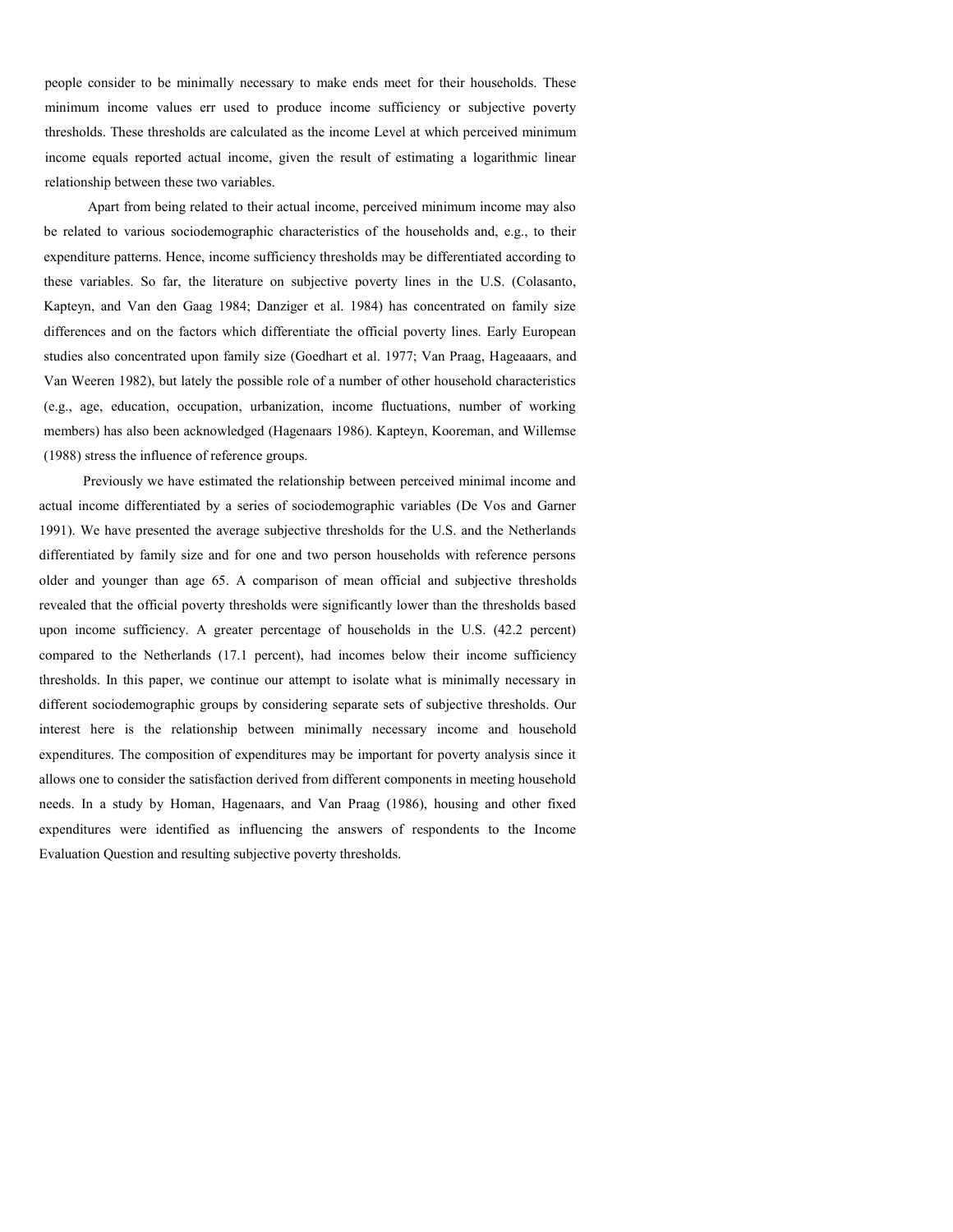In our previous analysis of the U.S. and Dutch data, we examined the relationship between aggregate fixed expenditures and responses to the MIQ. We found that these expenditures were significantly related to the perceived minimum incomes which were used to produce the income sufficiency thresholds. This earlier U.S.-Dutch research reflects the first attempt by researchers to examine the MIQ and subjective thresholds relative to expenditures. In this paper we will consider several components of expenditures, in order to identify whether certain expenditure categories are more related to perceived minimal income than are others.

The effect of taxation on answers to the MIQ is also examined. For the U.S., the MIQ was to be answered by respondents in terns of income before any deductions. In contrast, the Dutch respondents were to answer in terms of their after tax income. Thus, for the U.S., we include taxes as an additional explanatory variable in the minimum income estimation equation.

The paper proceeds as follows. In section two we describe the method and the data. In section three we compare U.S. and Dutch results with respect to perceived minimum income and discuss the influence of expenditures and taxes. Also included is a contrast of the percentages below the resulting income sufficiency thresholds with the official poverty rates, which can be considered absolute, and with relative poverty rates based on poverty lines drawn at one-half the median income of the respective populations. Section four presents some conclusions and some recommendations for further research.

### 2. Method and Data

#### 2.1 The Interaction Method

As introduced by Goedhart et al. (1977), subjective poverty lines or income sufficiency thresholds are calculated as tie income level where  $Y_{\text{min}}$  equals  $Y$  given the relationship

 $log(Y_{min}) = a_0 + a_1 log(Y)$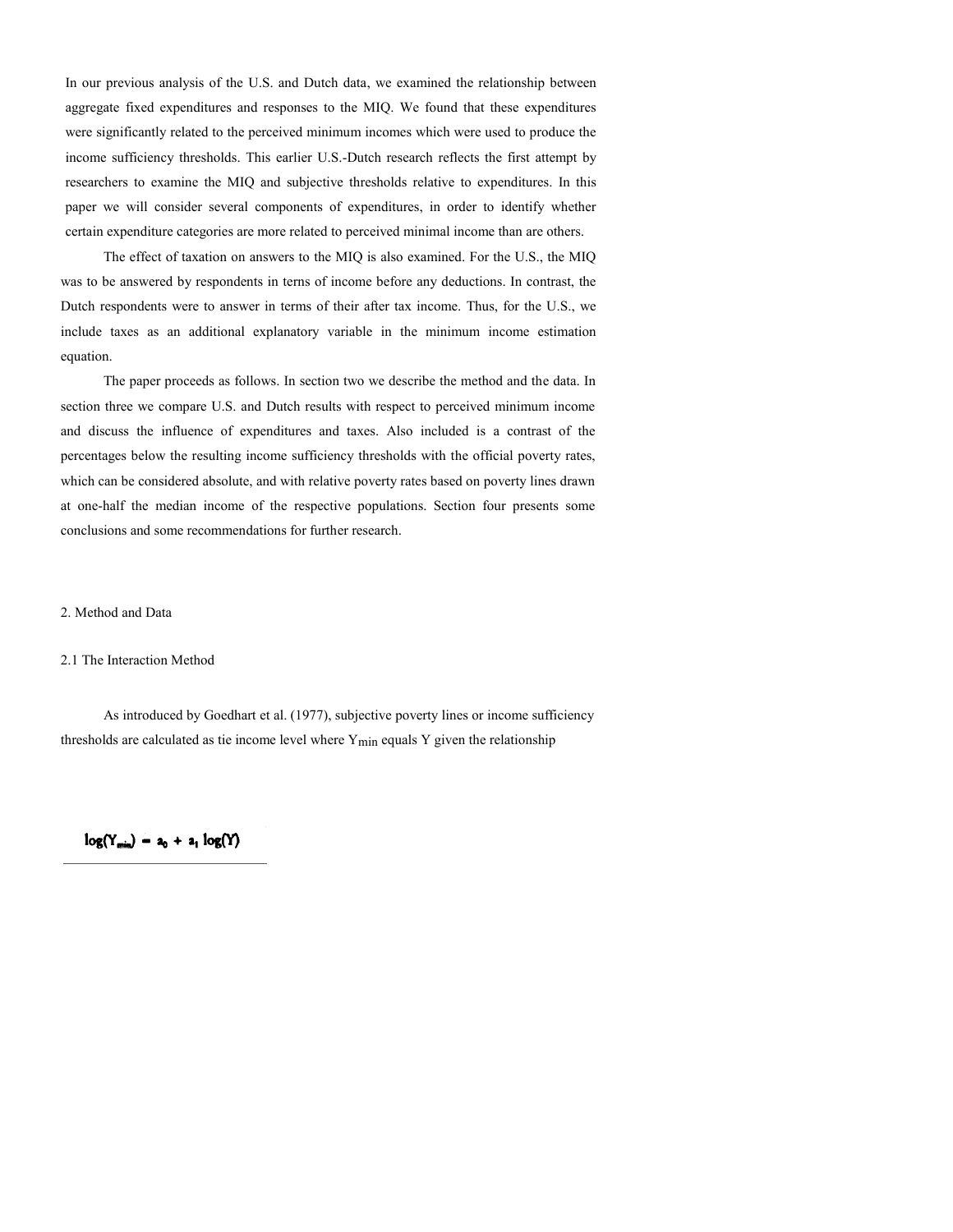Here Ymin represents the answer to questions like "What income do you consider to be minimally necessary. for your household to make ends meet" (the MIQ), and Y represents current household income. The idea behind the choice of the intersection of the relationship (1) with the line  $Y_{\text{min}} = Y$  is that only people whose income is close to their minimally necessary income have a realistic picture of this minimum income level. Respondents with more income tend to overestimate their minimally necessary income, while people with less income tend to underestimate it. When they would be awarded their reported minimally necessary incomes they would, after a while, find out that they actually could get by with a lower, respectively would need a higher minimum income. Figure 1 illustrates this approach.



As noted in section 1, the answer to the MIQ depends not only on income but also on household characteristics: families with different characteristics require different amounts of money to make ends meet. By adding family size and other household characteristics to regressions of equation (1), separate intersections for diverse household types may be calculated, resulting in associated household equivalence scales.

A basic assumption for the calculation of the income sufficiency thresholds is that every respondent adheres the sawn meaning to the wording used in the MIQ: the expression "minimally necessary to make ends meet" is supposed to have the same welfare connotation for all respondents. Even if one accepts the possibility of interpersonal comparisons of welfare, a careful formulation of the questions is needed. This is especially true for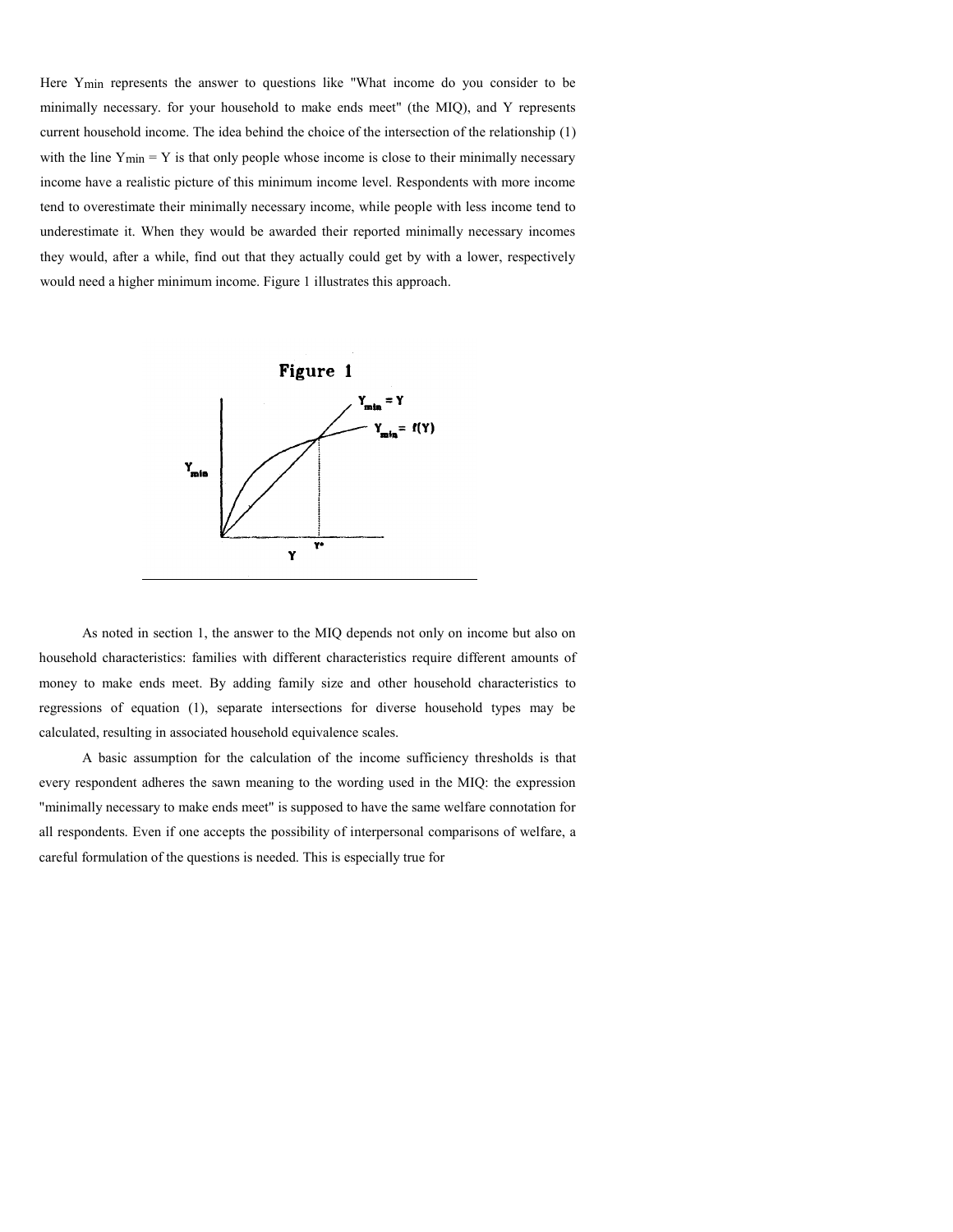international comparisons, where language differences may hamper the phrasing of terms with the same meaning. Obviously, when comparing U.S. and Dutch data we must reckon with the possibility of differences in the interpretation of the MIQ, particularly since the questions in the surveys we use were not designed for international comparisons.

### 2.2 Data

The U.S. data we use are from the Consumer Expenditure Survey (CEX) for 1982. The CEX is sponsored by the Bureau of Labor Statistics (BLS), U.S. Department of Labor, data are collected by the Bureau of the Census. Detailed household characteristics and income data are collected as well as data on approximately 90 to 95 percent of total family expenditures. Data are collected from a national probability sample of households designed to represent the civilian noninstitutional population and a portion of the institutional population, living in selected types of group quarters; however, in 1982 households living in rural areas outside Standard Metropolitan Statistical Areas (SMSA's) were not surveyed due to budgetary constraints. Data are collected from consumer units within households. A consumer unit is an individual, family, or group of persons who pool their incomes to make joint expenditure decisions. The consumer unit is often identified by the characteristics of its reference person. The reference person is the first member of the consumer unit mentioned by the respondent when asked to "Start with the name of the person or one of the persons who owns or rents the home." The sample, targeted at approximately 5,000 consumer units per quarter, is selected on a rotating panel basis; each quarter, one-fifth of the sample is new to the survey. For more information about the CEX, see U.S. Department of Labor (1986).

The MIQ was included in the quarterly CEX questionnaire only during the period from January 1, 1982 through January 31, 1983. The question was included in the last section of the questionnaire and was asked only during the fifth interview. The resulting sample includes 4,830 consumer units. In the CEX, the MIQ was asked after a series of detailed questions about expenditures and income. It was introduced by the statements: "In previous interviews we have asked a number of questions about how you spend your money and about your income. Now we have some questions regarding how you feel about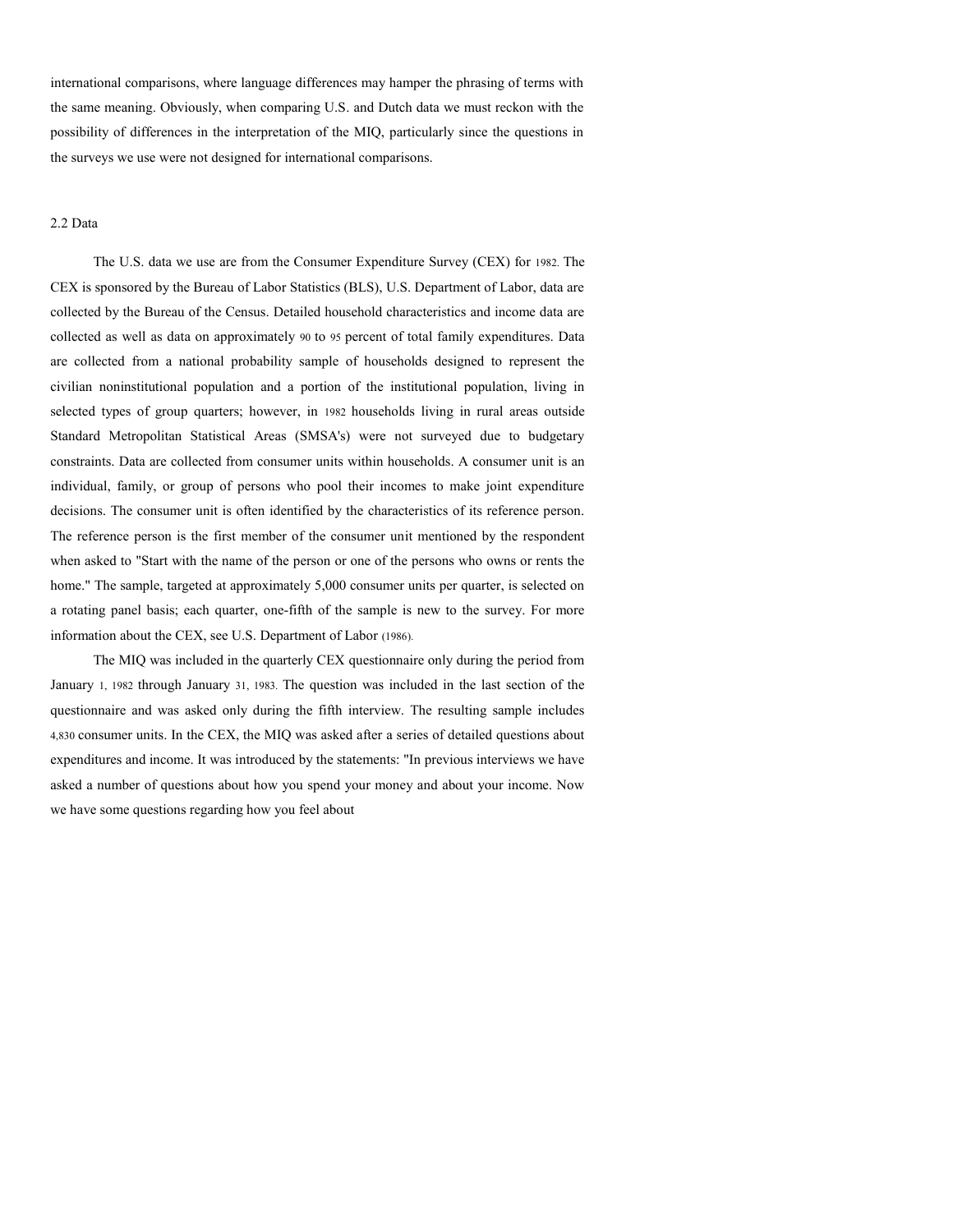some of these things." Then respondents were asked to answer, for their consumer units, the MIQ as follows: "Living where you do now and meeting the expenses you consider necessary, what would be the smallest income (before any deductions) you and your family would need to make ends meet?" Following this question, respondents were asked about the time period for which this income was needed. We used this information to produce annual perceived minimum incomes. Since tire question referred to "income (before any deductions)", we assume that the income reported as minimum is before taxes.

The Dutch data are from a 1983 newspaper survey. In cooperation with Bernard van Praag and Aldi Hagenaars of the Center for Research in Public Economics of Leyden University, ten regional Dutch newspapers associated with the joint Press Service (GPD) included a two-page questionnaire with a set of 67 questions in their editions of Saturday, September 10, 1983. Questionnaires were returned by some 20,000 households. For this research a nationally representative subset of 13,730 households is used. The questions referred to household characteristics, income, expenditures, and a series of related subjects. For this data set, a household is defined as a group of people, living together, whose expenditures are made from common pooled resources. The main breadwinner in the household is the person who contributes the most money. For more information on the survey, we refer to De Vos and Hagenaars (1986) and Van Duin and Hagenaars (198!) who conclude that after reweighting the representativity of the data is comparable to that of surveys conducted in a more traditional manner.

In the Dutch questionnaire the MIQ was part of a series of questions concerning one's opinion about a possible new system of social security with a "basic income" to which every household without a source of income should be entitled. After asking whether one would be in favor or against such a system,- the question we use as the MIQ is stated as follows: "The previous question was about the basic income ("needs minimum"). How high should that be for your household, according to you?" Respondents were directed to report minimum income after taxes were deducted.

Although context and wording of the U.S. and Dutch MIQ's are dearly different, we nevertheless felt confident that comparisons could be made legitimately, since both questions try to assess the income level which the respondents consider to be minimally necessary for their households. However, differences in the formulation of the questions are taken into account in the analysis and discussion of the results.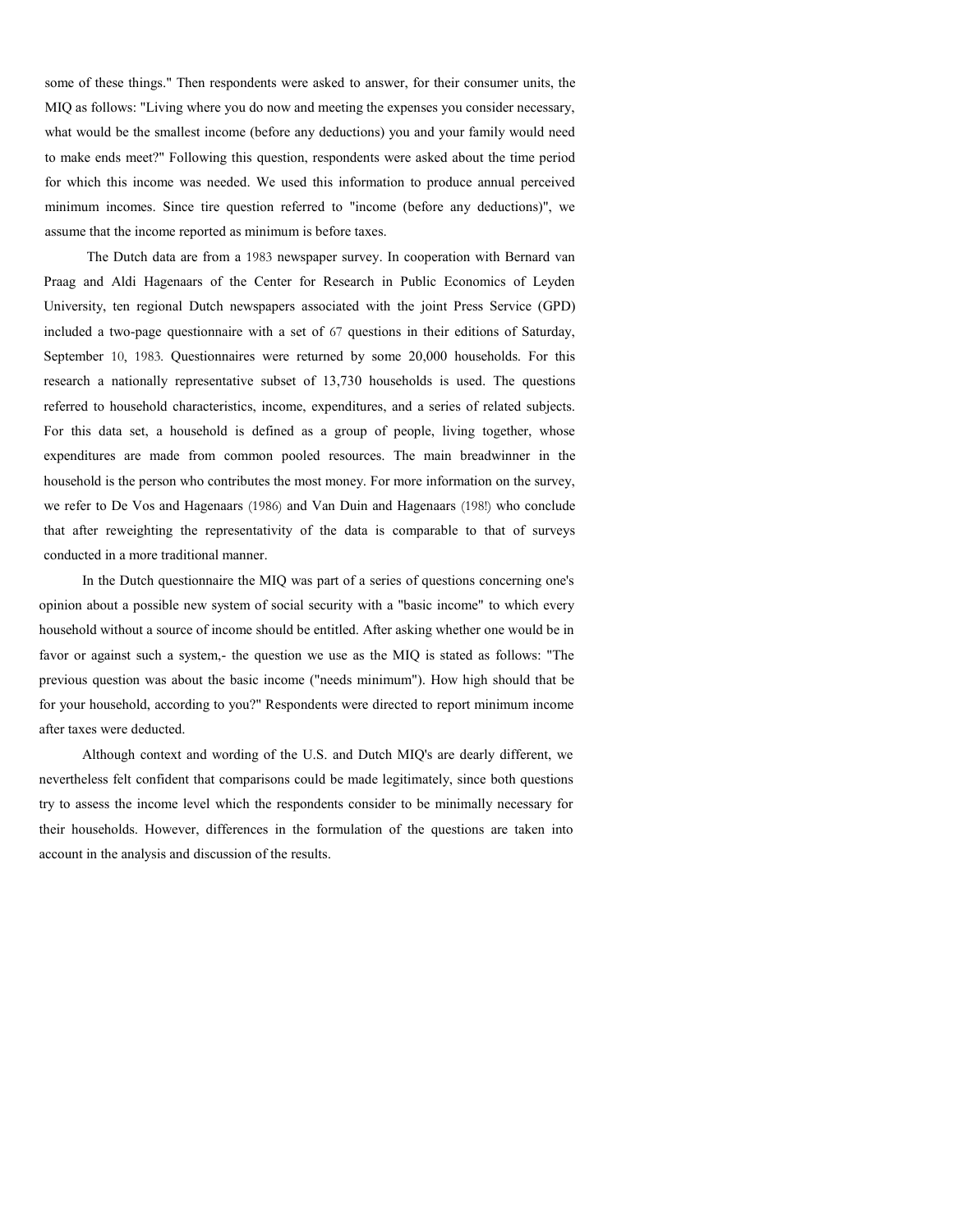Furthermore, given the wording of the questions, one may argue that the income levels computed as the intersection of equation (1) with the relationship  $Y_{\text{min}}$  - Y, corresponding to a level of living associated with "making ends meet", cannot really be seen to represent poverty. This is especially true to the extent that the answers to the MIQ reflect short run expectations and would be different when people would have experienced more income levels. In view of this, we refer to the interaction levels as "income sufficiency levels", in addition to the more frequently used "subjective poverty lines":

### 2.3 Explanatory Variables for Ymin Added in Earlier Studies

As from the early days of the subjective minimum approach (Goedhart et al. 1977), family size differentiated subjective thresholds have been computed by adding log(family size) to equation (1). Since then, other authors, especially Hagenaars (1986), have extended the number of explanatory variables to be included in equations like (1), and hence as differentiating factors for the subjective poverty lines. It can be argued that even if a variable causing a significant effect in (1) is not accepted as a differentiating factor for the poverty line (e.g., due to political objections, and/or because it is assumed that the underlying cause of the significant effect is not differences in costs but differences in taste), such a variable should still be taken into account to obtain unbiased estimates of other differentiating effects.

If, for instance sex of the reference person has a differentiating effect in addition to household size, it can be expected that the household size effect is biased if the sex of the reference person is not included as a differentiating variable, because small households are more likely to have a female reference person. If households with female reference persons would report higher minimum sufficient incomes but that effect is ignored in the regression it can be expected that the income sufficiency thresholds of small households will be overestimated relative to large households. On average, this will be correct since small households will more often have female headed reference persons, but it can be shown that the income sufficiency thresholds of small households with male reference persons will be overestimated whereas those of large households with female headed reference persons will be underestimated. Implicitly the higher thresholds for females are taken into account,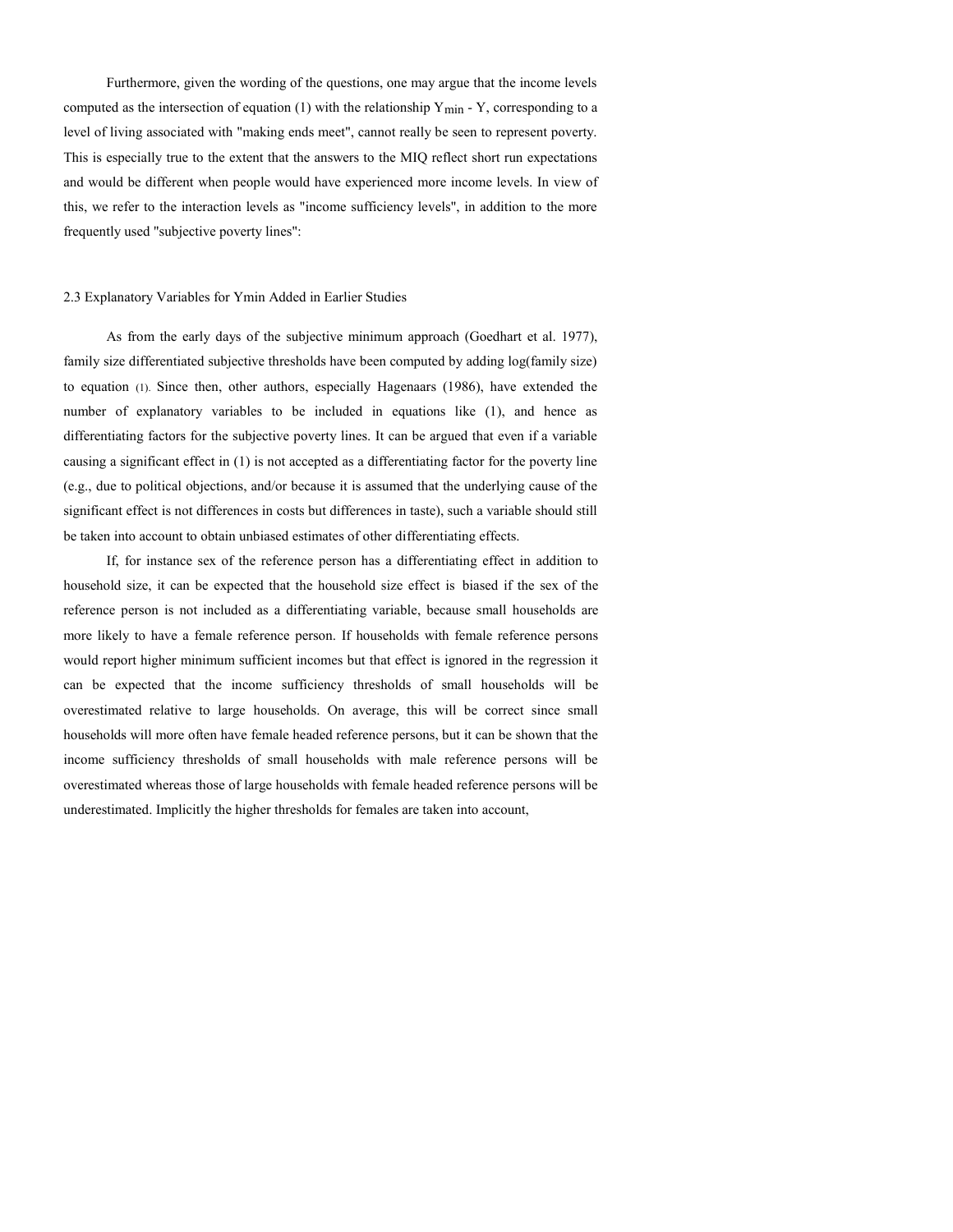because they affect the other coefficients. If one would insist upon sex-neutral thresholds, it would probably be more correct to include sex as a differentiating variable in the regression, and to compute the thresholds using the 'average sex' in the sample. In that case the fact that, e.g., small households more often have female reference persons is fully compensated for. The same effect would only be reached when the sex of the reference person was not included in the regression if it would not be correlated with any of the other explanatory variables. Likewise, if one would want to bar reference group effects in determining the thresholds, it would be correct to include variables for reference groups in the regression, and then compute the thresholds for households with 'average' reference groups.

Thus, it appears that all variables having a differential effect on the answer to the MIQ should be included in the regression, even if they are not allowed to differentiate the income sufficiency thresholds. The decision which variables to include should therefore be made on empirical rather than theoretical grounds.

In De Vos and Garner (1991) we added a series of variables to  $log(Y)$  in equation (1). These variables pertained to household composition and employment status, sex, age, education, and corrections for neglected income components and selectivity bias, and additionally for the U.S. data: rice, region, degree of urbanization, and marital status of female reference persons. Person characteristics refer to the main breadwinner or to the reference person in the Dutch and American surveys respectively. These two terms ate used synonymously throughout the remainder of the paper.

In this paper we take the inclusion of these variables in equation (1) as a starting point. For an elaborate discussion of their motivation, we refer to our previously mentioned paper. Here, we will only summarize the corrections for neglected income components and selectivity bias. One variable, the log of anchor income  $(log(Y_{anc}))$ , is included in the regressions to correct for the fact that people tend to neglect parts of their income when answering the MIQ (see, for example Kapteyn, Kooreman, and Willemse 1988). The Yanc is an estimate of the picture of the household's income that the respondent has in mind when answering the MIQ. It is a weighted sum of income components (e.g., income of the main breadwinner, income of the partner, income of the children, income of other consumer unit members (U.S. only), and family income not associated with any specific individual member such as family allowances) with weights between zero and one.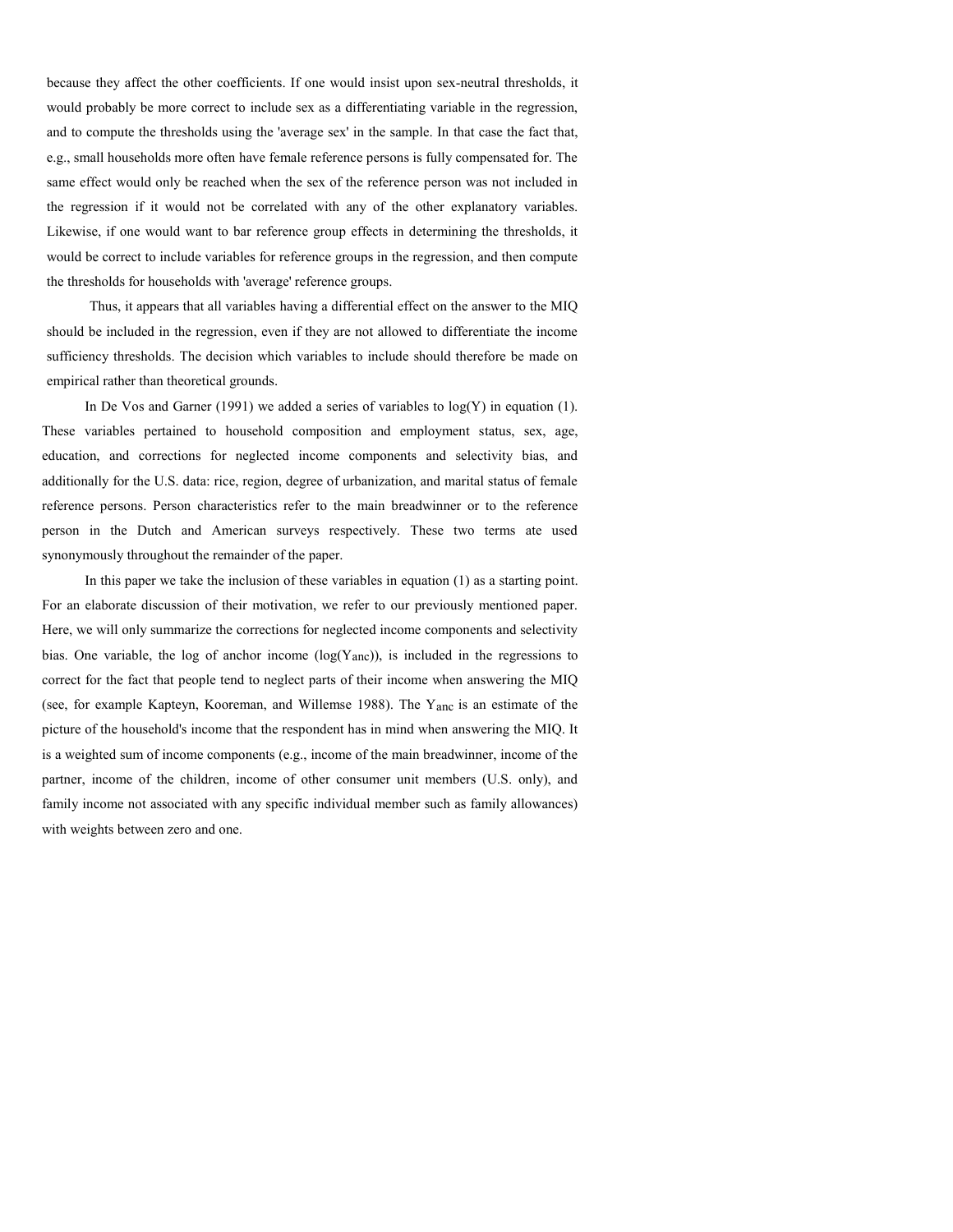In our operationalization, the income of the train breadwinner receives a weight of one, while most other income components obtain a lower weight. However, contrary to the Netherlands, the income of the partner of the reference person in the U.S. obtains a weight of one in the anchor income. When it is supposed that the respondents underestimate their minimally necessary income and their actual income by the same percentage, it can be shown that log(Yanc) enters in equation (1) with coefficient one, while a, should be estimated by adding one to the coefficient of log(Y) (see Homan 1988).

To correct for possible bias in the estimates of the coefficients due to selective nonresponse, a correction factor is included based on a Probit equation explaining response. Inclusion of this correction factor (the inverse Mills' ratio) causes the estimates of the standard errors of the OLS estimates to be incorrect (see, e.g., Heckman 1979; Greene 1981). Nevertheless, we have chosen to present these estimates and to refrain from attempts to come up with the correct values. For details and discussion of the results of the Probit equation we again refer to De Vos and Garner (1991).

#### 2.4 Expenditure Variables Added to Equation (1)

In answering the question concerning which income they would minimally need for their households, it is conceivable that respondents consider the expenditures they have and expect to have in the future. Many kinds of expenditures can be adapted at any moment to different circumstances (for example to a lower income), but some expenditures do not allow such adaptation at will. This may be because these expenditures are fixed due to long term contracts and can only be changed at heavy costs. An example is formed by housing expenditures, which in many cases may only be changed by moving into another house. Hence, it could be expected that in answering the MIQ respondents with high fixed expenditures would report relatively high minimum incomes. In our previous paper we reported results which confirmed this expectation. The effect is not necessarily limited to expenditures which can be considered as fixed, however. Respondents might also want to maintain high expenditures in categories which one initially would consider more easily adaptable, and would report higher minimum incomes than would households with lower expenditures in these categories. Hence, in order to examine the relationship between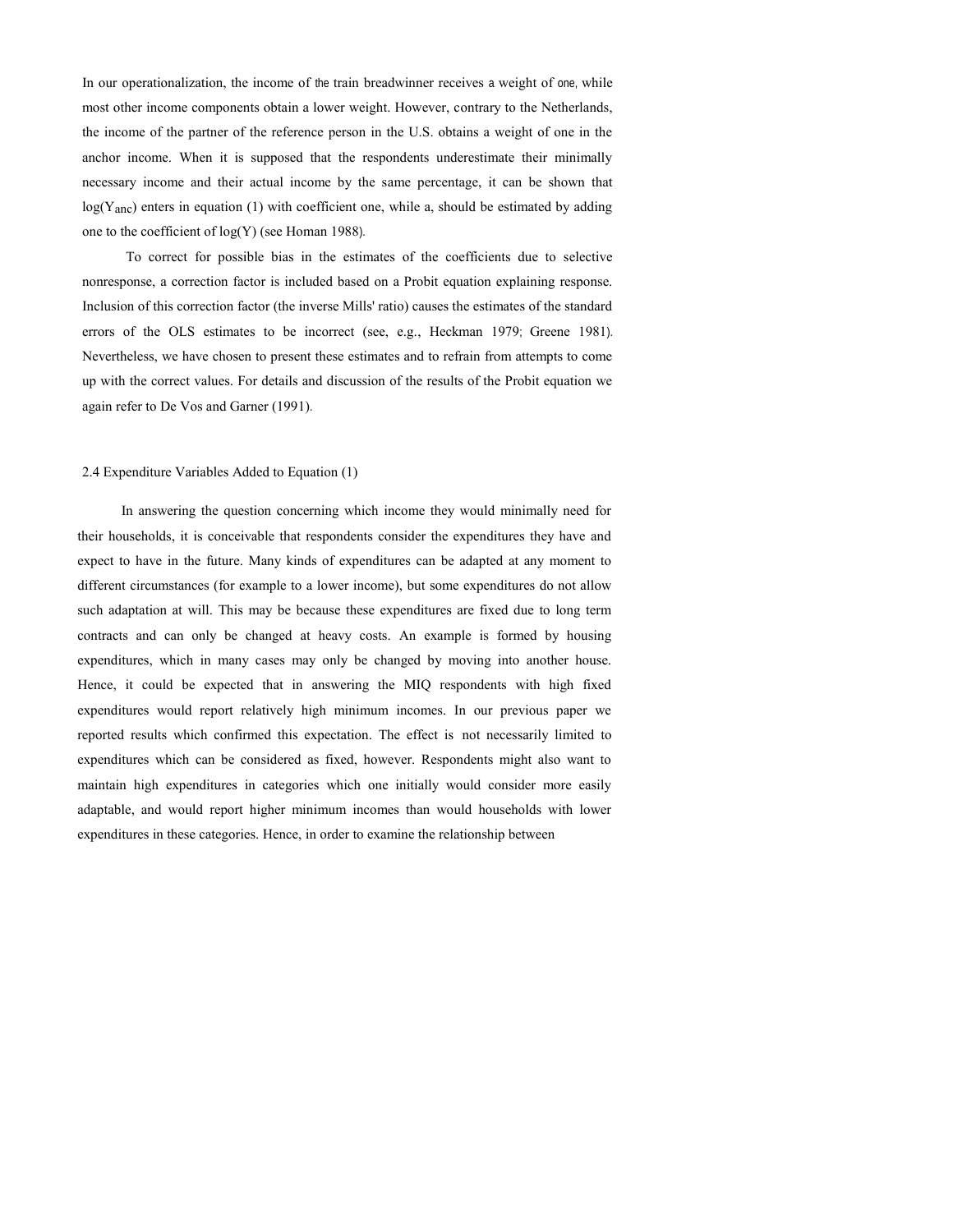perceived minimum income and expenditures, in this paper we do not only consider fixed expenditures such as housing, but extend the analysis to several expenditure categories. One way to do so would be to include the logarithms of several expenditure variables (or, e.g., the expenditure shares) as additional explanatory variables in equation (1). However, this would introduce considerable multicollinearity since expenditures can be expected to depend heavily upon income, and also to be significantly related to sociodemographic variables included in equation (1). Hence, in order to avoid multicollinearity and to obtain the net effects of expenditures, we have chosen to estimate expenditure share equations with log(Y) and the sociodemographic variables included in equation (1) as explanatory variables, and to use the resulting residuals as additional explanatory variables in equation (1). These residuals can be interpreted as indicative of relatively high or low expenditures, all other things being equal. For both the U.S. and the Netherlands, we include residuals from the share regressions of food (including alcoholic beverages), clothing and services, housing, utilities, education, insurance, leisure, and transportation. For the U.S. alone, the residual of the share for taxes and Social Security and Railroad Retirement payments is in addition included

The Dutch expenditures were obtained by asking estimates of the amounts spent on global categories of goods and services (e.g., insurances). Expenditures for the U.S. were obtained by asking detailed questions about expenditures (e.g., homeowner's insurance, tenant's insurance, commercial health insurance, life insurance). To make expenditures as comparable as possible for the two data sets, we grouped the detailed U.S. expenditure data. A listing of these detailed expenditure variables and their groupings is available from the authors upon request. For the U.S. analysis, quarterly expenditure data were used to produce annualized expenditure values. For consumer units participating in less than four quarterly interviews (7 percent of the sample participated in only one interview, 8 percent in two, and 10 percent in three), expenditures were averaged over the quarters in which the consumer unit did participate and the resulting expenditure values were annualized. This procedure was necessary to have a study sample which, when weighted, would be the most representative for the U.S. population. Yet, we are aware that for certain consumer units these "annualized" expenditures arc an overor underestimate of their actual expenditures. Likewise, the Dutch expenditure data, annualized from estimates of the expenditures for different time periods, may also have a fairly broad error margin. For reference, results of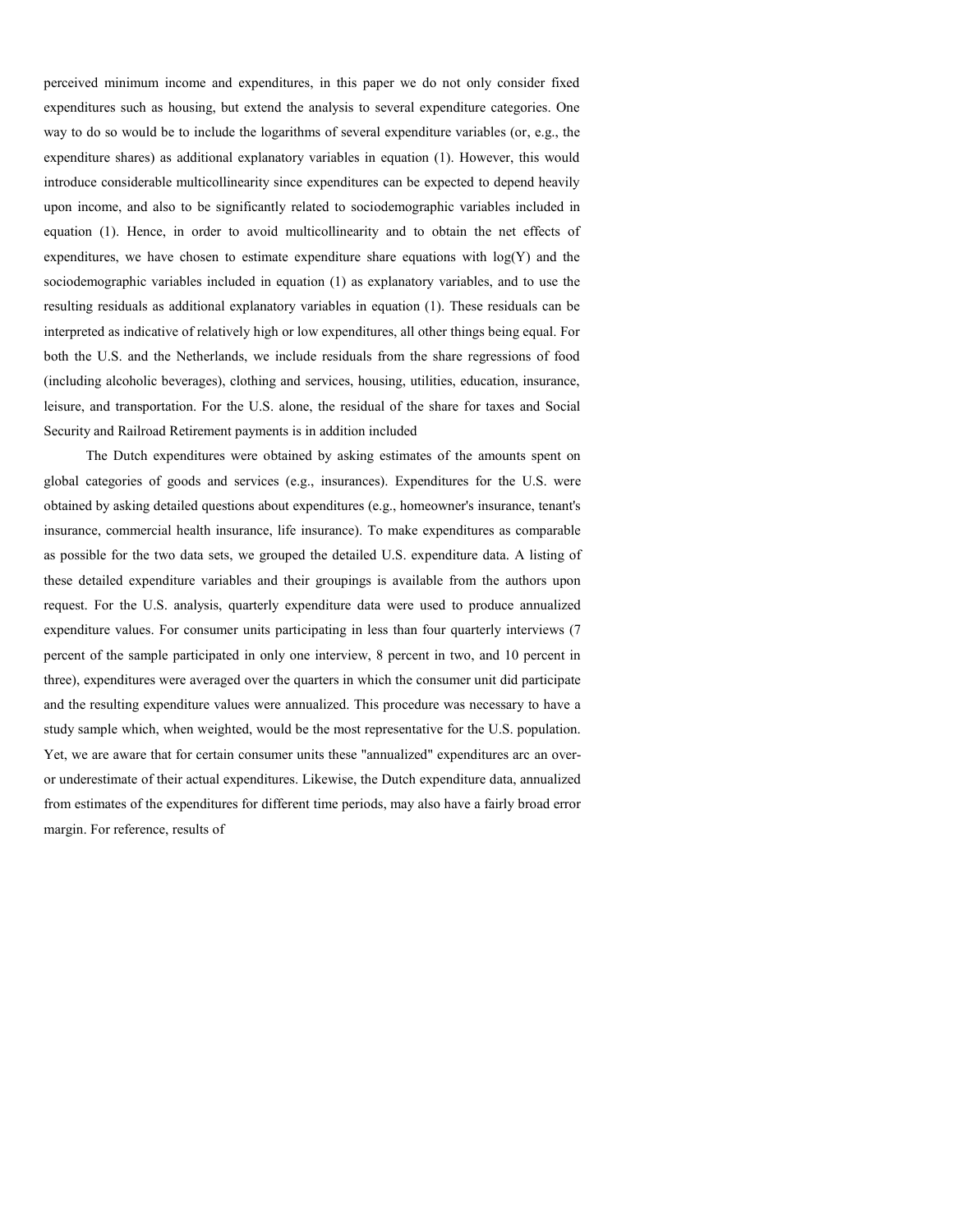the expenditure share regressions for both countries are included in the appendix in Tables A1 and A2. Means and standard deviations of the variables included in equation (1) are presented in Table 1.

### 2.5 The Relative Poverty Threshold

As announced in the introduction, in this paper we compare the subjective income sufficiency thresholds (with and without taking account of expenditures) with the official poverty line, which may be regarded as more or less absolute, and with a relative poverty line for each country. This relative poverty line is defined as one-half the median income per equivalent adult. The equivalence scale used for the calculation of this poverty line assigns 1.0 to the first adult, 0.7 to each additional adult, and 0.5 to each child in the household; this scale has been recommended by the Organization for Economic Co-operation and Development (see OECD 1982 and O'Higgins and Jenkins 1989). Income per equivalent adult is computed by dividing total household income by the equivalence scale. Then we construct a distribution of income per equivalent adult in which every household is weighted by its number of equivalent adults. In this distribution the median is located. The relative poverty line for a particular household is then computed by multiplying one-half of this median equivalent income by the equivalence scale relevant for the household

#### 3. Results

### 3.1 Regressions

In this section we present regression results of estimating equation (1) with the explanatory variables discussed in the previous section (Table 3). For comparison, we have also added the regression results without the expenditures (Table 2). For an elaborate discussion of the latter results we refer to De Vos and Garner (1991). In general, we concluded there that the coefficient of  $log(Y)$  in the regression of  $log(Y_{min})$  is somewhat smaller and that the coefficients of most other differentiating factors are somewhat larger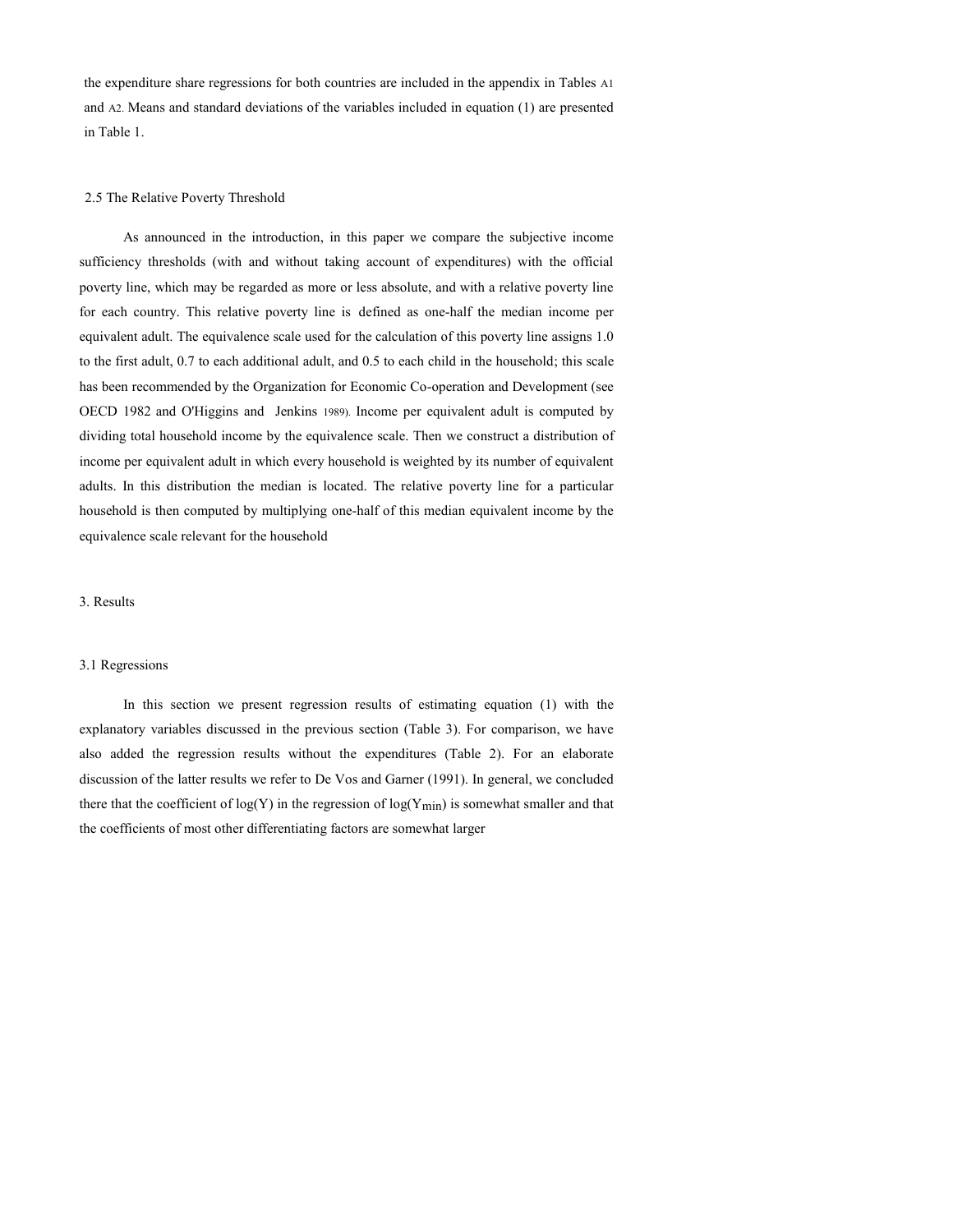# Teble 1. Messus and Standard Devinitions of Variables Included in Regressions of Log (Y<sub>aia</sub>)

| Veriables                             |          | <b>U.S.</b>           | <b>Netherlands</b> |                              |  |
|---------------------------------------|----------|-----------------------|--------------------|------------------------------|--|
|                                       | Mean     | Standard<br>Deviation | Mean               | <b>Standard</b><br>Deviation |  |
| $\text{Lg}(\text{Y}_{\text{e}})$      | 9.603    | 0.739                 | 10.127             | 0.374                        |  |
| Loz (Y)                               | 9.742    | 0.843                 | 10.492             | 0.368                        |  |
| Log $(Y_{i=})$                        | 9.709    | 0.845                 | 10.367             | 0.353                        |  |
| Single, working                       | 0.IS9    | 0.399                 | 0.070              | 0.255                        |  |
| Single, not working                   | 0.086    | 0.281                 | 0.031              | 0.172                        |  |
| 1 parent, working                     | 0.043    | 0.203                 |                    |                              |  |
| I parent, not working                 | 0.015    | 0.121                 | 0.030              | 0.170                        |  |
| 2 persons, 2 carners                  | 0.120    | 0.325                 | 0.169              | 0.375                        |  |
| 2 persons, 0 carner                   | 0.064    | 0.245                 | 0.069              | 0.254                        |  |
| $>2$ persons, $>2$ earners            | 0.116    | 0.321                 |                    |                              |  |
| >2 persons, 2 carners                 | 0.180    | 0.385                 | 0.189              | 0.392                        |  |
| $>2$ persons. I earner                | 0.102    | 0.303                 | 0.346              | 0.476                        |  |
| $>2$ persons, $0$ earner              | 0.010    | 0.101                 | 0.047              | 0.211                        |  |
| Single, $>$ = 65 <sup>o</sup>         | 0.078    | 0.269                 | 0.006              | 0.078                        |  |
| $2$ persons, $>$ = 65 <sup>o</sup>    | 0.080    | 0.271                 | 0.033              | 0.179                        |  |
| 2 others                              | 0.168    | 0.374                 | 0.325              | 0.469                        |  |
| 3 others                              | 0.083    | 0.276                 | 0.094              | 0.292                        |  |
| 4 or more others                      | 0.064    | 0.245                 | 0.019              | 0.137                        |  |
| Oldest $< 6$                          | 0.073    | 0.261                 | 0.105              | 0.307                        |  |
| Oldest $6 < 12$                       | 0.090    | 0.286                 | 0.201              | 0.401                        |  |
| Oldest $>$ = 18                       | 0.236    | 0.425                 | 0.143              | 0.350                        |  |
| Low education                         | 0.113    | 0.317                 | 0.239              | 0.427                        |  |
| <b>High education</b>                 | 0.460    | 0.498                 | 0.313              | 0.464                        |  |
| Age                                   | 44.696   | 17.728                | 40.436             | 12.344                       |  |
| Age <sup>2</sup>                      | 2311.897 | 1765.204              | 1787.450           | 1127.470                     |  |
| <b>Northeast</b>                      | 0.199    | 0.399                 |                    |                              |  |
| <b>Midwest</b>                        | 0.268    | 0.443                 |                    |                              |  |
| West                                  | 0.250    | 0.433                 |                    |                              |  |
| South                                 | 0.283    | 0.451                 |                    |                              |  |
| City                                  | 0.404    | 0.491                 |                    |                              |  |
| <b>Suburb</b>                         | 0.439    | 0.496                 |                    |                              |  |
| Rural                                 | 0.156    | 0.363                 |                    |                              |  |
| Black                                 | 0.099    | 0.298                 |                    |                              |  |
| <b>Disabled</b>                       | 0.039    | 0.195                 | 0.059              | 0.235                        |  |
| Female, married                       | 0.055    | 0.228                 |                    |                              |  |
| Female, widowed                       | 0.092    | 0.289                 |                    |                              |  |
| Female, divorced/separated            | 0.090    | 0.286                 |                    |                              |  |
| Female, never married                 | 0.094    | 0.292                 |                    |                              |  |
| <b>Female</b>                         | 0.331    | 0.471                 | 0.084              | 0.278                        |  |
| Correction                            | 0.442    | 0.112                 | 0.382              | 0.100                        |  |
| Food share, residual                  | 0.000    | 0.174                 | 0.000              | 0.079                        |  |
| Clothing share, residual              | 0.000    | 0.095                 | 0.000              | 0.027                        |  |
| Housing share, residual               | 0.000    | 0.215                 | 0.000              | 0.096                        |  |
| Utilities share, residual             | 0.000    | 0.119                 | 0.000              | 0.035                        |  |
| <b>Education share, residual</b>      | 0.000    | 0.215                 | 0.000              | 0.033                        |  |
| Insurance share, residual             | 0.000    | 0.046                 | 0.000              | 0.039                        |  |
| Leisure share, residual               | 0.000    | 0.105                 | 0.000              | 0.049                        |  |
|                                       | 0.000    | 0.154                 | 0.000              | 0.065                        |  |
| <b>Transportation share, residual</b> |          |                       |                    |                              |  |

"Age of reference person (U.S.) or main breadwinner (NL)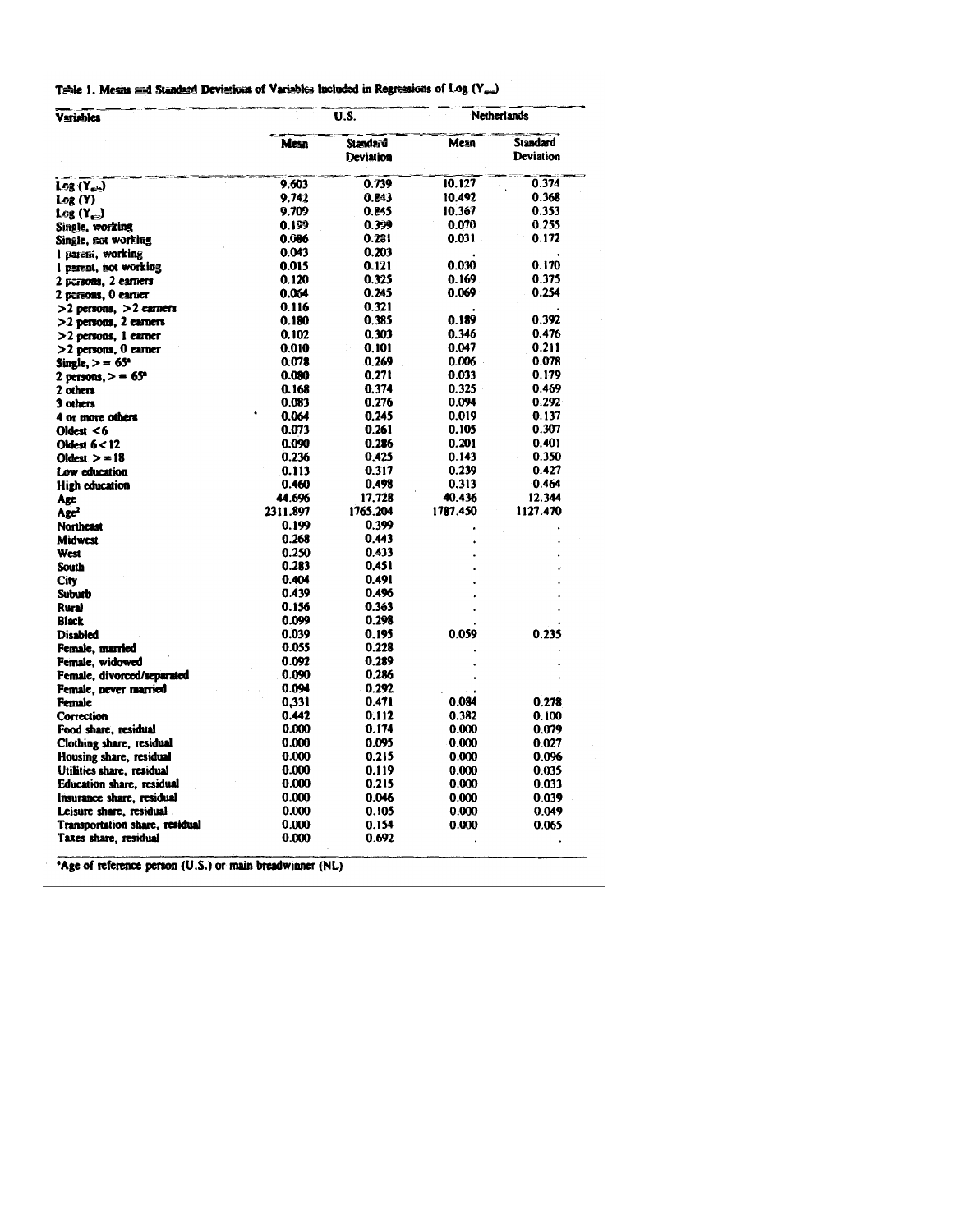Table 2. Results of Regression (1) with Correction for the Effect of Selective Non-Response and Neglected Income Components

|                                  | U.S. (1982)<br>$(n = 3520)$ |                  | Netherlands (1983)<br>$(n = 10389)$ |                  |  |
|----------------------------------|-----------------------------|------------------|-------------------------------------|------------------|--|
| Variable                         | <b>Coefficient</b>          | Standard<br>Enor | Cocfficient                         | Standard<br>Enor |  |
| Intercept                        | 4.9954 *                    | 0.1592           | 4.1258 *                            | 0.1271           |  |
| Log (Y)                          | -0.5701 *                   | 0.0150           | $-0.4476$ $\circ$                   | 0.0119           |  |
| $Log(Y_{-})$                     | 1.0000                      | 0.0000           | 1.0000                              | 0.0000           |  |
| Single, working                  | -0.1422 °                   | 0.0487           | $-0.0903$ $^{\circ}$                | 0.0185           |  |
| Single, not working              | -0.1716 *                   | 0.0706           | -0.0487                             | 0.0252           |  |
| I parent, working                | 0.0171                      | 0.0659           |                                     |                  |  |
| I parent, not working            | $-0.0006$                   | 0.0910           | 0.0354                              | 0.0247           |  |
| 2 persons, 2 earners             | -0.0086                     | 0.0481           | $0.0493$ *                          | 0.0186           |  |
| 2 persons, 0 earner              | $-0.0051$                   | 0.0548           | 0.0293                              | 0.0231           |  |
| $>2$ persons, $>2$ earners       | $0.1341$ *                  | 0.0571           |                                     |                  |  |
| $>$ 2 persons, 2 earners         | 0.0920                      | 0.0521           | 0.0508                              | 0.0212           |  |
| $>$ 2 persons, 1 earner          | 0.0744                      | 0.0554           | 0.0411 '                            | 0.0182           |  |
| $>2$ persons, 0 earner           | -0.1570                     | 0.0998           | $0.0961$ .                          | 0.0244           |  |
| Single, $>$ = 65 <sup>*</sup>    | -0.0434                     | 0.0678           | 0.0570                              | 0.0467           |  |
| 2 persons, $>$ = 65 <sup>o</sup> | 0.0424                      | 0.0571           | -0.0358                             | 0.0271           |  |
| 2 others                         | 0.0593                      | 0.0323           | $0.0490$ $*$                        | 0.0100           |  |
| 3 others                         | $0.1117$ *                  | 0.0397           | 0.0950                              | 0.0138           |  |
| 4 or more others                 | 0.0611                      | 0.0449           | 0.1596 *                            | 0.0248           |  |
| Oldest $<$ 6                     | 0.0025                      | 0.0433           | $-0.0028$                           | 0.0140           |  |
| Oldest $6 < 12$                  | -0.0295                     | 0.0388           | -0.0107                             | 0.0105           |  |
| Oldest $>$ = 18                  | -0.0057                     | 0.0294           | 0.0024                              | 0.0117           |  |
| Low education                    | -0.0906 *                   | 0.0323           | -0.0087                             | 0.0082           |  |
| High education                   | 0.1106 *                    | 0.0201           | 0.0115                              | 0.0081           |  |
| Age/10                           | $0.2209$ *                  | 0.0405           | 0.1274                              | 0.0249           |  |
| Age <sup>2</sup> /1000           | $-0.2157$ $\bullet$         | 0.0425           | -0.1090                             | 0.0300           |  |
| <b>Northeast</b>                 | 0.0445                      | 0.0305           |                                     |                  |  |
| Midwest                          | $-0.0514$ $+$               | 0.0243           |                                     |                  |  |
| West                             | -0.0136                     | 0.0257           |                                     |                  |  |
| City                             | 0.0327                      | 0.0197           |                                     |                  |  |
| Rural                            | -0.0104                     | 0.0264           |                                     |                  |  |
| <b>Black</b>                     | 0.0075                      | 0.0314           |                                     |                  |  |
| <b>Disabled</b>                  | $-0.0828$                   | 0.0492           | 0.0150                              | 0.0148           |  |
| Female, married                  | 0.0557                      | 0.0395           |                                     |                  |  |
| Female, widowed                  | 0.0237                      | 0.0406           |                                     |                  |  |
| Female, divorced/separated       | -0.0357                     | 0.0388           |                                     |                  |  |
| Female, never married            | $-0.0831$ *                 | 0.0360           |                                     |                  |  |
| Female                           |                             |                  | 0.0306                              | 0.0123           |  |
| Correction                       | $-0.1943$                   | 0.1583           | $-0.1338$                           | 0.0777           |  |
| Adjusted R <sup>2</sup>          | 0.488                       |                  | 0.344                               |                  |  |

Age of reference person (U.S.) or main breadwinner (NL)<br>
\*Significantly different from 0 (p=0.05)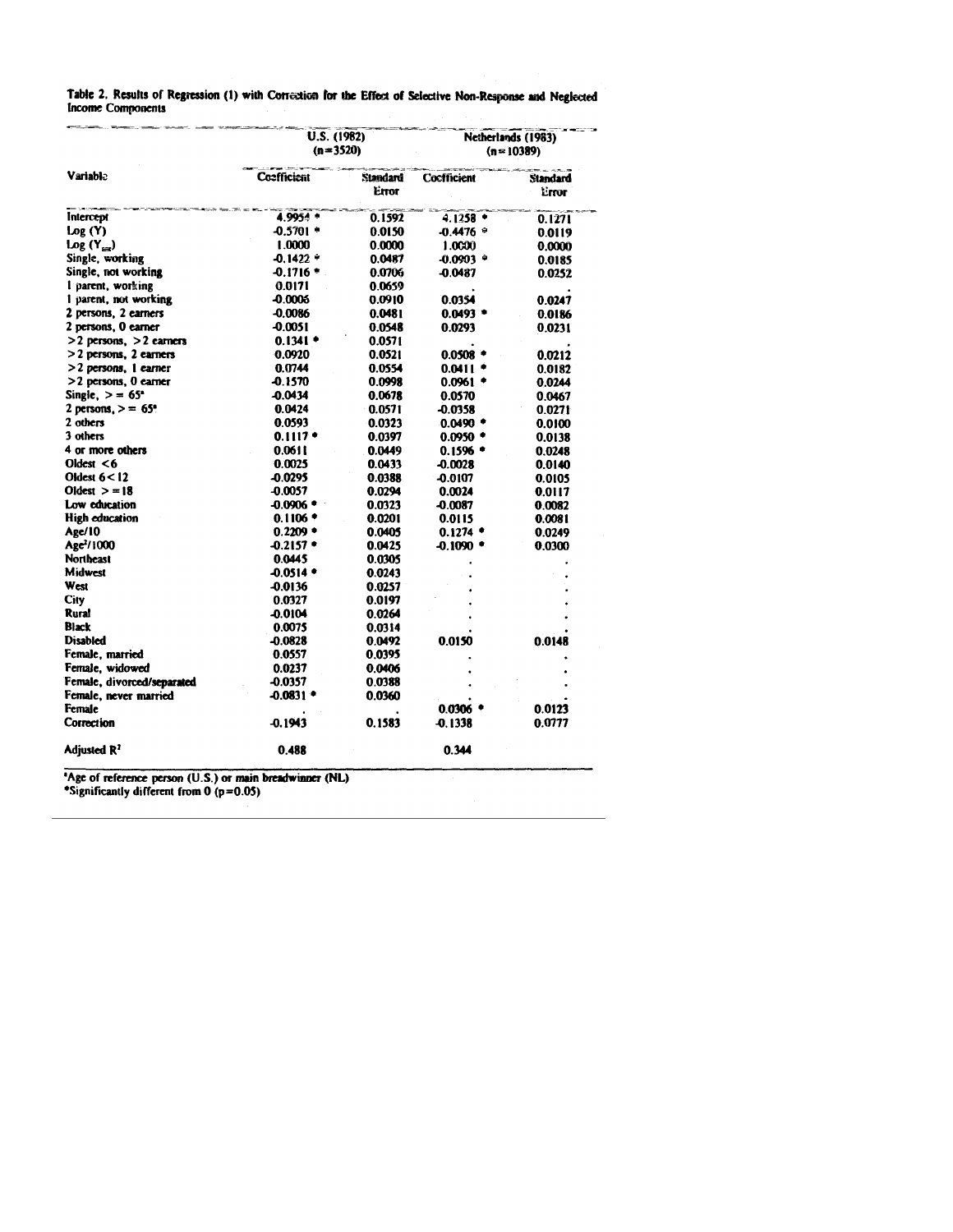Table 3. Results of Regreasion (1) with Residuals of Expenditure Shares Added to the Explanatory Variables

|                                  | U.S. (1962)        | Netherlands (1983)      |                    |                          |  |
|----------------------------------|--------------------|-------------------------|--------------------|--------------------------|--|
| Variable                         | <b>Coefficient</b> | <b>Standard</b><br>Enor | <b>Coefficient</b> | <b>Standard</b><br>Error |  |
| Intercept                        | 4.9940 *           | 0.1528                  | 4.1473             | 0.1250                   |  |
| Log (Y)                          | $-0.5700$ $+$      | 0.0144                  | -0.4474 *          | 0.0117                   |  |
| $Log(Y_$                         | 1.0000             | 0.0000                  | 1.0000             | 0.0000                   |  |
| Single, working                  | -0.1422 *          | 0.0467                  | $-0.0911$ $\cdot$  | 0.0181                   |  |
| Single, not working              | -0.1718 *          | 0.0678                  | -0.0451            | 0.0248                   |  |
| I parent, working                | -0.0171            | 0.0632                  |                    |                          |  |
| I parent, not working            | -0.0007            | 0.0873                  | 0.0372             | 0.0243                   |  |
| 2 persons, 2 earners             | $-0.0083$          | 0.0461                  | $0.0555$ $\bullet$ | 0.0183                   |  |
| 2 persons, 0 earner              | $-0.0054$          | 0.0526                  | 0.0347             | 0.0228                   |  |
| $>2$ persons, $>2$ earners       | $0.1343$ *         | 0.0548                  |                    |                          |  |
| >2 persons, 2 earners            | 0.0923             | 0.0500                  | $0.0591$ $*$       | 0.0209                   |  |
| >2 persons, 1 earner             | 0.0745             | 0.0532                  | $0.0432$ $*$       | 0.0178                   |  |
| $>2$ persons, $0$ carner         | -0.1573            | 0.0958                  | $0.1038$ *         | 0.0240                   |  |
| Single, $>$ = 65°                | -0.0435            | 0.0651                  | 0.0578             | 0.0460                   |  |
| 2 persons, $>$ = 65 <sup>o</sup> | 0.0424             | 0.0548                  | -0.0343            | 0.0267                   |  |
| 2 others                         | 0.0593             | 0.0310                  | $0.0508$ $*$       | 0.0098                   |  |
| 3 others                         | 0.1117 •           | 0.0381                  | $0.0986$ *         | 0.0136                   |  |
| 4 others                         | 0.0611             | 0.0431                  | $0.1660$ $*$       | 0.0244                   |  |
| Oldest $<$ 6                     | 0.0025             | 0.0416                  | $-0.0028$          | 0.0138                   |  |
| Oldest $6 < 12$                  | -0.0295            | 0.0373                  | -0.0108            | 0.0103                   |  |
| Oldest $>$ = 18                  | -0.0057            | 0.0282                  | 0.0023             | 0.0115                   |  |
| Low education                    | $-0.0907$ *        | 0.0310                  | -0.0071            | 0.0080                   |  |
| High education                   | $0.1107$ *         | 0.0193                  | 0.0143             | 0.0080                   |  |
| Age/10                           | $0.2205$ $*$       | 0.0389                  | $0.1210$ *         | 0.0245                   |  |
| Age <sup>2</sup> /1000           | -0.2154 *          | 0.0408                  | $-0.0993$ .        | 0.0296                   |  |
| <b>Northeast</b>                 | 0.0440             | 0.0293                  |                    |                          |  |
| Midwest                          | -0.0513 *          | 0.0233                  |                    |                          |  |
| West                             | -0.0134            | 0.0247                  |                    |                          |  |
| City                             | 0.0327             | 0.0189                  |                    |                          |  |
| Rural                            | -0.0104            | 0.4254                  |                    |                          |  |
| <b>Black</b>                     | 0.0075             | 0.0301                  |                    |                          |  |
| <b>Disabled</b>                  | -0.0828            | 0.0472                  | 0.0154             | 0.0145                   |  |
| Female, married                  | 0.0557             | 0.0379                  |                    |                          |  |
| Female, widowed                  | 0.0237             | 0.0389                  |                    |                          |  |
| Female, divorced/separated       | -0.0357            | 0.0372                  |                    |                          |  |
| Female, never married            | $-0.0831$ *        | 0.0346                  |                    |                          |  |
| Female                           |                    |                         | $0.0308$ *         | 0.0121                   |  |
| Food share, residual             | $0.1858 -$         | 0.0589                  | $0.1641$ .         | 0.0374                   |  |
| Clothing share, residual         | 0.1252             | 0. 1019                 | 0.1351             | 0.1088                   |  |
| Housing share, residual          | $0.3007$ *         | 0.0454                  | $0.4942$ *         | 0.0307                   |  |
| Utilities share, residual        | $0.2818 +$         | 0.0901                  | $0.5967$ *         | 0.0837                   |  |
| <b>Education share, residual</b> | $0.1545$ *         | 0.0421                  | 0.0523             | 0.0887                   |  |
| Insurance share, residual        | -0.2021            | 0.2026                  | $0.1900$ $*$       | 0.0750                   |  |
| Leisure share, residual          | $0.3446$ *         | 0.0899                  | $-0.1394$ .        | 0.0616                   |  |
| Transportation share, residual   | $0.2586$ *         | 0.0617                  | 0.0692             | 0.0454                   |  |
| Taxes share, residual            | $0.0283$ $*$       | 0.0122                  |                    |                          |  |
| Correction                       | -0.1890            | 0.1524                  | -0.1938 •          | 0.0770                   |  |
| Adjusted R <sup>2</sup>          | 0.529              |                         | 0.366              |                          |  |

Age of reference person (U.S.) or main breadwinner (NL)<br>\*Significantly different from  $0$  (p=0.05)

J.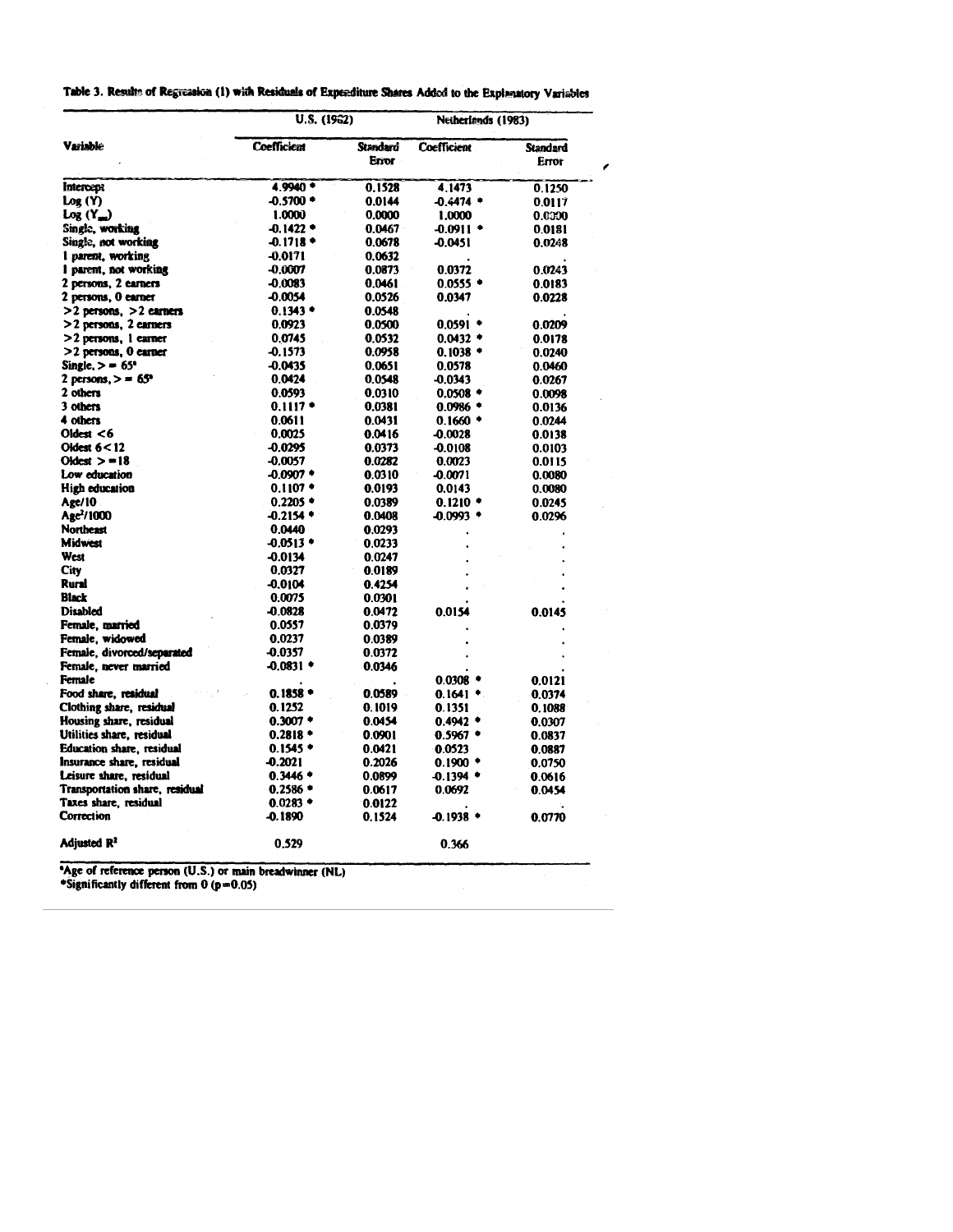in the U.S. than in the Netherlands. This holds both for factors objectively leading to differences in minimal needs, like household composition, and for social characteristics like education. Nevertheless the regression results arc quite comparable. Most importantly, there appeared to be no clear indications of basic differences in views concerning minimum necessary income, despite differences in the official policy with respect to poverty and government transfer programs in the two countries.

As could be exacted, adding the expenditure residuals (Table 3) to the regression hardly alters the coefficients of the ether explanatory variables. Only the correction factor for nonresponse, which was not included in the explanatory variables of tire expenditure regressions, now obtains a significant coefficient in the Dutch regression. As to the coefficients of the residuals, we see that they are significantly positive in a majority of the cases. Relatively high expenditure shams are associated with relatively high reported minimally necessary incomes; this is true under the condition that all else is equal, i.e., compared to others with the same characteristics. For both countries positive significant coefficients are found for food, housing, and utilities. In addition, insurance is positively related to minimally necessary income in the Netherlands, while leisure is negatively related. For consumers in the US., high shares of education and transportation expenditures are positively related to perceived minimum income. In contrast to the results for the Netherlands, expenditures for leisure are also positively related to subjective minimum income. Thus, in the U.S. we find much smaller differences between the coefficients of the respective residuals, a compared to the Netherlands where we find clear differences between the high coefficients for fixed expenditures, like housing and utilities, and the negative coefficient for leisure.

Hence, it would appear that in answering the MIQ, respondents in the Netherlands more clearly distinguished between (fixed) expenditures which they would want to continue and luxury expenditures which could be reduced. This may not be the case in the U.S. where relatively high expenditures have the same effect on reported minimum income in almost all expenditure categories. This different resale for the two countries is expected to be related to what respondents consider necessary, as alluded to previously, and to their interpretation of the MIQ. For example, in the U.S. transportation accounts for a greater share of expenditures than in the Netherlands. The fact that the U.S. transportation coefficient is significant and larger than the one for the Netherlands is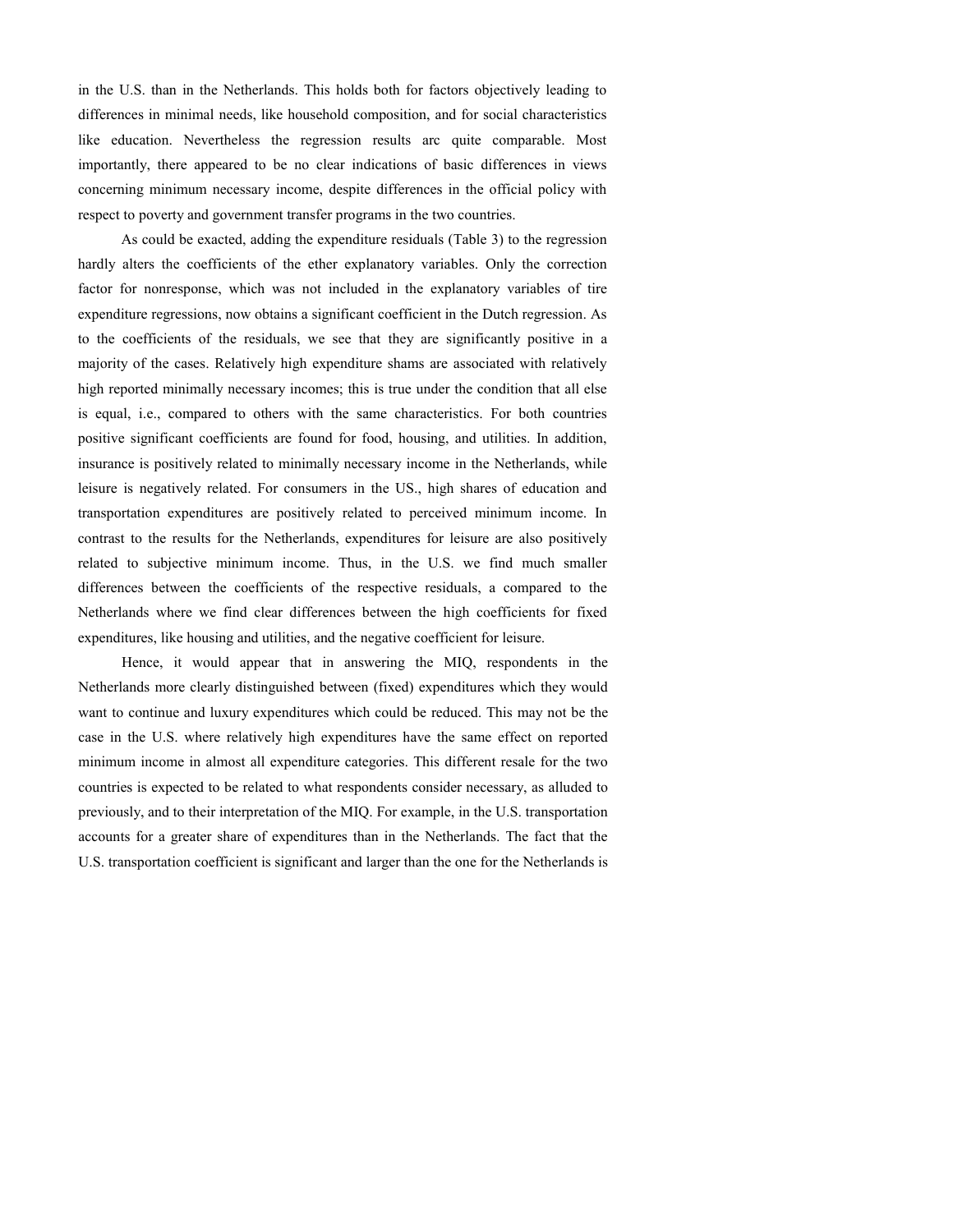to the fact that there are fewer available substitutes for private transportation in many parts of the U.S. An implication is that respondents in the U.S. would consider transportation expenditures to be more fixed than in the Netherlands.

An alternative explanation is that respondents in the two countries interpreted the MIQ somewhat differently. It may be that the question was understood in the U.S. as asking for the minimum income needed to "continue your present living pattern." This interpretation is not unlikely given that respondents just previously had been asked to provide detailed expenditure and income information. It is clear that this makes the interpretation of the resulting thresholds as poverty lines rather doubtful. in contrast, for the Netherlands, the MIQ was included in a survey focused on social polity issues, one of which was the possible introduction of a new system of social security with a "basic income" to which households without income would be entitled. Thus, it is likely chat Dutch respondents were more predisposed to provide a necessities based minimum income for their households. If this is the case, interpreting the resulting thresholds as poverty lines is more appropriate in the Netherlands than it is in the U.S.

The residuals of the tax share estimation also obtain a significant positive coefficient in the U.S., but it is clearly lower than that of the expenditure residuals. This is probably mused by the fact that the tax share residuals are relatively large in absolute terms, among others, as a result of the very small part of the variance in the tax shares equation explained.

### 3.2 Threshold: and Percentages

We are aware of the fact that the legitimacy of some of the variables included in the regressions as differentiating factors for a poverty line may be subject to discussion (although they are rightly included in the regression). We also have noted that the interpretation of the resulting thresholds as poverty lines may be doubtful. Nevertheless, we present some results pertaining to the income sufficiency thresholds associated with the above regressions in this section. We will not try to give a complete picture of the thresholds lines for all possible combinations of differentiating factors, but limit ourselves to the means of the thresholds computed for the individual households on the basis of their characteristics. We only present the averages differentiated according to family size.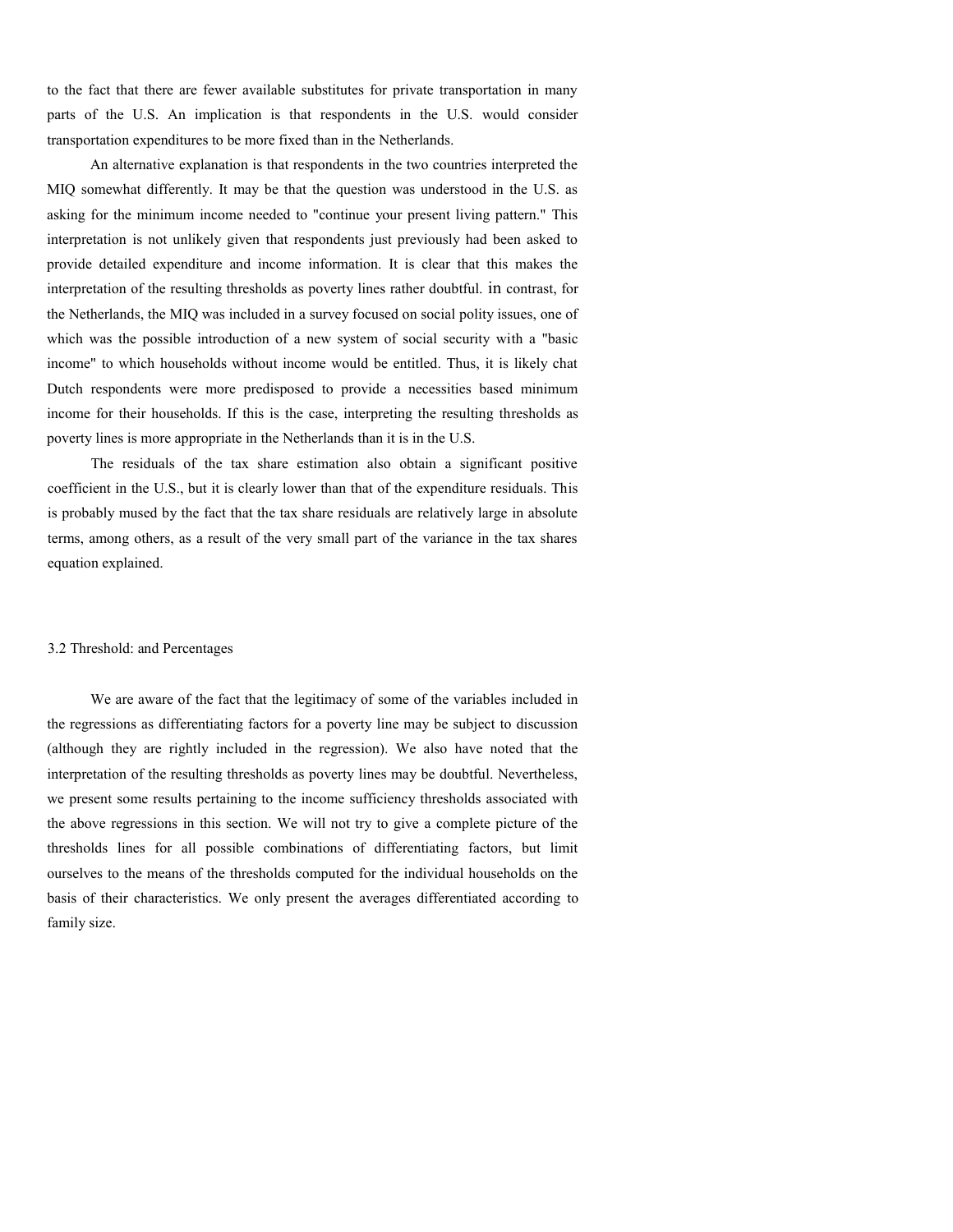However, it should be noted that all differentiating factors have been taken into account.

As we mentioned in section 2, the subjective income sufficiency thresholds are computed as the intersections of the estimated relationship

$$
\log(Y_{\min}) = a_0 + a_1^* \log(Y) + a_2^* z_2 + ... + a_n^* z_n \tag{2}
$$

with the line  $Y_{min} - Y$ , given the values of the differentiating factors  $z_1...z_n$ . Hence,

$$
pov(z_1,...,z_n) = exp ((a_0 + a_1 * z_1 + ... + a_n * z_n)/(1 - a_i))
$$
\n(3)

Table 4 provides the means of the resulting thresholds with and without the expenditures included in the regressions, according to family size. For comparison, we have also armed the means of the actual income levels in our surveys, the official poverty lines in the U.S., the official social minimums relevant for the Netherlands, and the relative poverty thresholds basal on one-half the median of equivalent income as discussed in section 2.

It can be concluded that the levels of the subjective income sufficiency thresholds in the U.S. are considerably above the official poverty lines. For most household size groups, the mean subjective poverty line is more than twice the official poverty threshold. In the Netherlands the subjective poverty fines are also about the official minimum, but in general the difference is clearly smaller and amounts to about 20 percent. Compared to the mean income levels, the differences in the subjective poverty lines are much smaller; in both countries the mean poverty lines lie in the range of 60 to 75 percent of the man incomes in most family size groups. Taking account of the expenditures raises the average income sufficiency thresholds. This is probably caused by the convex shape of the antilog function; the logarithm of the poverty lines may be expected to remain constant on average by adding factors with zero means.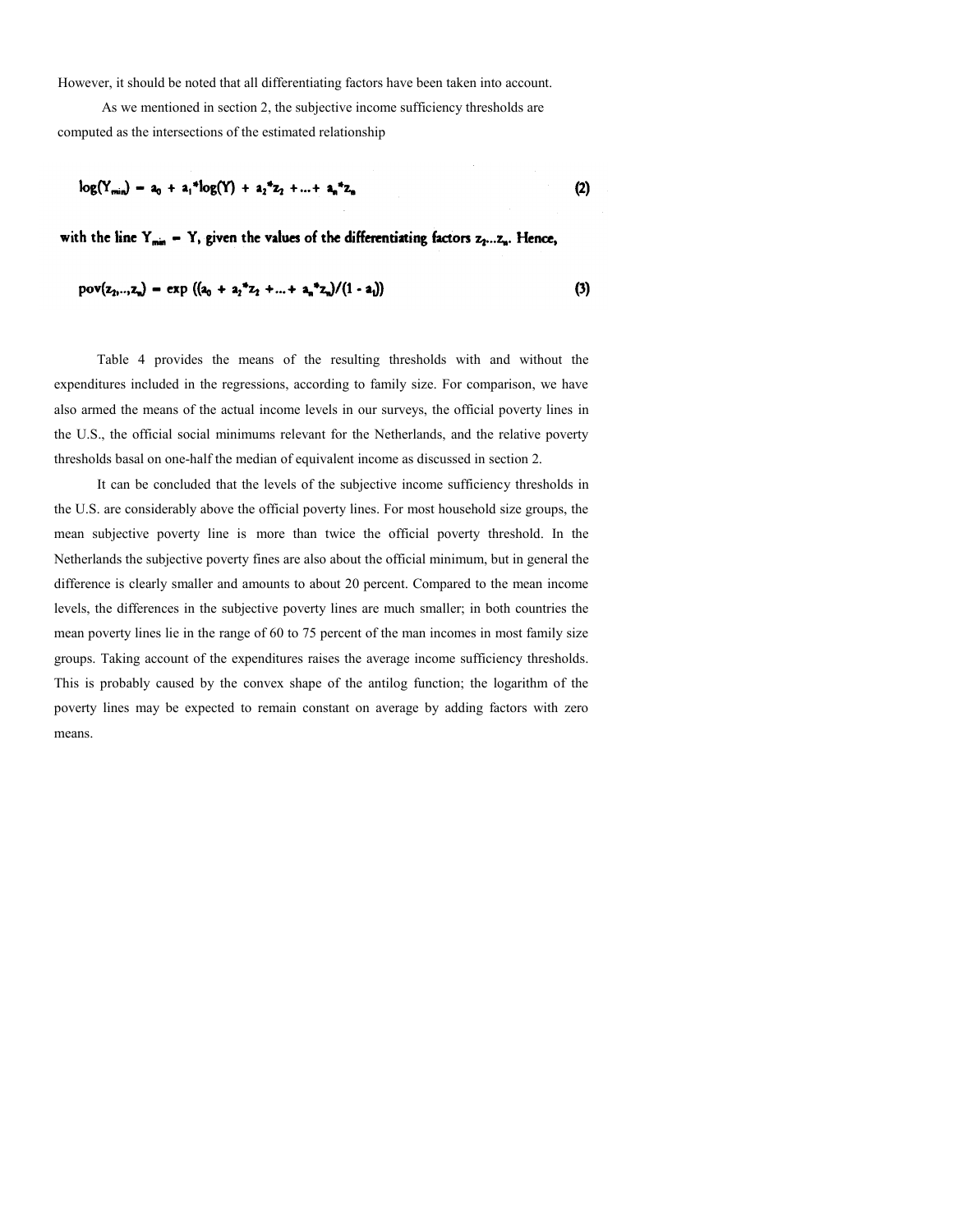Table 4. Weighted Means of Income, Official Poverty Thresholds, Sufficient Income Thresholds, and Relative Poverty Thresholds by Family Size

U.S. 1982 (US\$/year)

| <b>Family Size</b>              | <b>Actual Before</b><br><b>Tax Income</b> | <b>Official Poverty</b><br><b>Threshold</b> | <b>Sufficient</b><br>Incomé<br><b>Threshold</b> | <b>Sufficient</b><br>Income:<br><b>Expenditure Based</b> | <b>Relative Poverty</b><br><b>Threshold</b> |
|---------------------------------|-------------------------------------------|---------------------------------------------|-------------------------------------------------|----------------------------------------------------------|---------------------------------------------|
| $1$ person, $< 65^\circ$        | \$14,062                                  | <b>\$5,019</b>                              | \$12,144                                        | \$13,810                                                 | \$4.815                                     |
| 1 person, $>$ = 65 <sup>o</sup> | 8.016                                     | 4.626                                       | 9.668                                           | 9.701                                                    | 4.815                                       |
| $2$ persons, $< 65^\circ$       | 26.921                                    | 6.482                                       | 16.753                                          | 16.873                                                   | 8.068                                       |
| 2 persons, $> = 65^{\circ}$     | 17.102                                    | 5.837                                       | 15.641                                          | 15.679                                                   | 8.178                                       |
| 3 persons                       | 27.755                                    | 7.686                                       | 19,694                                          | 23,951                                                   | 10.842                                      |
| 4 persons                       | 30,815                                    | 9,860                                       | 22.374                                          | 23,707                                                   | 13.436                                      |
| 5 persons                       | 30.762                                    | 11.700                                      | 24.226                                          | 24.499                                                   | 16.097                                      |
| 6 or more persons               | 27.784                                    | 15.273                                      | 22,119                                          | 23.802                                                   | 22.234                                      |
| <b>Total</b>                    | 23,013                                    | 7.529                                       | 17,296                                          | 18,657                                                   | 9.752                                       |

#### Netherlands 1983 (Dfl/year)

| <b>Family Size</b>                | <b>Actual After</b><br><b>Tax Income</b> | <b>Official</b><br><b>Social</b><br>Minimum | <b>Sufficient</b><br><i><u>Income</u></i><br><b>Threshold</b> | <b>Sufficient</b><br>Income:<br><b>Expenditure Based</b> | <b>Relative Poverty</b><br><b>Threshold</b> |
|-----------------------------------|------------------------------------------|---------------------------------------------|---------------------------------------------------------------|----------------------------------------------------------|---------------------------------------------|
| $1$ person, $< 65^{\circ}$        | DA 22.922                                | Dfl 12.890                                  | Dfl 17,173                                                    | Dfl 18.172                                               | Dfl 7,779                                   |
| $l$ person, $>$ = 65 <sup>o</sup> | 21,048                                   | 13.173                                      | 22,498                                                        | 24.521                                                   | 7.779                                       |
| $2$ persons, $< 65^\circ$         | 37,952                                   | 18,788                                      | 22.025                                                        | 23,273                                                   | 13.194                                      |
| 2 persons, $>$ = 65 <sup>o</sup>  | 32.631                                   | 18,822                                      | 21.707                                                        | 23,959                                                   | 13.226                                      |
| 3 persons                         | 33,487                                   | 19.731                                      | 23,753                                                        | 25.106                                                   | 17.533                                      |
| 4 persons                         | 38.516                                   | 21,616                                      | 25.984                                                        | 27.312                                                   | 21.443                                      |
| 5 persons                         | 41.528                                   | 23,554                                      | 29.177                                                        | 30,833                                                   | 25,765                                      |
| 6 or more persons                 | 46,580                                   | 26.292                                      | 34.419                                                        | 36.683                                                   | 31.328                                      |
| <b>Total</b>                      | 34,930                                   | 19.229                                      | 23.536                                                        | 24,955                                                   | 16,358                                      |

"Age of reference person/main breadwinner

Table 5 presents the average equivalence scales resulting from the figure of Table 4, and compares them to earlier studies using the subjective threshold computed answers to a MIQ. For the US. this includes Danziger et al. (1984), who use the 1979 Income Survey Development Program (ISDP) panel due, and Colasanto, Kapteyn, and Van der Gaag (1984), who employ data from the 1981 Wisconsin Basic Needs Study (BNS). For the Netherlands we include results of Kapteyn, Kooreman, and Willemse (1988), whoa data are from the 1982 Labour Mobility Survey (LMS), and Berghman et al. (1988), who used data from the 1985 Central Bureau of Statistics Social-Economic Panel (CBS).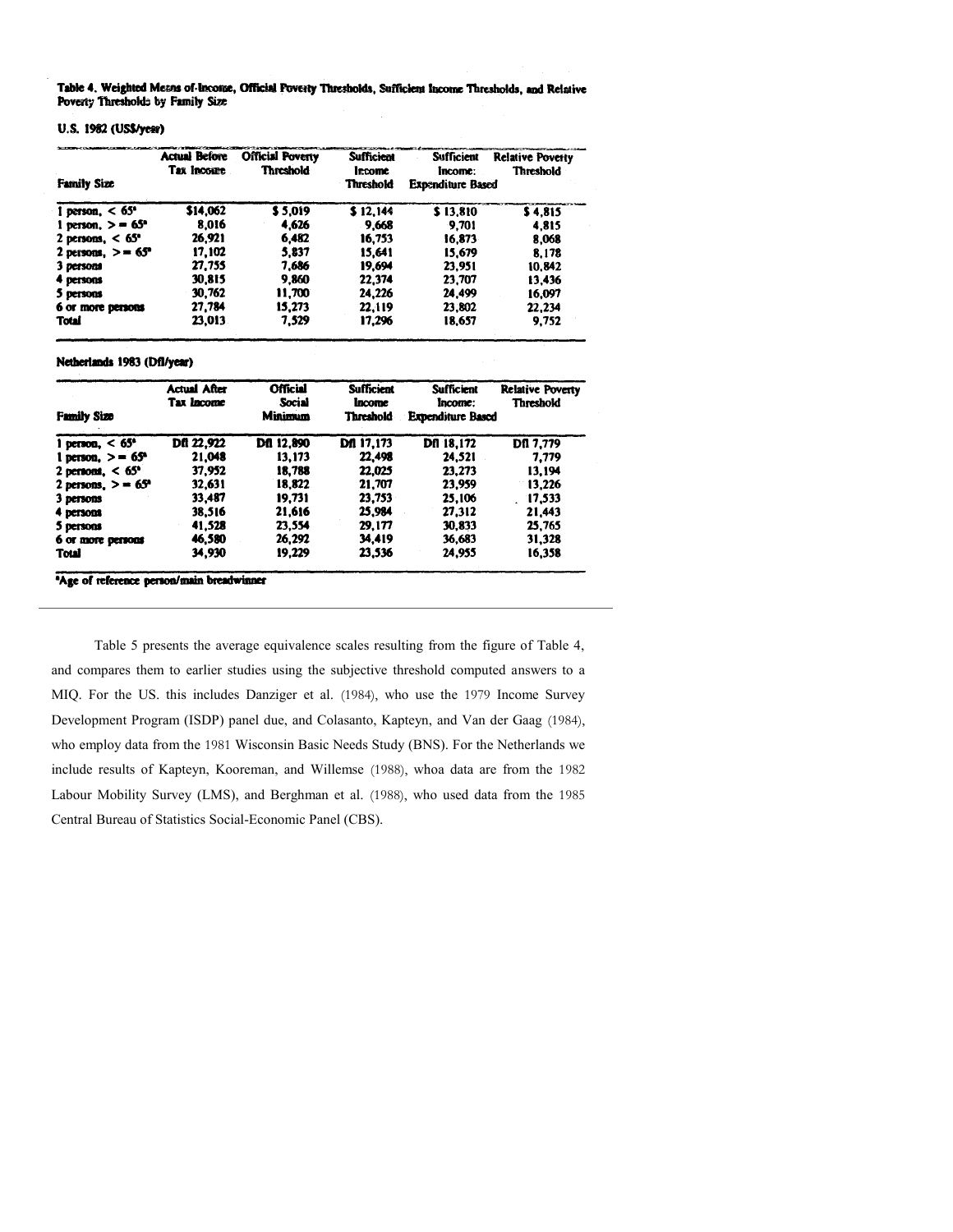Table 5. Average Equivalence Scales Implied by this Study Compared to Earlier Studies

|                                  | <b>Official</b><br>Poverty<br><b>Threshold</b> | <b>Relative</b><br><b>Threshold</b><br>(1982 CEX) (1982 CEX) (1982 CEX) | <b>Sufficient</b><br><i>income</i><br><b>Threshold</b> | <b>Sufficient</b><br>income:<br><b>Expenditure</b><br>Based<br>(1982 CEX) | Colasanto<br>et al.<br>(1981)<br><b>BNS</b> | <b>Danziger</b><br>ct al.<br>(1979<br><b>ISDP)</b> |
|----------------------------------|------------------------------------------------|-------------------------------------------------------------------------|--------------------------------------------------------|---------------------------------------------------------------------------|---------------------------------------------|----------------------------------------------------|
| 1 person, $< 65^\circ$           | 0,78                                           | 0.60                                                                    | 0.72                                                   | 0.82                                                                      | ( 0.74                                      | $0.80^*$                                           |
| 1 person, $>$ = 65 <sup>o</sup>  | 0.71                                           | 0.60                                                                    | 0.58                                                   | 0.57                                                                      |                                             | $0.52^{\circ}$                                     |
| $2$ persons, $< 65^\circ$        | 1.00                                           | 1.00                                                                    | 1.00                                                   | 1.00                                                                      | 1.00                                        | 1.00                                               |
| 2 persons, $>$ = 65 <sup>o</sup> | 0.90                                           | 1.01                                                                    | 0.93                                                   | 0.93                                                                      |                                             | 0.64                                               |
| 3 persons                        | 1.19                                           | 1.34                                                                    | 1.17                                                   | 1.42                                                                      | 1.19                                        | 1.12                                               |
| 4 persons                        | 1.52                                           | 1.67                                                                    | 1.33                                                   | 1.41                                                                      | 1.35                                        | 1.23                                               |
| 5 persons                        | 1.81                                           | 2.00                                                                    | 1.44                                                   | 1.45                                                                      | 1.49                                        | 1.32                                               |
| 6 or more persons                | 2.36                                           | 2.76                                                                    | 1.32                                                   | 1.41                                                                      | $1.62^c$                                    | $1.40^{\circ}$                                     |

|                                  | <b>Netherlands</b>                                               |                                     |                                                                          |                                                                                  |                                                   |                    |  |  |
|----------------------------------|------------------------------------------------------------------|-------------------------------------|--------------------------------------------------------------------------|----------------------------------------------------------------------------------|---------------------------------------------------|--------------------|--|--|
|                                  | <b>Official</b><br><b>Social</b><br><b>Minimum</b><br>(1983 GPD) | <b>Relative</b><br><b>Threshold</b> | <b>Sufficient</b><br>Income<br><b>Threshold</b><br>(1983 GPD) (1983 GPD) | <b>Sufficient</b><br>income:<br><b>Expenditure</b><br><b>Based</b><br>(1983 GPD) | <b>Kapteyn</b><br>et al.<br>(1982 LMS) (1985 CBS) | Berghman<br>et al. |  |  |
| $1$ person. $< 65^\circ$         | 0.68                                                             | 0.59                                | 0.78                                                                     | 0.78                                                                             | 0.76                                              | 0.78               |  |  |
| 1 person, $>$ = 65 <sup>o</sup>  | 0.70                                                             | 0.59                                | 1.02                                                                     | 1.05                                                                             |                                                   | 0.72               |  |  |
| $2$ persons, $< 65^\circ$        | 1.00                                                             | 1.00                                | 1.00                                                                     | 1.00                                                                             | 1.00                                              | 1.00               |  |  |
| 2 persons, $>$ = 65 <sup>o</sup> | 1.00                                                             | 1.00                                | 0.98                                                                     | 1.03                                                                             |                                                   | 0.95               |  |  |
| 3 persons                        | 1.05                                                             | 1.33                                | 1.08                                                                     | 1.08                                                                             | 1.14                                              | 1.06               |  |  |
| 4 persons                        | 1.15                                                             | 1.63                                | 1.18                                                                     | 1.17                                                                             | 1.27                                              | 1.12               |  |  |
| 5 persons                        | 1.25                                                             | 1.95                                | 1.33                                                                     | 1.32                                                                             | 1.34                                              | 1.14               |  |  |
| 6 or more persons                | 1.36                                                             | 2.37                                | 1.56                                                                     | 1.58                                                                             | $1.43^{\circ}$                                    | ٠                  |  |  |

Age of reference person (U.S.) or main breadwinner (NL)<br>For single males

For households of 6 persons

"For households with children: pertains to children of specific ages

It can be seen that in the U.S. the official poverty lines increase much faster with household size than in the Netherlands. Disregarding the anomalous fault for households with six or more persons in the U.S., we see that the differences in the average equivalence scales implied by the subjective thresholds are, in general, much smaller. The relative poverty lines show the highest increase with family size in both countries. It may be that this equivalence scale, originally devised by the OECD as noted earlier, is more appropriate for countries where expenditures with relatively low scale economies, like food, compose a larger part of the total budget.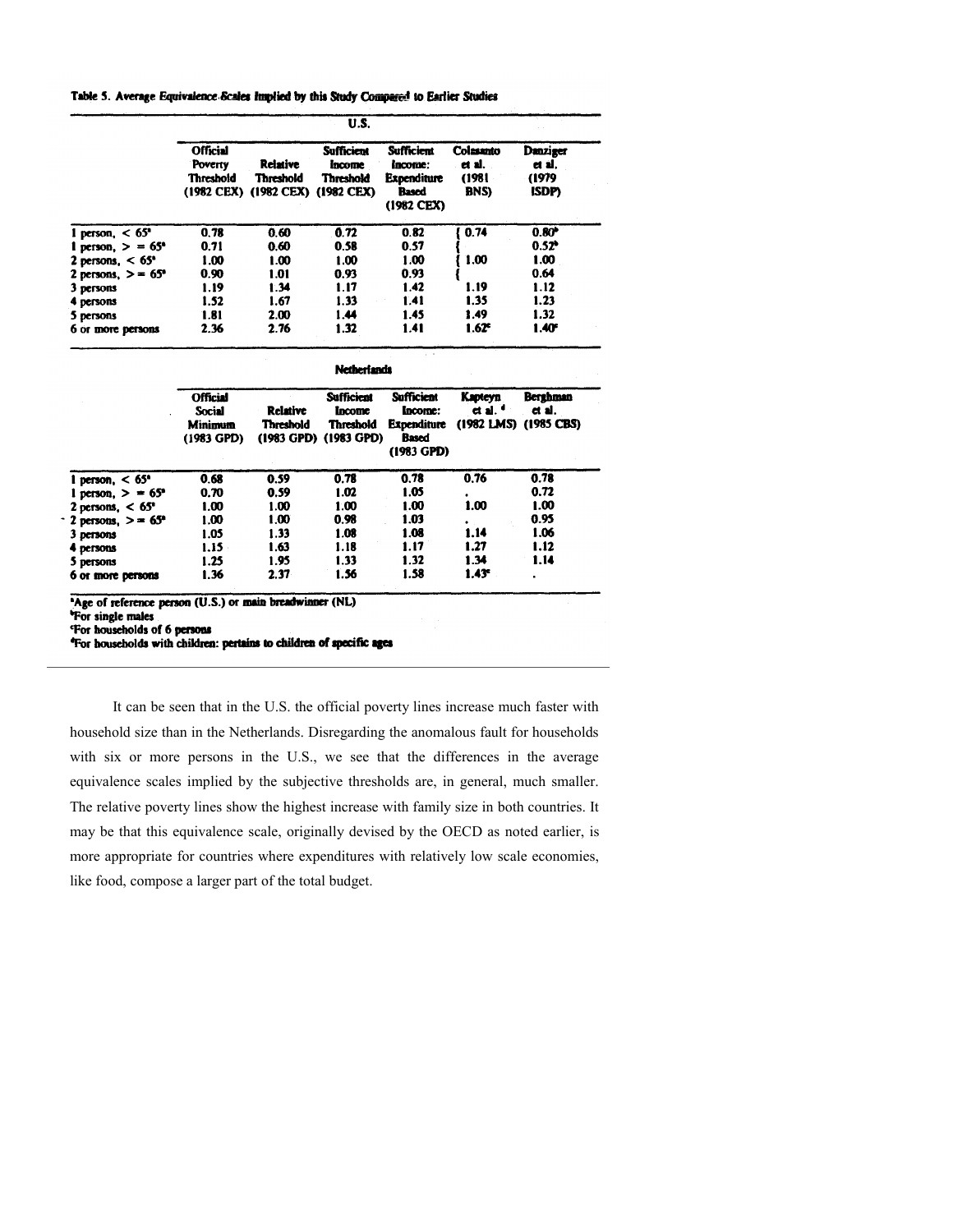Compared to earlier studies with subjective thresholds, we see that the U.S. results from this study are fairly close to the Wisconsin results of Colasanto, Kapteyn, and Van der Gaag (1984), but are clearly steeper than those of Danziger et al. (1988). Compared to the Dutch results of Kapteyn, Kooreman, and Willemse (1988), who also correct for nonresponse and neglected income components, our subjective thresholds rise less fast for households up to four members, but faster for larger households. Berghman et al. (1988), who do not correct for possible biases, find clearly flatter equivalence scales. Finally, the average equivalence scales of the expenditure based subjective thresholds in the Netherlands are fairly dose to the original values, while they show a rather implausible course in the U.S. Further research is required to shed lot on the doses of this result.

The percentages of households or consumer units below the subjective thresholds, the official poverty fines, and the relative poverty lines are presented in Table 6. Again, we limit ourselves to the general picture, which shows that according to all measures the percentages are clearly higher in the U.S. than in the Netherlands. 'this is indicative of the fact that the lower tail of the income distribution in the U.S. is clearly thicker than in the Netherlands, among others as a consequence of the elaborate system of income transfers in the latter country. It should be added, however, that the presented percentages of poor according to the official minimum in the Netherlands am an underestimation of the real percentages, and that revisions in the system after 1983 have forced more households to the social minimum.

Given the differences between the subjective thresholds and the official poverty lines, it is self-evident that the percentages of households below the subjective thresholds am much larger than the percentages below the official poverty line, especially in the U.S. The percentages in the different family size groups show that in both countries single persons above 65 are especially at risk of being in poverty when the sufficient income approach is assumed Given the respective poverty lines, the percentage in this group for the Netherlands should not be taken too seriously, being based on rather few observations. However, the poverty among elderly one person households in the U.S. seems a serious problem indeed. Apart from this group, poverty percentages are also above the average for younger singles and for elderly couples. According to the official and the relative thresholds, poverty is also widespread among large households. In the Netherlands subjective income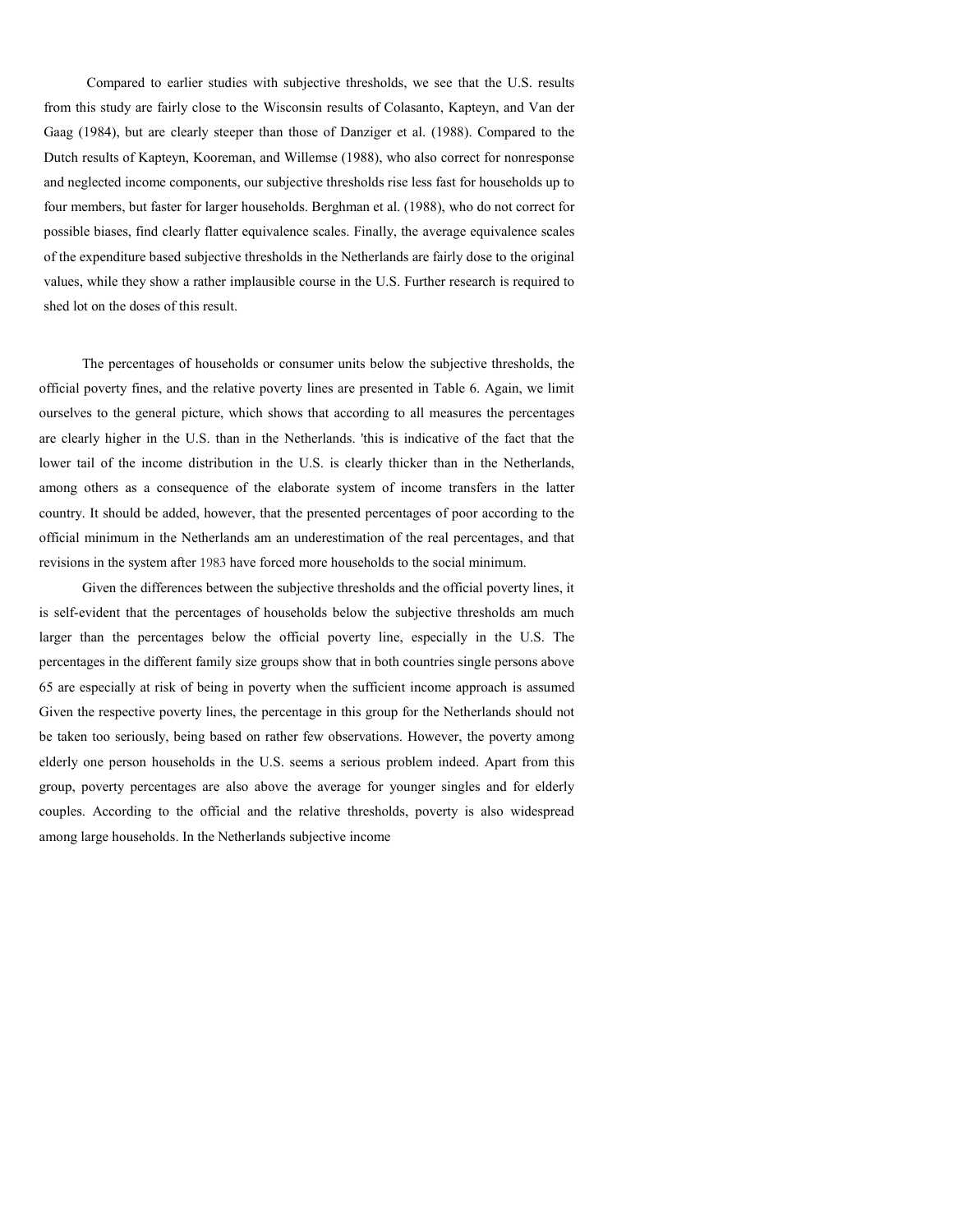insufficiency is highest with the singles and large households; singles are also overrepresented among the officially poor, while large households am most often poor according to the relative poverty threshold. Taking account of the expenditures in the answers to the MIQ increases the extent of income insufficiency in the Netherlands, but causes a decrease in the U.S. Further analysis of the distribution of the expenditure residuals would be necessary to find out the cause of this difference.

|                          | U.S.                                              |                                                                                                                                                 |      |                                                                                    |                                                                       |  |  |  |  |
|--------------------------|---------------------------------------------------|-------------------------------------------------------------------------------------------------------------------------------------------------|------|------------------------------------------------------------------------------------|-----------------------------------------------------------------------|--|--|--|--|
|                          | Percentage<br><b>Distribution</b><br>$(n = 3520)$ | <b>Below</b><br><b>Below</b><br><b>Official</b><br><b>Sufficient</b><br><b>Poverty</b><br><b>Income</b><br><b>Threshold</b><br><b>Threshold</b> |      | <b>Relow</b><br><b>Sufficient</b><br>Income Threshold:<br><b>Expenditure Based</b> | <b>Below</b><br><b>Relative</b><br><b>Poverty</b><br><b>Threabold</b> |  |  |  |  |
| 1 person, $< 65^\circ$   | 20.7                                              | 19.5                                                                                                                                            | 47.6 | 45.9                                                                               | 17.1                                                                  |  |  |  |  |
| 1 person, $> = 65$       | 7.8                                               | 27.7                                                                                                                                            | 78.7 | 79.0<br>$\mathcal{N}_{\infty}$                                                     | 31.6                                                                  |  |  |  |  |
| 2 persons, $<65^\circ$   | 19.3                                              | 8.0                                                                                                                                             | 28.6 | 25.6                                                                               | 98                                                                    |  |  |  |  |
| 2 persons, $> =65^\circ$ | 8.0                                               | 8.3                                                                                                                                             | 52.7 | 50.4                                                                               | 19.8                                                                  |  |  |  |  |
| 3 persons                | 16.4                                              | 10.0                                                                                                                                            | 36.9 | 33.1                                                                               | 16.8                                                                  |  |  |  |  |
| 4 persons                | 14.7                                              | 8.7                                                                                                                                             | 32.3 | 27.9                                                                               | 13.2                                                                  |  |  |  |  |
| 5 persons                | 7.5                                               | 11.1                                                                                                                                            | 41.1 | 36.2                                                                               | 22.9                                                                  |  |  |  |  |
| 6 or more persons        | 5.6                                               | 32.1                                                                                                                                            | 45.0 | 40.7                                                                               | 43.1                                                                  |  |  |  |  |
| <b>Total</b>             | 100.0                                             | 14.0                                                                                                                                            | 42.2 | 39.3                                                                               | 18.3                                                                  |  |  |  |  |

Table 6. Percentages of Population with Incomes Below the Official Poverty Thresholds, Sufficient Income Thresholds, and Relative Poverty Thresholds by Family Size: U.S. (1982) and the Netherlands (1983)

|                              |                                                    | <b>Netherlands</b>                                                                                                                                  |      |                                                                                    |                                                                       |  |  |  |  |  |
|------------------------------|----------------------------------------------------|-----------------------------------------------------------------------------------------------------------------------------------------------------|------|------------------------------------------------------------------------------------|-----------------------------------------------------------------------|--|--|--|--|--|
|                              | Percentage<br><b>Distribution</b><br>$(n = 10389)$ | <b>Below</b><br><b>Below</b><br><b>Official</b><br><b>Sufficient</b><br><b>Social</b><br><i><b>Income</b></i><br><b>Minimum</b><br><b>Threshold</b> |      | <b>Below</b><br><b>Sufficient</b><br>Income Threshold:<br><b>Expenditure Based</b> | <b>Below</b><br><b>Relative</b><br><b>Poverty</b><br><b>Threshold</b> |  |  |  |  |  |
| 1 person <sub>s</sub> < 65°  | 9.4                                                | 10.3                                                                                                                                                | 26.1 | 30.3                                                                               | 0.4                                                                   |  |  |  |  |  |
| 1 person, $> =65^\circ$      | 0.6                                                | 0.6                                                                                                                                                 | 57.5 | 65.5                                                                               | 0.0                                                                   |  |  |  |  |  |
| 2 persons, $<$ 65 $^{\circ}$ | 26.5                                               | 5.2                                                                                                                                                 | 13.4 | 16.3                                                                               | 0.2                                                                   |  |  |  |  |  |
| 2 persons, $> =65^\circ$     | 3.3                                                | 6.4                                                                                                                                                 | 15.8 | 25.5                                                                               | 0.2                                                                   |  |  |  |  |  |
| 3 persons                    | 17.7                                               | 5.0                                                                                                                                                 | 17.0 | 22.7                                                                               | 1.1                                                                   |  |  |  |  |  |
| 4 persons                    | 31.6                                               | 2.2                                                                                                                                                 | 10.2 | 13.7                                                                               | 1.8                                                                   |  |  |  |  |  |
| 5 persons                    | 9.0                                                | 1.8                                                                                                                                                 | 12.1 | 17.2                                                                               | 4.6                                                                   |  |  |  |  |  |
| 6 or more persons            | 1.9                                                | 3.3                                                                                                                                                 | 25.3 | 27.6                                                                               | 12.6                                                                  |  |  |  |  |  |
| <b>Total</b>                 | 100.0                                              | 4.5                                                                                                                                                 | 17.1 | 21.7                                                                               | 1.3                                                                   |  |  |  |  |  |

'Age of reference person (U.S.) or main breadwinner (NL)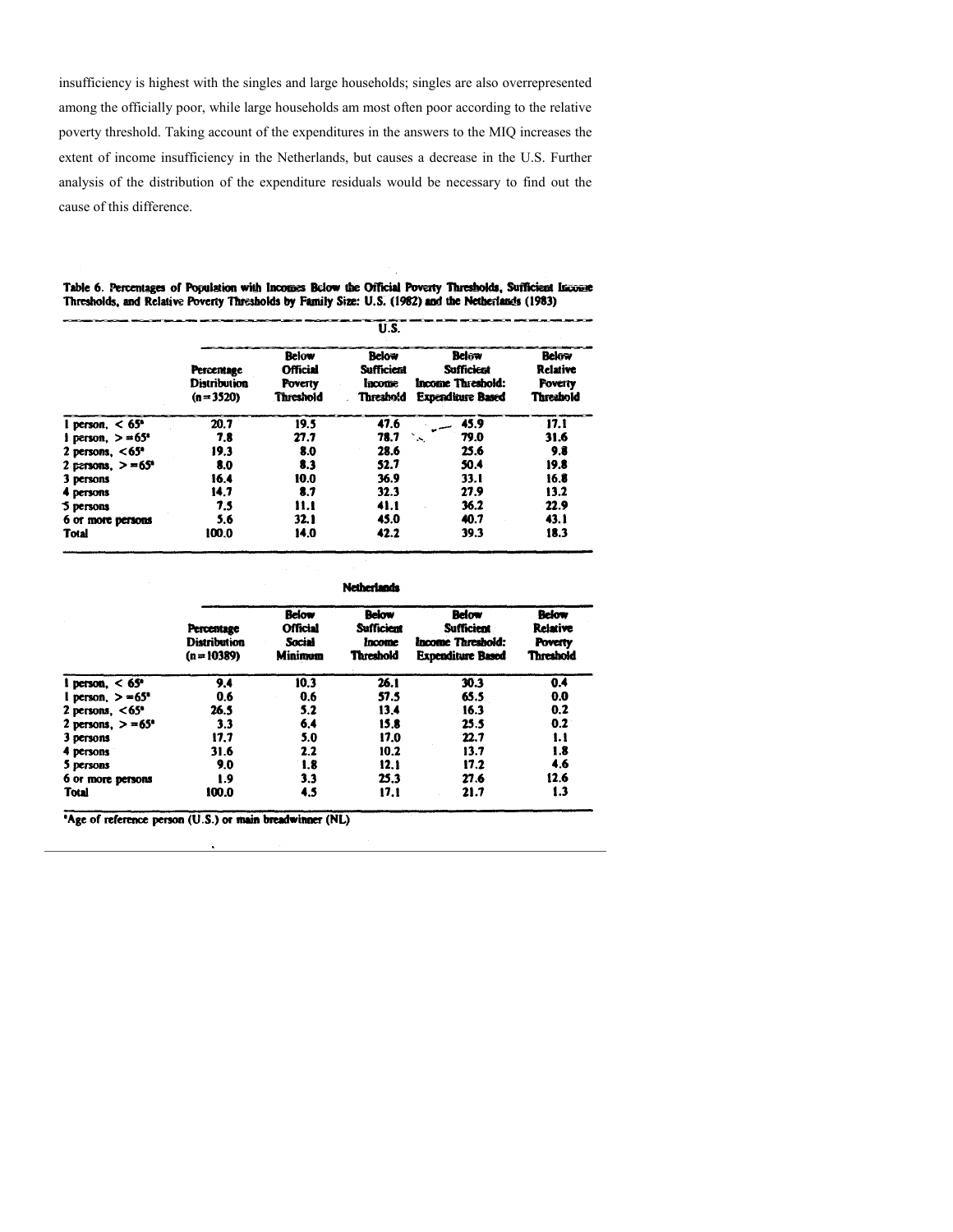In this paper we have performed regressions of  $log(Y_{min})$  on  $log(Y)$  and a series of differentiating factors, and we have compared the resulting thresholds and percentages of households below these thresholds to official and relative poverty in the U.S. and the Netherlands. We find that on average, the income sufficiency thresholds am considerably above the official poverty fines, but more so is the U.S. than in the Netherlands. The percentages below the thresholds are also considerably higher in the U.S. than in the Netherlands, whether we look at the official poverty definition, the computed subjective thresholds (with or without accounting for expenditures), or to a relative poverty line.

Perhaps the most important contributions of this paper are: (1) to have distinguished specific expenditures that appear to be correlated with the minimum incomes that individuals think they seed to make ends meet; and (2) to have introduced more questions concerning the respondents' interpretations of the MIQ and concerning the uses of the resulting thresholds. Although it sums reasonable that individuals would consider the expenditures they need to make when answering the MIQ, only one previous study (De Vos and Garner 1991) explicitly included expenditures (fixed) in an analysis of this question. For the current study, we examined the relationship between responses to the minimum income question and expenditures for various categories of goods and services. For both countries, housing and utilities expenditures were clearly considered to be necessary in making coda meet. Food expenditures were also related to minimum income, although not as strongly as the two categories just noted. In contrast, clothing expenditures were not related to minimum income by respondents in either country, is the coefficient for food smaller than for the first two categories, because within the category of food there are expenditures which families cart more easily do without? Does the result for clothing give us any indication of a "presumed" durability of items in this category or of clothing purchase patterns? Do we consider the clothing goods and services that we think of as necessities only a small share of the total clothing budget?

Statistics Canada (1988) recently surveyed respondents in a supplement to the Survey of Consumer Finances, in an attempt to snore directly address the issue of meeting the basic spending nerds of the family. Respondents were asked the following question: "In your opinion how much would you have to spend each year in order to provide the basic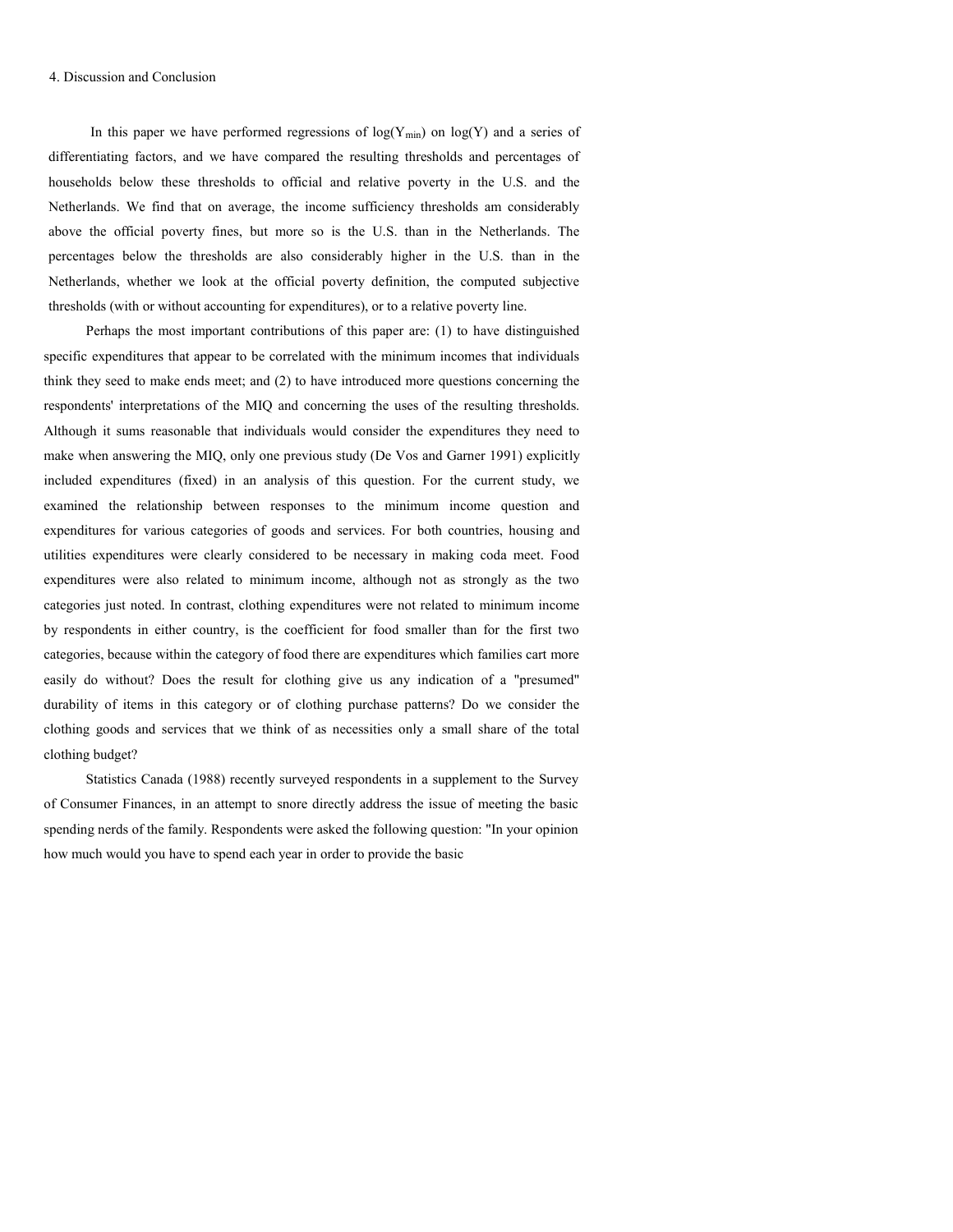necessities for your family? By basic necessities I mean barely adequate food, shelter, clothing and other essential items required for daily living." Unlike in our study, basic necessities were more or less defined. Further research needs to be conducted to gin a greater understanding of what respondents actually consider to be necessary when meeting their needs, versus what survey questionnaire designers and policymakers consider to be necessary.

We initially began our research feeling fairly confident that we could interpret the MIQ comparably for the U.S. and the Netherlands, and that the income sufficiency thresholds could be interpreted as perhaps some type of poverty line. However, now, after obtaining these results, we are less sure. The significant negative coefficient for leisure expenditures in the Netherlands versus the positive coefficient in the U.S. has led us to question whether respondents in the two countries were both thinking about "basic" needs. As noted previously, it is likely that the U.S. respondents were thinking about their current expenditure patterns, since they had just been asked derailed questions about expenditures. Thus, the assumption underlying the computation of the income sufficiency threshold as a poverty line, that everyone adheres the same welfare connotation to a "minimally necessary income", may not be valid across the two surveys and between and within populations. When in reality higher educated people or people with higher expenditures tend to relate a different lifestyle to their minimally necessary income than do lower educated people or people with lower expenditures (all other things, like income, being equal), the question arises whether we still have a legitimate poverty definition. As long as they reflect real cost differences, differences in the poverty lines do not seem unreasonable. When they spar to be related to different welfare levels, we have a problem.

Moreover, the results of this research support the proposition that context and question wording do matter, as cognitive psychology wild suggest. Over approximately the last 20 years, MIQs have been asked in one survey or another and in different countries, most often with different wording and in different contexts. Questions are asked about "you and your family", "a family like yours", and hypothetical families. Needs have only been defined in one survey (Statistics Canada 1988). Nods have beat most often described in terms of "necessary" to make ends meet. Does this tan the same as when "absolutely" precedes the phrase? Does it mean the same as "barely adequate"? Minimum income has been presented as "smallest income", "very smallest income", and "basic income". Can we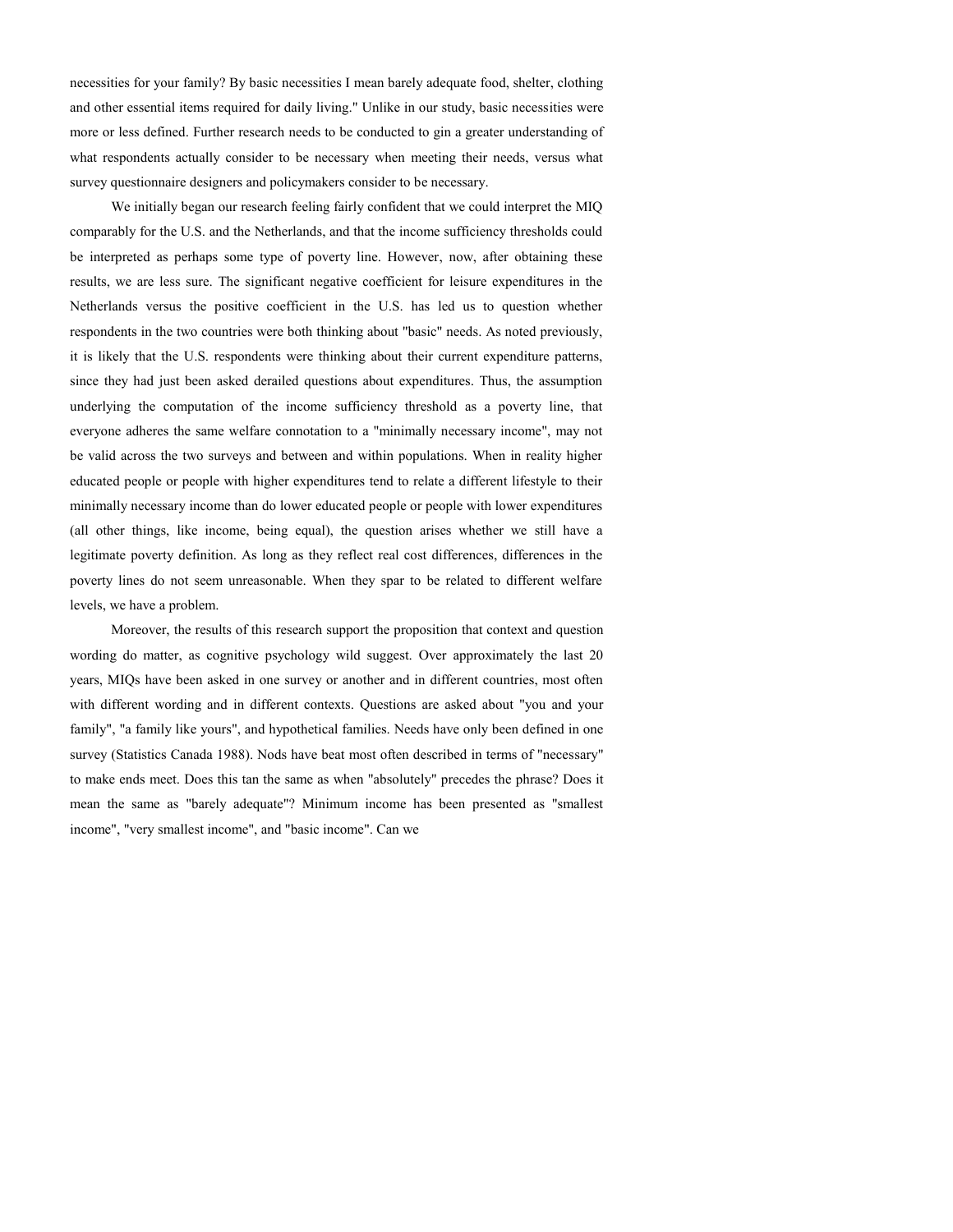assume that all of these terms mean the same to respondents? Deductions and taxes are most frequently not to be considered when answering the MIQ. To which deductions and what taxes are we referring? Many MIQs allow respondents to select the time period for which their minimum income refers. For those questions which do rest, a year is the preferred reference period. For spending-oriented questions, perhaps a shorter time period than a year would provide respondents with a more reasonable time frame for remembering (this option is available in the Statistics Canada (1988) spend question). And last, questions often ask respondents to estimate a minimum income keeping in mind "living where you live now." One type of question states "in this community" (O'Hare et al. 1990). Would the first phrase man that respondents are not to make changes in their housing arrangements and other activities? Would the second phrase allow respondents to move, but only within their current communities? A question referring to "adequate shelter" is likely to elicit a very different response than either of the other two phrases. When we ask individuals and families to answer the MIQ with respect to their current living arrangements, perhaps the measures are better indicators of the overall economic well-being of households within a society than they are of poverty.

Homelessness, poverty, and deprivation appear to be growing in our societies, particularly among certain groups, such at single parent families. Among many other issues, two important questions pertain to cumber of persons involved and the accent of their problems. To answer these questions it is necessary to assess what individuals and families must have to live. Conducting surveys with questions on perceived income sufficiency and spending requirements could be one of the means to do so. However, as the results of this paper clearly show, these questions need to be further explored and compared with alternative methodologies. Thus far, Statistic Canada appears to be one of the most active actors engaged in testing different MIQs in the field. In contrast, we suggest that a thorough examination of minimum income and related questions in a cognitive laboratory would probably be even most worthwhile. After this work, field testing would ensue. When we understand better the meanings of our questions, we will be in better positions to provide data cad conduct analyses, using such subjective measures, which focus on economic wellbeing, in general, and poverty, specifically.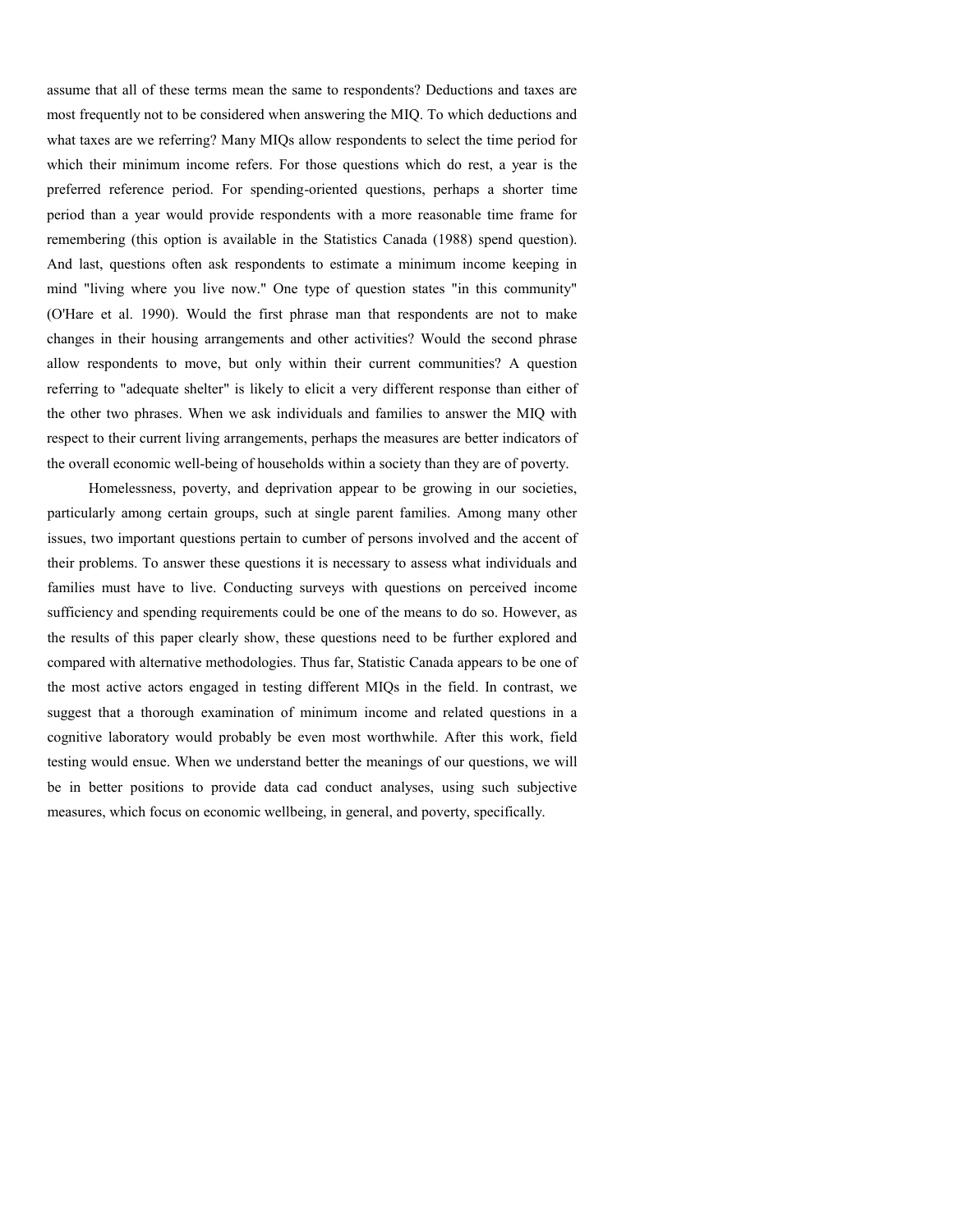### **References**

- Berghman, J., R. Muffels, A. de Vries and M. Vriens (198, "Armoede, Bestaaosonzekerheid en Relatieve Deprivatie; Near een Sociale Barometer; in: "Op Zoek near Armoede en Bataansonzekerheid Lang: Twee Sporen," Nationale Read voor Mauschappdijk Welzija, Rijswijk.
- Blaylock, J.R. and D.M. Smallwood (1986), "M Alternative Approach to Defining and Assessing Poverty Thresholds", latent Journal of Agricultural Economics. Vol. 11, pp. 100 105.
- Colasanto, D., A. Kapteyn and J. van der Gang (1984), "Two Subjective Definitions of Poverty: Results from the Wisconsin Basic Needs Study," journal of Human Resources Vol. 19, pp. 127-137.
- Danziger, S., J. van der Gang, M.K. Taussig and E. Smoknsky (1984), "The Direst Measurement of Welfare Levels; How Much Does it Cost to Make Ends Meet?" Review of Economics and Statistics, Vol. 66, pp. 500-505.
- Deleeck, H. (1989), "Research Note: The Adequacy of the Social Security System in Belgium 1976- 1985", Journal of Social Policy. Vol. 18, pp. 91-117.
- De Vos, K. and T.I. Garner (1991), "An Evaluation of Subjective Poverty Definitions Comparing Results from the U.S. and the Netherlands,' The Review of Income and Wealth. Series 37, Number 3, pp. 267-285.
- De Vos, K. and A.J.M. Hagenaars (1986), "Inkomens, Bestedirgen en Schulden in Nederland, 1983," Department of Social Affairs and Employment, Den Hang.
- Dubnoff, S. (1982), "A Method for the Validation of Equivalence Scales" paper presented at the' American Association of Public Opinion Research.
- Eurostat (1990), "Poverty in Figures: Europe in the Early 1980", Theme 3 Series C, Office for Official Publications of the European Community, Luxembourg.
- Goedhart, Th., V. Halberstadt, A. Kapteyn and B.M.S. van Prang (1977), "The Poverty Lire Concept and Measurement," The Journal of Human Resources. Vol. 12, pp. 503-520.
- Greene, W.H. (1981), "Sample Selection as a Specification Error. Comment; Econometrica. Vol. 49, pp. 795-798.
- Hagenaars, A.J.M. (1986), The Perception of Poverty. North Holland, Amsterdam.
- Heckman, J J. (1979), "Sample Selection as a Specification Error; Econometria, Vol. 47, pp. 153-161.
- Homan, M.E. (1988), The Allocation of Time and *MOM* in One-Earner d Two-Earner Families: M Economic Analysis, unpublished doctoral dissertation, Rotterdam.
- Homan, M.E., A.J.M. Hagenaars and B.M.S. van Prang (1986), "Interhauishoudelijke vergelijkingen van consumptie, welvaart en tijdsatie", Eindverslag van het onderzoek kostwinnersproblematiek (Interhousehold comparisons of consumption, welfare and time allocation," Final report of the research breadwinner problems), Department of Economic Affair.
- Institute for Research on Poverty and Office of the Assistant Secretary for Planning ark Evaluation, U.S. Department of Health and Human Services (1992), "Poverty and Public Policy: What Do We Know; What Should We Do?", Third national conference to evaluate public policy efforts to address poverty and its concomitants, University of Wisconsin, Madison, May 28-30.
- Kapteyn, A., P. Kooreman and R. Willemse (1988), "Some Methodological Issues in the Implementation of Subjective Poverty Definitions," The Journal of Human Resources, Vol. 23, pp. 222-242.
- Morisette, R. and S. Poulin (1991), Income Satisfaction Supplement: Summary of Four Survey Years. Labour and Household Surveys Analysis Division Staff Report, Statistics Canada, October.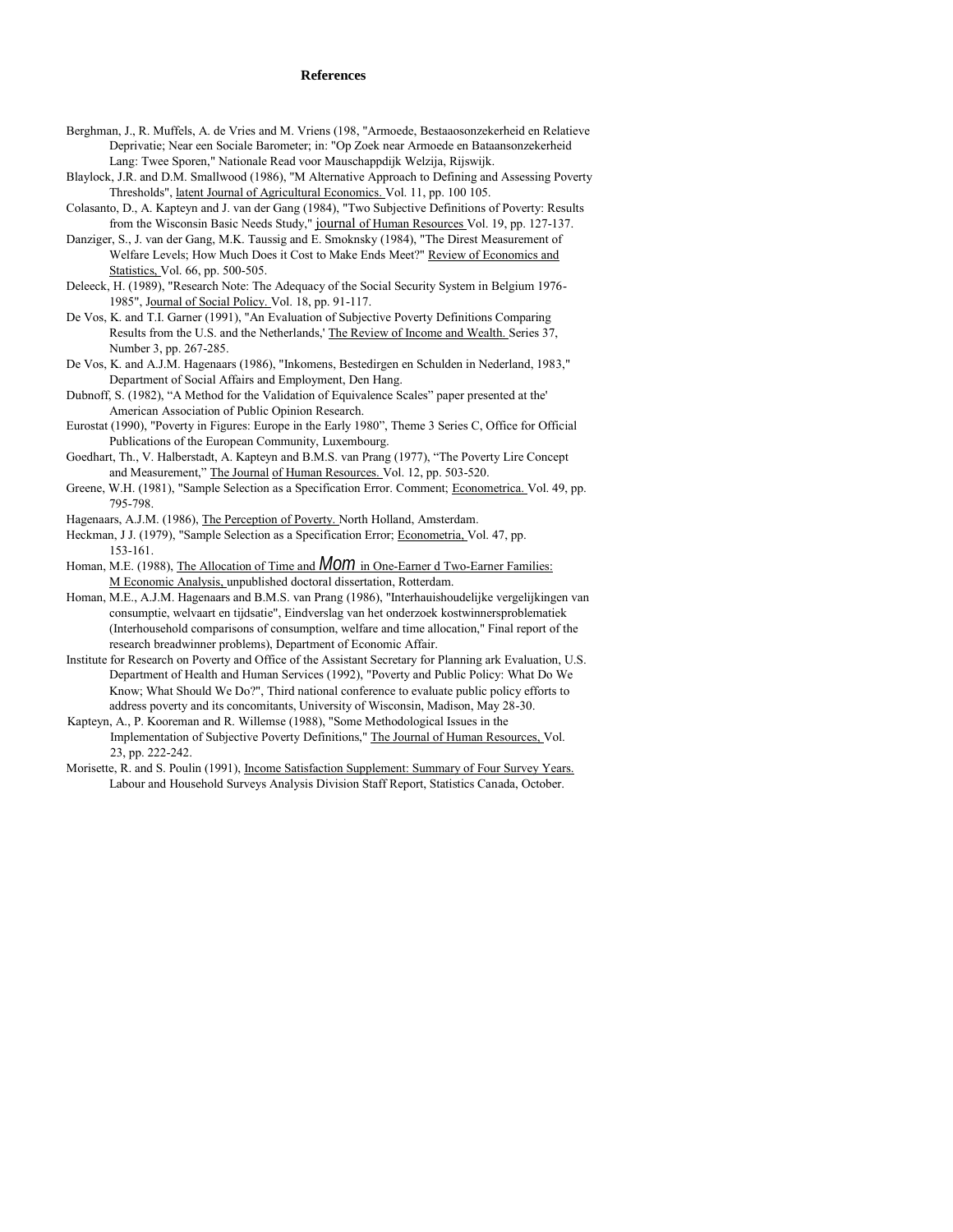- OECD (1982), The OECD List of Social Indicators, Organization for Economic Co-operation and Development, Paris.
- O'Hare, W., K. Porter, T. Mann and R. Greenstein (1990), Real Life Poverty in America: Where the American Public Would Set the Poverty Line, a Center on Budget and Policy Priorities and Families USA Foundation Report, July.
- O'Higgins, M. and S. Jenkins (1989), "Poverty in Europe, Estimates for 1975, 1980 & 1985," Price Waterhouse / University of Bath, contributed paper to the Seminar on Poverty Statistics in the European Community, Noordwijk, The Netherlands, 24-26 October.
- Polish Statistical Association/Central Statistical Office (1992), Pove Measurement for Economies in Transition in Eastern European Countries. Proceedings of the International Scientific Conference, Warsaw, 7-9 October, 1991.

Paulin, S. (1985), 'Overview of the 'Income Satisfaction Supplement' (1983 Survey of Consumer Finances); staff report, Labour and Household Surveys Analysis Division, Statistics Canada. January.

(1988), "An Appliation of Analytic Techniques to Canadian Income Satisfaction Daces," staff report, Labour and Household Surveys Analysis Division, Statistics Canada, October. (1989a), 'Overview of the Income Satisfaction Supplement (1986 Survey of Consumer Finances); staff report, Labour and Household Surveys Analysis Division, Statistics Canada. February.

(1989b), 'Response Rate Analysis for Income Satisfaction 1988, Technical Reference Paper,' staff report, Labour and Household Surveys Analysis Division, Statistics Canada, March.

Ruggles, P. (1990), Drawing the Line: Alternative Poverty Measures and Their Implications for Public Policy, The Urban Institute Press, Washington, D. C.

Statistics Canada (1988), Income Satisfaction Questionnaire (1988 Survey of Consumer Finances). Split 2, Form No. CF O6-B, Household Surveys Division.

- Saunders, P. and B. Bradbury (1989), "Some Australian Evidence on the Consensual Approach to Poverty Measurement", Discussion Paper No. 14, Social Welfare Research Center, University of New South Wales.
- Teekens, R. and &M.S. van Praag (1990), eds., Analysing Poverty in the European Community. Policy Issues. Research Options and Data Sources. Eurostat News Special Edition, Office for Official Publications of the European Communities, Brussels.
- U. S. Bureau of the Census (Census) (1985), Estimates of Poverty Including the Value of Noncash Benefit. 1984. Technical Paper 55, U. S. Government Printing Office, Washington. D.C.
	- (1988), Measuring the Effect of Benefits and Taxes on Ltoome and Poverty: 1986. Current Population Reports, Series P-60, No. 164-RD-1, U. S. Government Print Office, Washington, D. C.
	- (1989), Money Income and Poverty Status in the United States: 1988. Current Population Reports, Series P-60, No. 166, U. S. Government Printing Office, Washington, D. C.

U. S. Congress (1990), "Is the Official Definition of Poverty the Best One?" joint Economic Committee Press Release, Jute 7. (1991), "Update on the War on Poverty: What Worked?" Joint Economic Committee Press

Release, September 25. U. S. Department of Labor (1986), Consumer Expenditure Survey: Interview Surveys 1982-83, Bureau of

- Labor Statistics Bulletin 2246, U. S. Government Printing Office, Washington, D. C., February. Van Duin, E.P. and A.J.M. Hagenaars (1984), 'De representativiteit van en dagbladenquete", Report
- 84.23, Center for Research on Public Economics, Leyden University. Van Praag, B.M.S., A.J.M. Hagenaars and J. van Weeren (1982), "Poverty in Europe", The
- Review of Income and Wealth Vol. 28, pp. 345-359.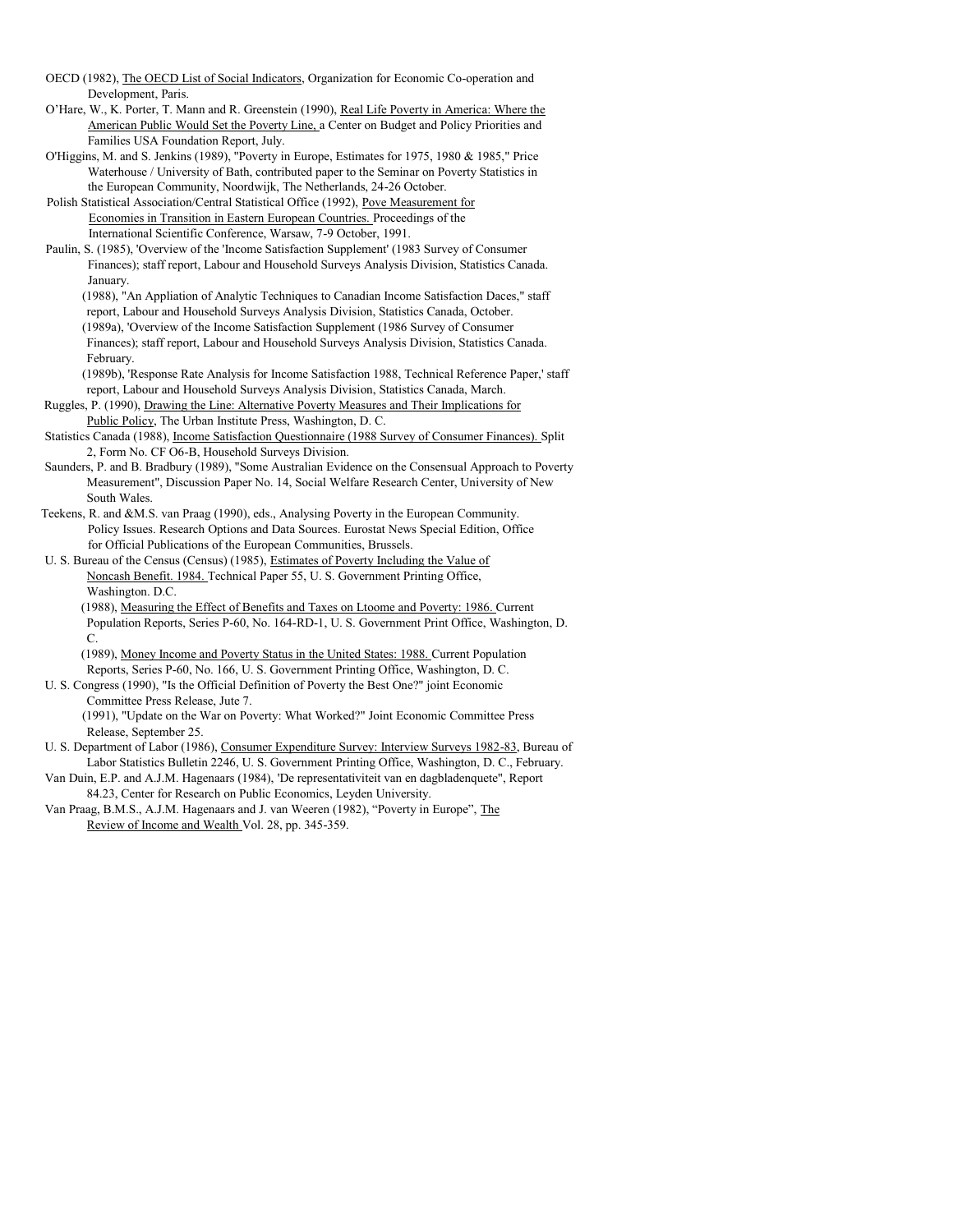- Vaughan, D.R. (1991), 'Exploring the Use of Subjective Measures to Set Income Poverty Thresholds and Track Them Over Time', Paper presented at the American Statistical Association Annual Conference, Atlanta, August 20.
- Whiteford, P. (1985), "A Family's Needs: Equivalence Safe, Poverty cad Social Security', Research Paper No. 27, Department of Social Security, Australia.
- Wolfson, M.C. and ].M. Evens (1989), 'Statistic Canada's Low Income Cut-Offs Methodological Concerns and Possibilities: A Discussion Paper,' Statistic Canada / Statistics Canada and OECD.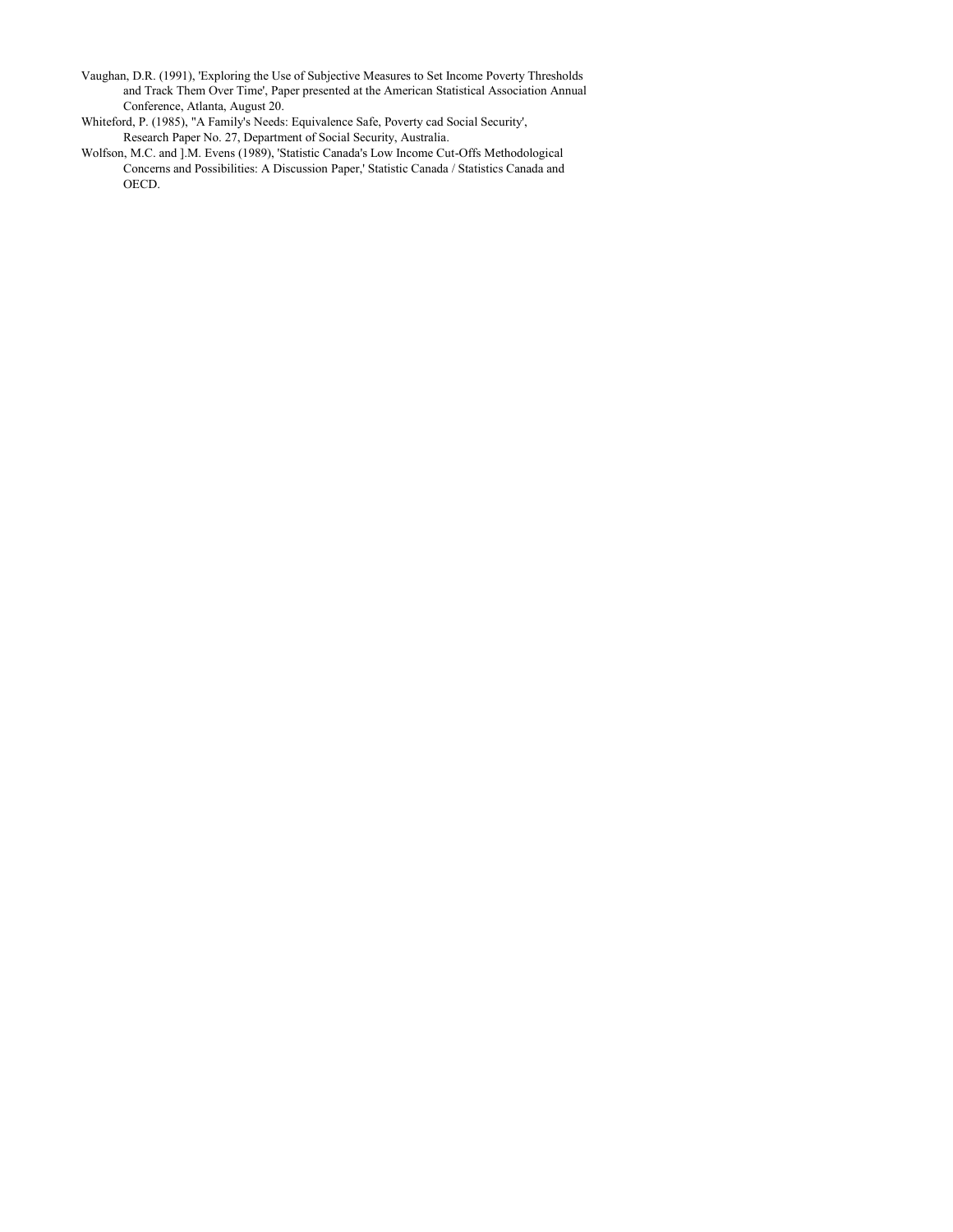| <b>Expenditure Category</b>   |                                  |                                  |                                  |                                         |                                         |                                        |                                                |                                         |                                                              |  |
|-------------------------------|----------------------------------|----------------------------------|----------------------------------|-----------------------------------------|-----------------------------------------|----------------------------------------|------------------------------------------------|-----------------------------------------|--------------------------------------------------------------|--|
|                               | Food                             | Clothing                         | Housing                          | <b>Utilities</b>                        | Education                               | Insurance                              |                                                | Leisure Transportation                  | Taxes, Social<br>Security &<br>Railroad<br><b>Retirement</b> |  |
| Variable                      | Coefficient<br>Standard<br>Error | Coefficient<br>Standard<br>Error | Coefficient<br>Standard<br>Error | Coefficient<br><b>Standard</b><br>Error | <b>Coefficient</b><br>Standard<br>Error | Coefficient<br>Standard<br>Error       | Coefficient<br><b>Standard</b><br>Error        | Coefficient<br><b>Standard</b><br>Error | Coefficient<br>Standard<br>Error                             |  |
| Intercept                     | $2.0823$ $\bullet$<br>0.0516     | $0.6995$ $\bullet$<br>0.0281     | $1.3855$ $\bullet$<br>0.0636     | $0.8830 -$<br>0.0353                    | $0.6307$ $\bullet$<br>0.0636            | 0.1979<br>0.0137                       | $0.5761$ $\bullet$<br>0.0311                   | $1.1693$ *<br>0.0455<br>$-0.1174$ $-$   | 0.0306<br>0.2046<br>0.0005                                   |  |
| Log(Y)                        | $-0.2142$ $\bullet$<br>0.0050    | $-0.0629$ *<br>0.0027            | $-0.1460$ *<br>0.0062            | $-0.1031$ $\bullet$<br>0.0034           | $-0.0568$ *<br>0.0062                   | $-0.0240$ $^{\circ}$<br>0.0013         | $-0.0566$ $+$<br>0.0030<br>$-0.0248$ $\bullet$ | 0.0044<br>$-0.0337$ $\bullet$           | 0.0199<br>0.1077                                             |  |
| Single, working               | $-0.0594$ .<br>0.0164            | $-0.0202$ $\bullet$<br>0.0089    | $-0.0148$<br>0.0202              | $-0.0733$ *<br>0.0112                   | 0.0017<br>0.0202                        | $-0.0157$ *<br>0.0043<br>$-0.0157$ $+$ | 0.0099<br>$-0.0247$                            | 0.0144<br>-0.0592 *                     | 0.0649<br>0.0003                                             |  |
| Single, not working           | $-0.0697$ $\bullet$<br>0.0236    | $-0.0395$ $\bullet$<br>0.0129    | 0.0292<br>0.0291                 | $-0.0730$ *<br>0.0162                   | $-0.0040$<br>0.0292                     | 0.0063<br>$-0.0036$                    | 0.0143<br>$-0.0315$ $+$                        | 0.0209<br>0.0032                        | 0.0938<br>0.0295                                             |  |
| 1 parent, working             | 0.0259<br>0.0221                 | $-0.0019$<br>0.0121              | 0.0068<br>0.0273                 | $-0.0147$<br>0.0151                     | $-0.0012$<br>0.0273                     | 0.0059<br>$-0.0037$                    | 0.0134<br>$-0.0436$ *                          | 0.0195<br>$-0.0299$                     | 0.0878<br>-0.0409                                            |  |
| 1 parent, not working         | $0.1931$ $\bullet$<br>0.0305     | 0.0044<br>0.0166                 | 0.0310<br>0.0376                 | $0.0572$ $\bullet$<br>0.0209            | $-0.0263$<br>0.0377<br>0.0006           | 0.0081<br>$-0.0032$                    | 0.0184<br>$-0.0220$ $\bullet$                  | 0.0269<br>0.0161                        | 0.1211<br>0.0214                                             |  |
| 2 persons, 2 earners          | 0.0053<br>0.0159                 | $-0.0001$<br>0.0087              | $0.0391$ $\bullet$<br>0.0196     | $-0.0102$<br>0.0109                     | 0.0196                                  | 0.0042<br>0.0090                       | 0.0096<br>-0.0039                              | 0.0140<br>$-0.0379$ $+$                 | 0.0632<br>$-0.0641$                                          |  |
| 2 persons, 0 earner           | $-0.0194$<br>0.0183              | $-0.0202$<br>0.0100              | $-0.0252$<br>0.0225              | $-0.0180$<br>0.0125                     | $-0.0139$<br>0.0226                     | 0.0049<br>0.0026                       | 0.0110<br>$-0.0110$                            | 0.0161<br>$0.0454$ *                    | 0.0725<br>$-0.0227$                                          |  |
| $> 2$ persons, $> 2$ earners  | 0.0269<br>0.0191                 | $0.0359$ $\bullet$<br>0.0104     | $0.0642$ *<br>0.0235             | 0.0130<br>0.0130                        | 0.0412<br>0.0235                        | 0.0051                                 | 0.0115<br>-0.0180                              | 0.0168<br>$0.0368 *$                    | 0.0757<br>0.0024                                             |  |
| > 2 persons, 2 earners        | $0.0346$ *<br>0.0172             | $0.0201$ $\bullet$<br>0.0094     | $0.0809$ *<br>0.0212             | $0.0258$ $\bullet$<br>0.0118            | 0.0097<br>0.0213                        | 0.0088<br>0.0046                       | 0.0104                                         | 0.0152<br>0.0256                        | 0.0684<br>-0.0100                                            |  |
| >2 persons, 1 earner          | $0.0400$ $\bullet$<br>0.0186     | 0.0153<br>0.0101                 | $0.0652*$<br>0.0229              | 0.0188<br>0.0127                        | $-0.0013$<br>0.0230                     | 0.0043<br>0.0049                       | $-0.0255$ *<br>0.0112                          | 0.0164                                  | 0.0739<br>$-0.0964$                                          |  |
| > 2 persons, 0 earners        | $-0.0286$<br>0.0334              | $-0.0281$<br>0.0182              | $-0.0195$<br>0.0412              | $-0.0072$<br>0.0229                     | $-0.0261$<br>0.0413                     | $-0.0006$<br>0.0089                    | $-0.0481$ *<br>0.0202                          | $-0.0879*$<br>0.0295                    | 0.1326                                                       |  |
| Single, $>$ = 65 <sup>o</sup> | -0.0420<br>0.0228                | $-0.0262$ *<br>0.0124            | $-0.0575$ *<br>0.0280            | 0.0216<br>0.0156                        | -0.0369<br>0.0281<br>٠                  | $0.0121$ *<br>0.0060                   | $-0.0217$<br>0.0137                            | $-0.0474$ *<br>0.0201                   | $-0.0263$<br>0.0903                                          |  |

Table A1. Results of Expenditure Share Regressions for the U.S.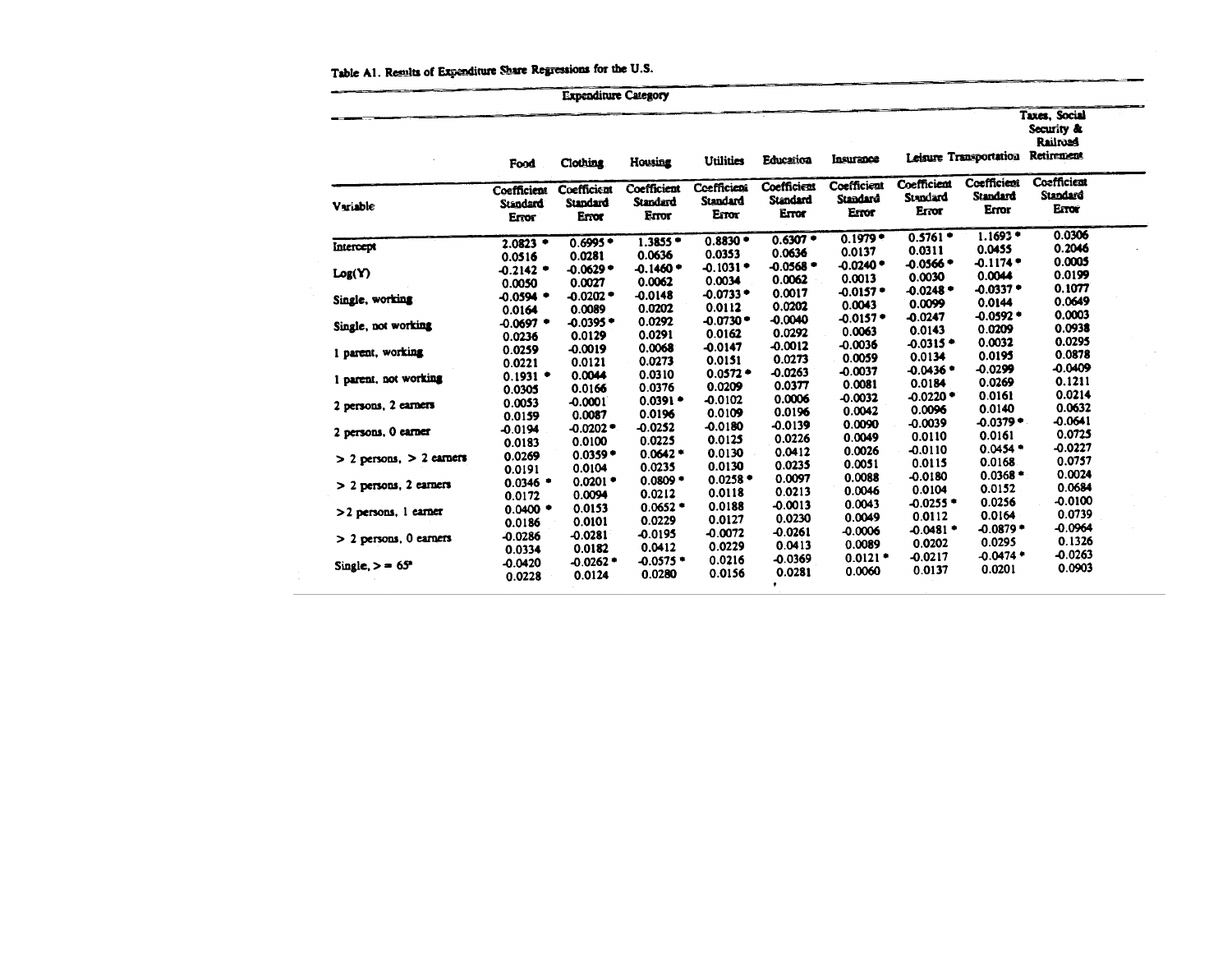## Table A1. Continued

|                                           |                       | <b>Expenditure Category</b> |             | ತ್ತು. ಗುರಿತಾ ಗಳಿತ್ತು ಪ್ರತಿಗಳನ್ನು ಕುರಿತಾ ಪ್ರಕಟಿಸಿದ್ದು, ಮಾತ್ರ ಸಂಗತಿ ಮತ್ತು ಮಾಡಿದ್ದಾರೆ. ಮಾತ್ರ ಮಾತ್ರ ಮಾತ್ರ |                  |             |                     |                        |                                                       |
|-------------------------------------------|-----------------------|-----------------------------|-------------|-------------------------------------------------------------------------------------------------------|------------------|-------------|---------------------|------------------------|-------------------------------------------------------|
|                                           |                       |                             |             |                                                                                                       |                  |             |                     |                        |                                                       |
|                                           | Food                  | Clothing                    | Housing     | <b>Utilities</b>                                                                                      | <b>Education</b> | Insurance   |                     | Leisure Transportation | Taxes, Social<br>Security &<br>Railroad<br>Retirement |
| the company of the company of the company | Coefficient           | Coefficient                 | Coefficient | Coefficient                                                                                           | Coefficient      | Coefficient | Coefficient         | Coefficient            | Coefficient                                           |
| Variable                                  | Standard              | Standard                    | Standard    | Standard                                                                                              | Standard         | Standard    | Standard            | Standard               | <b>Standard</b>                                       |
|                                           | Error                 | Error                       | Enor        | Error                                                                                                 | Enor             | Error       | Enor                | Error                  | Error                                                 |
|                                           |                       | $-0.0018$                   | $-0.0140$   | $0.0268$ *                                                                                            | $-0.0054$        | 0.0071      | $-0.0030$           | 0.0029                 | $-0.0105$                                             |
| Couple, $>$ = 65°                         | $-0.0072$             | 0.0104                      | 0.0236      | 0.0131                                                                                                | 0.0237           | 0.0051      | 0.0116              | 0.0169                 | 0.0760                                                |
|                                           | 0.0192                | 0.0023                      | $-0.0214$   | 0.0030                                                                                                | 0.0089           | $-0.0001$   | $-0.0020$           | 0.0036                 | $-0.0015$                                             |
| 2 others                                  | $0.0249$ *<br>0.0108  | 0.0059                      | 0.0134      | 0.0074                                                                                                | 0.0134           | 0.0029      | 0.0065              | 0.0096                 | 0.0430                                                |
|                                           |                       | $-0.0001$                   | $-0.0214$   | 0.0067                                                                                                | $-0.0060$        | $-0.0023$   | $-0.0047$           | 0.0044                 | $-0.0035$                                             |
| 3 others                                  | $0.0313$ $*$          | 0.0073                      | 0.0164      | 0.0091                                                                                                | 0.0165           | 0.0035      | 0.0080              | 0.0118                 | 0.0529                                                |
|                                           | 0.0133<br>$0.0748$ *  | 0.0015                      | $-0.0183$   | 0.0105                                                                                                | $-0.0114$        | $-0.0016$   | $-0.0096$           | $-0.0135$              | $-0.0021$                                             |
| 4 or more others                          | 0.0151                | 0.0082                      | 0.0186      | 0.0103                                                                                                | 0.0186           | 0.0040      | 0.0091              | 0.0133                 | 0.0599                                                |
|                                           |                       | $-0.0431$ *                 | $-0.0008$   | $-0.0329$ *                                                                                           | $-0.0401$ *      | $-0.0025$   | $-0.0289$ $\bullet$ | $-0.0440$ $*$          | $-0.0156$                                             |
| Oldest $< 6$                              | $-0.0556$ *<br>0.0146 | 0.0079                      | 0.0180      | 0.0100                                                                                                | 0.0180           | 0.0039      | 0.0088              | 0.0128                 | 0.0578                                                |
|                                           | $-0.0399$ *           | $-0.0260$ *                 | $-0.0098$   | $-0.0208$ *                                                                                           | $-0.0199$        | $-0.0035$   | $-0.0079$           | $-0.0229$ *            | $-0.0108$                                             |
| Oldest $6 < 12$                           | 0.0130                | 0.0071                      | 0.0161      | 0.0089                                                                                                | 0.0161           | 0.0035      | 0.0079              | 0.0115                 | 0.0518                                                |
|                                           | 0.0024                | -0.0166 *                   | $-0.0283$ * | $-0.0158$ *                                                                                           | 0.0082           | $-0.0022$   | $-0.0046$           | 0.0054                 | 0.0200                                                |
| $Oldest > = 18$                           | 0.0099                | 0.0054                      | 0.0122      | 0.0068                                                                                                | 0.0122           | 0.0026      | 0.0060              | 0.0087                 | 0.0392                                                |
|                                           | 0.0034                | $-0.0172 +$                 | $-0.0062$   | 0.0016                                                                                                | $-0.016$         | $-0.0106$ * | $-0.0263$ $\bullet$ | -0.0195 *              | $-0.0278$                                             |
| Low education                             | 0.0108                | 0.0059                      | 0.0133      | 0.0074                                                                                                | 0.0133           | 0.0029      | 0.0065              | 0.0095                 | 0.0428                                                |
|                                           | $0.0369$ *            | $0.0227$ *                  | $0.0303*$   | $0.0265$ *                                                                                            | $0.0373$ *       | $0.0044$ *  | $0.0323$ $\bullet$  | $0.0150$ *             | 0.0180                                                |
| High education                            | 0.0067                | 0.0036                      | 0.0082      | 0.0046                                                                                                | 0.0083           | 0.0018      | 0.0040              | 0.0059                 | 0.0266                                                |
|                                           | $0.0102$ *            | $-0.0005$                   | $0.0088*$   | $0.0097*$                                                                                             | $-0.0025$        | $0.0029*$   | $0.0031$ *          | $0.0073$ *             | 0.0066                                                |
| Age                                       | 0.0013                | 0.0007                      | 0.0016      | 0.0009                                                                                                | 0.0016           | 0.0003      | 0.0008              | 0.0011                 | 0.0051                                                |
|                                           | $-0.0001$ *           | $-0.0000$                   | $-0.0001$ * | $-0.0001$ *                                                                                           | 0.0000           | $-0.0000$ . | $-0.0000$ $-$       | $-0.0001$ *            | $-0.0001$                                             |
| Age                                       | 0.0000                | 0.0000                      | 0.0000      | 0.0000                                                                                                | 0.0000           | 0.0000      | 0.0000              | 0.0000                 | 0.0001                                                |
|                                           | $-0.0065$             | $-0.0026$                   | $-0.0362$ * | $0.0167*$                                                                                             | $-0.0065$        | $-0.0112$ * | 0.0058              | $-0.0280$ *            | $-0.0562$                                             |
| Northeast                                 | 0.0089                | 0.0048                      | 0.0109      | 0.0061                                                                                                | 0.0109           | 0.0024      | 0.0053              | 0.0078                 | 0.0351                                                |
|                                           | $-0.0159$ *           | $-0.0062$                   | $-0.0253$ * | 0.0066                                                                                                | 0.0104           | $-0.0057$ * | 0.0094              | $-0.0220$ *            | -0.0447                                               |
| Midwest                                   | 0.0081                | 0.0044                      | 0.0100      | 0.0055                                                                                                | 0.0100           | 0.0021      | 0.0049              | 0.0071                 | 0.0321                                                |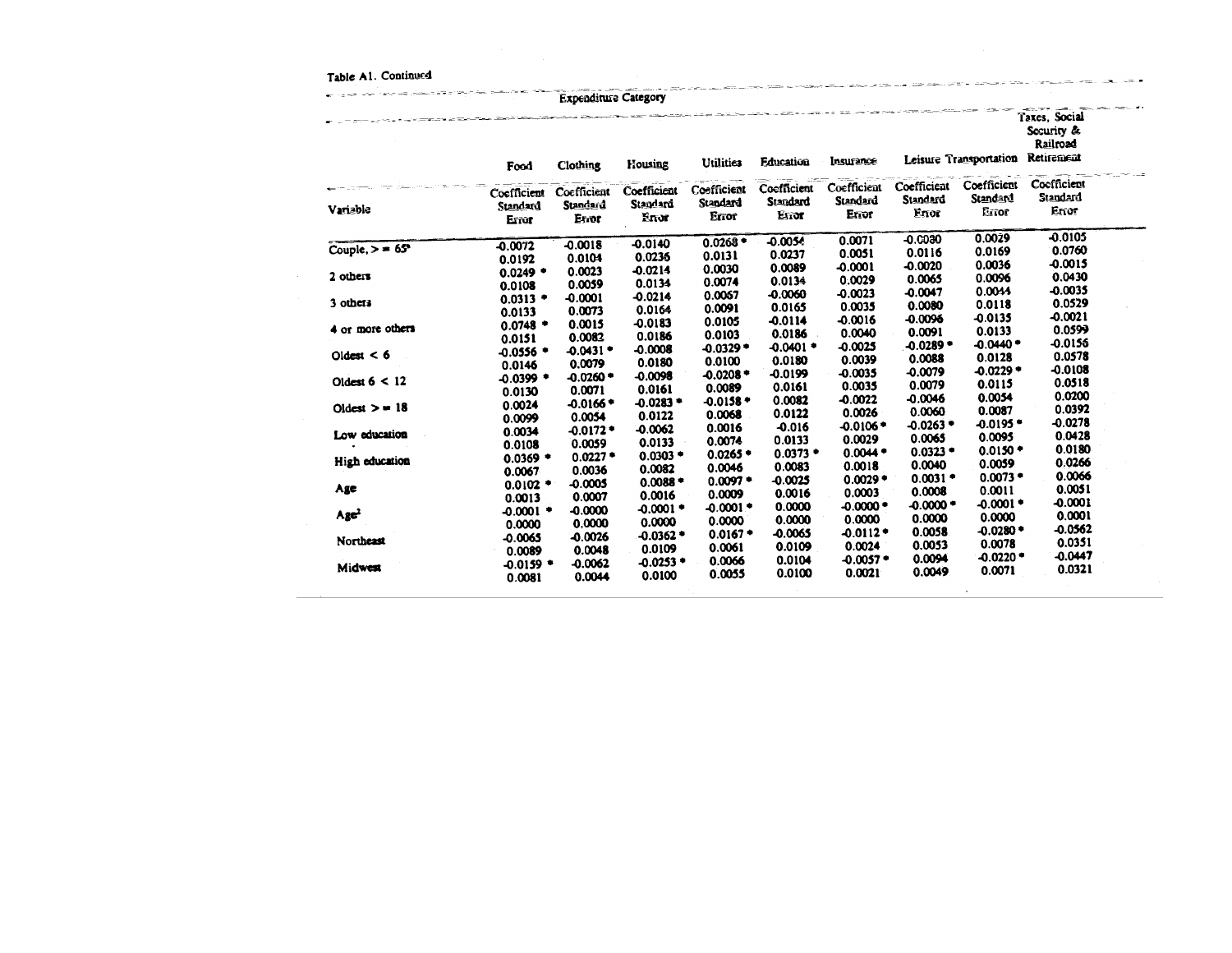Table A1. Continued

|                            |                                 | <b>Expording Category</b>              |                                  |                                                |                                         |                                  |                                  |                                        |                                                       |  |
|----------------------------|---------------------------------|----------------------------------------|----------------------------------|------------------------------------------------|-----------------------------------------|----------------------------------|----------------------------------|----------------------------------------|-------------------------------------------------------|--|
|                            | Food                            | Clothing                               | Housing                          | Utilities                                      | <b>Education</b>                        | Insurance                        |                                  | Leisure Transportation                 | Taxes, Social<br>Security &<br>Railroad<br>Retirement |  |
| Variable                   | Coefficient<br>Standard<br>Eror | Coefficient<br><b>Standard</b><br>Enor | Coefficient<br>Standard<br>Error | <b>Confficient</b><br><b>Standard</b><br>Error | Coefficient<br><b>Standard</b><br>Error | Coefficient<br>Standard<br>Error | Coefficient<br>Standard<br>Error | Coefficient<br><b>Sundard</b><br>Error | Coefficient<br>Standard<br>Error                      |  |
| West                       | $-0.0053$                       | $-0.0093$ *                            | $0.0340*$                        | $-0.0149$ <sup>*</sup>                         | $-0.0105$                               | $-0.0092$ *                      | $0.0234$ *                       | $-0.0098$<br>0.0073                    | $-0.0425$<br>0.0330                                   |  |
|                            | 0.0083                          | 0.0045                                 | 0.0102                           | 0.0057                                         | 0.0103                                  | 0.0022                           | 0.0050<br>0.0034                 | $-0.0100$                              | 0.0148                                                |  |
| City                       | $0.0166$ *                      | -0.0004                                | 0.0138                           | $-0.0020$                                      | 0.0157                                  | $-0.0001$                        | 0.0040                           | 0.0059                                 | 0.0263                                                |  |
|                            | 0.0066                          | 0.0036                                 | 0.0082                           | 0.0045                                         | 0.0082                                  | 0.0018                           | 0.0018                           | $0.0175$ *                             | 0.0159                                                |  |
| Rural                      | $-0.0027$                       | $-0.0025$                              | 0.0043                           | $0.0168$ *                                     | 0.0006                                  | $0.0082$ *                       | 0.0053                           | 0.0078                                 | 0.0352                                                |  |
|                            | 0.0089                          | 0.0048                                 | 0.0109                           | 0.0061                                         | 0.0109                                  | 0.0024                           | $-0.0348$ *                      | $-0.0256$ *                            | $-0.0421$                                             |  |
| Black                      | $-0.0628$ *                     | $-0.0075$                              | $-0.0468$ *                      | $-0.0102$                                      | $-0.0234$                               | $-0.0027$                        | 0.0064                           | 0.0093                                 | 0.0418                                                |  |
|                            | 0.0105                          | 0.0057                                 | 0.0130                           | 0.0072                                         | 0.0130                                  | 0.0028                           | $-0.0303$ *                      | $-0.0303$ *                            | $-0.0561$                                             |  |
| Disabled                   | $-0.0215$                       | $-0.0141$                              | $-0.0156$                        | $-0.0135$                                      | $-0.0121$                               | $-0.0081$                        | 0.0100                           | 0.0146                                 | 0.0655                                                |  |
|                            | 0.0165                          | 0.0090                                 | 0.0204                           | 0.0113                                         | 0.0204                                  | 0.0044                           | 0.0106                           | 0.0215                                 | 0.0003                                                |  |
| Female, married            | $0.0263$ $\bullet$              | 0.0067                                 | 0.0042                           | $0.0262$ *                                     | 0.0082                                  | $0.0082*$<br>0.0035              | 0.0080                           | 0.0117                                 | 0.0526                                                |  |
|                            | 0.0133                          | 0.0072                                 | 0.0163                           | 0.0091                                         | 0.0164                                  | 0.0007                           | $-0.0101$                        | $-0.0248$ *                            | $-0.0721$                                             |  |
| Female, widowed            | $-0.0581$ *                     | 0.0001                                 | $0.0335$ $*$                     | $0.0478*$                                      | $-0.0227$                               | 0.0036                           | 0.0082                           | 0.0120                                 | 0.0541                                                |  |
|                            | 0.0136                          | 0.0074                                 | 0.0168                           | 0.0093                                         | 0.0168                                  | $-0.0049$                        | $-0.0264$ *                      | $-0.0419$ *                            | $-0.0691$                                             |  |
| Female, divorced/separated | $-0.0537$ $*$                   | 0.0018                                 | $0.0341$ *                       | 0.0005                                         | $-0.0367$ *                             | 0.0035                           | 0.0079                           | 0.0115                                 | 0.0517                                                |  |
|                            | 0.0130                          | 0.0071                                 | 0.0161                           | 0.0089                                         | 0.0161                                  | $-0.0049$                        | $-0.0298$ *                      | $-0.0350 +$                            | $-0.0776$                                             |  |
| Female, never married      | $-0.0824$ $\bullet$             | $0.0213 +$                             | $-0.0181$                        | $-0.0087$                                      | $-0.0142$                               | 0.0032                           | 0.0073                           | 0.0107                                 | 0.0480                                                |  |
|                            | 0.0121                          | 0.0066                                 | 0.0149                           | 0.0083                                         | 0.0149                                  |                                  |                                  |                                        |                                                       |  |
| Adjusted R <sup>2</sup>    | 0.411                           | 0.194                                  | 0.196                            | 0.300                                          | 0.039                                   | 0.190                            | 0.133                            | 0.191                                  | 0.002                                                 |  |

 $\mathcal{L}^{\mathcal{L}}$ 

Age of reference person<br>\*Statistically different from 0  $(p=0.05)$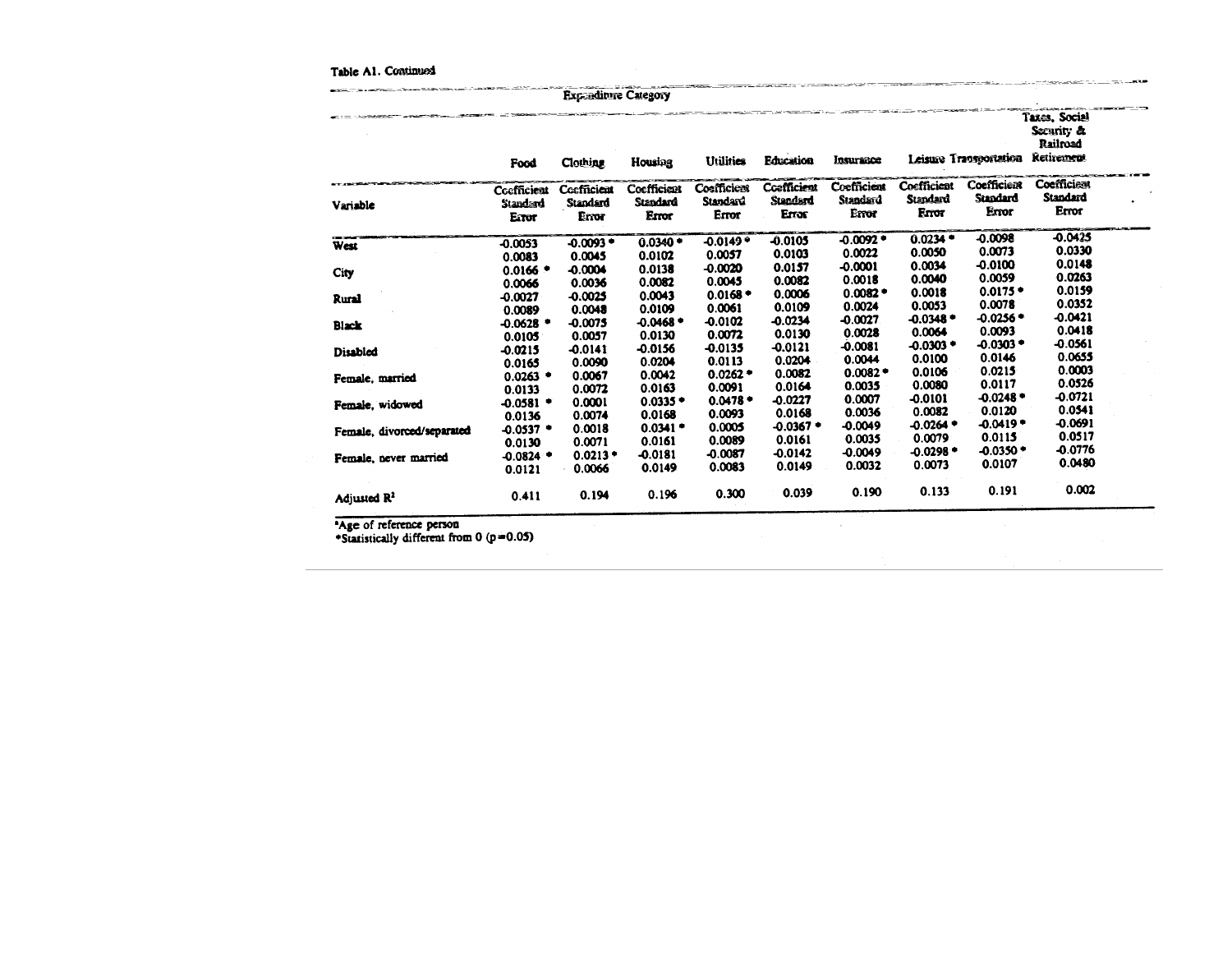#### Table A2. Results of Expenditure Share Regressions for the Netherlands

|                          | <b>Expenditure Category</b> |                 |              |                 |                     |               |              |                        |  |
|--------------------------|-----------------------------|-----------------|--------------|-----------------|---------------------|---------------|--------------|------------------------|--|
|                          | Food                        | Clothing        | Housing      | Utilities       | Education           | Insurance     |              | Leisure Transportation |  |
|                          | Coefficient                 | Coefficient     | Coefficient  | Coefficient     | Coefficient         | Coefficient   | Coefficient  | Coefficient            |  |
| Variable                 | <b>Standard</b>             | <b>Standard</b> | Standard     | <b>Standard</b> | <b>Standard</b>     | Standard      | Standard     | Standard               |  |
|                          | Error                       | Error           | Error        | Error           | Error               | Error         | Error        | Error                  |  |
| Intercept                | $1.8187$ $*$                | $0.1706$ *      | $0.1823 -$   | $0.6065$ *      | $0.0978 -$          | $-0.0067$     | $0.1557$ $*$ | $0.1235 +$             |  |
|                          | 0.0338                      | 0.0118          | 0.0395       | 0.0145          | 0.0136              | 0.0161        | 0.0201       | 0.0269                 |  |
| Log(N)                   | $-0.1622$ *                 | $-0.0125$       | 0.0014       | $-0.0584$ *     | $-0.0050$ $*$       | $-0.0001$     | $-0.0107$ *  | $-0.0072$ *            |  |
|                          | 0.0033                      | 0.0011          | 0.0038       | 0.0014          | 0.0013              | 0.0015        | 0.0019       | 0.0026                 |  |
| Single, working          | $-0.0853$ $*$               | $-0.0088$ *     | $0.0153$ $*$ | $-0.0224$ *     | $-0.0062$ *         | -0.0153       | $-0.0031$    | $-0.0046$              |  |
|                          | 0.0050                      | 0.0017          | 0.0059       | 0.0021          | 0.0020              | 0.0024        | 0.0030       | 0.0040                 |  |
| Single, not working      | $-0.0741$ *                 | $-0.0141$ *     | $0.0392$ *   | $-0.0186$ *     | 0.0020              | $-0.0113$ $+$ | $-0.0141$ *  | $-0.0282$ *            |  |
|                          | 0.0067                      | 0.0024          | 0.0079       | 0.0029          | 0.0027              | 0.0032        | 0.0040       | 0.0054                 |  |
| 1 parent, not working    | $0.0237$ $*$                | $0.0092$ *      | $-0.0042$    | $0.0160$ *      | $0.0084$ *          | $-0.0051$     | $-0.0214$ *  | $-0.0318$ *            |  |
|                          | 0.0067                      | 0.0023          | 0.0078       | 0.0029          | 0.0027              | 0.0032        | 0.0040       | 0.0053                 |  |
| 2 persons, 2 earners     | $-0.0118$ *                 | $-0.0044*$      | $-0.0303$ *  | $-0.0013$       | $-0.0053$ $\bullet$ | $-0.0134$ *   | $-0.0057$ *  | $-0.0083 -$            |  |
|                          | 0.0045                      | 0.0016          | 0.0053       | 0.0019          | 0.0018              | 0.0022        | 0.0027       | 0.0036                 |  |
| 2 persons, 0 earner      | $0.0140$ *                  | $-0.0041$       | 0.0064       | 0.0039          | $-0.0033$           | $-0.0009$     | $-0.0051$    | $-0.0094$ *            |  |
|                          | 0.0060                      | 0.0021          | 0.0070       | 0.0026          | 0.0024              | 0.0029        | 0.0036       | 0.0048                 |  |
| $> 2$ persons, 2 earners | $0.0369$ $*$                | $0.0070*$       | $-0.0266$ *  | 0.0027          | $0.0075$ *          | $-0.0065$ *   | $-0.0047$    | $-0.0153$ *            |  |
|                          | 0.0049                      | 0.0017          | 0.0058       | 0.0021          | 0.0020              | 0.0024        | 0.0030       | 0.0040                 |  |
| $> 2$ persons, 1 carner  | $0.0368$ *                  | $0.0100*$       | $-0.0182$ *  | $0.0069$ *      | $0.0065$ $*$        | $0.0063$ $*$  | $-0.0083$ *  | $-0.0134$ *            |  |
|                          | 0.0049                      | 0.0017          | 0.0057       | 0.0021          | 0.0020              | 0.0023        | 0.0029       | 0.0039                 |  |
| $> 2$ persons, 0 carners | $0.0410 -$                  | $0.0057*$       | $-0.0008$    | $0.0141$ *      | $0.0100 -$          | 0.0012        | $-0.0152$ *  | $-0.0181$ *            |  |
|                          | 0.0060                      | 0.0021          | 0.0071       | 0.0026          | 0.0024              | 0.0029        | 0.0036       | 0.0048                 |  |
| Single, $>$ = 65°        | 0.0152                      | 0.0041          | $-0.0064$    | 0.0092          | $-0.0136$ $\bullet$ | 0.0118        | $0.0237 -$   | 0.0010                 |  |
|                          | 0.0127                      | 0.0045          | 0.0149       | 0.0055          | 0.0051              | 0.0061        | 0.0076       | 0.0101                 |  |
| $Couple. > = 65$         | 0.0056                      | 0.0011          | $-0.0000$    | 0.0025          | $-0.0038$           | $0.0233 -$    | $0.0129$ *   | $-0.0025$              |  |
|                          | 0.0074                      | 0.0026          | 0.0086       | 0.0032          | 0.0030              | 0.0035        | 0.0044       | 0.0059                 |  |
| 2 others                 | $0.0152 -$                  | $0.0061$ *      | $-0.0060$    | -0.0001         | $0.0030$ *          | $0.0031 -$    | $-0.0051$ *  | $-0.0038$              |  |
|                          |                             |                 |              |                 |                     |               |              |                        |  |
|                          | 0.0026                      | 0.0009          | 0.0031       | 0.0011          | 0.0011              | 0.0013        | 0.0016       | 0.0021                 |  |
| 3 others                 | $0.0317 -$                  | $0.0090 *$      | $-0.0088$ *  | $0.0041$ *      | $0.0087$ *          | 0.0013        | $-0.0114$ *  | $-0.0096$ *            |  |
|                          | 0.0035                      | 0.0012          | 0.0042       | 0.0015          | 0.0014              | 0.0017        | 0.0021       | 0.0028                 |  |